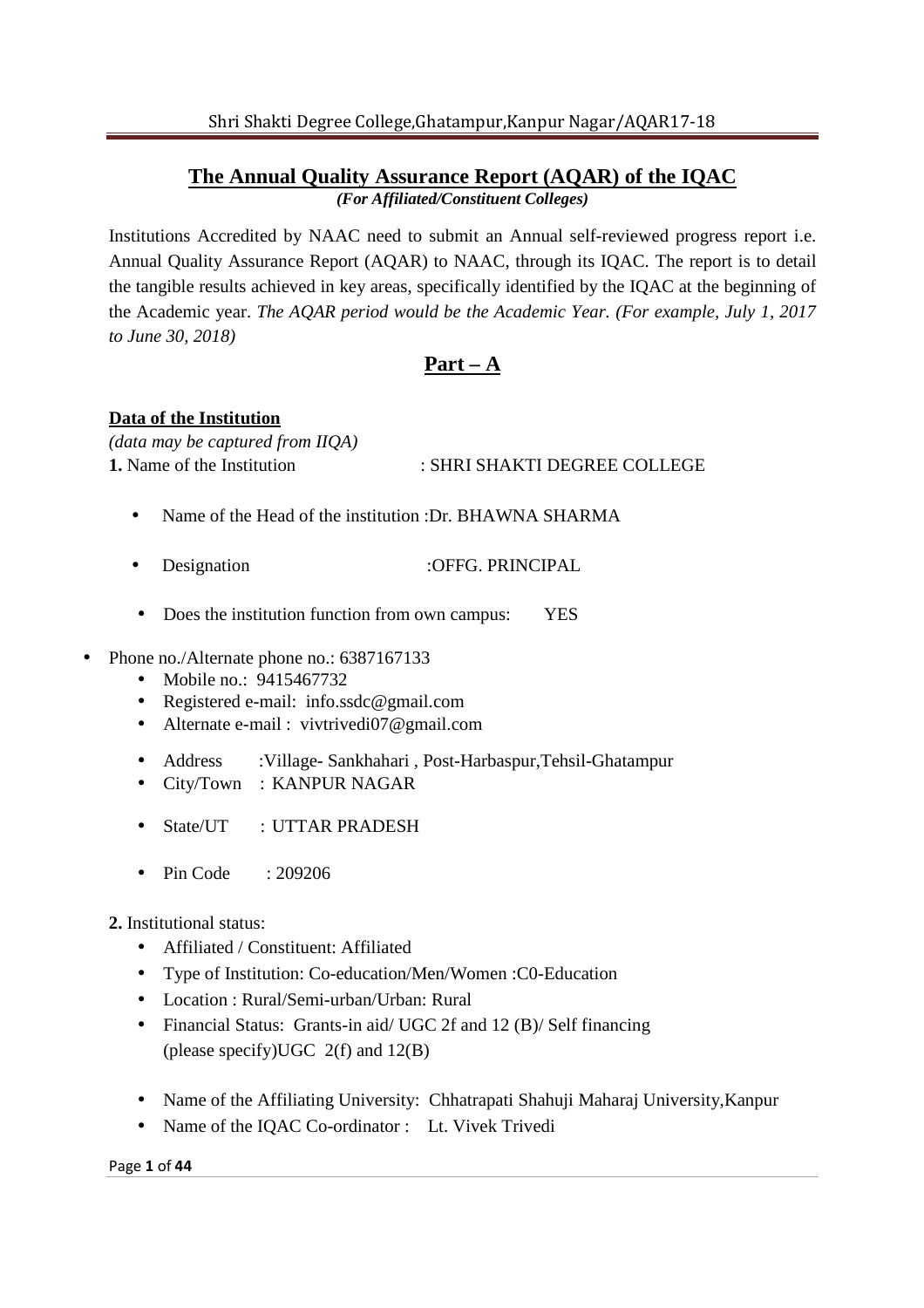• Phone no. : 9415467732

Alternate phone no.

- Mobile:9565870073
- IQAC e-mail address: info.ssdc@gmail.com
- Alternate Email address: vivtrivedi07@gmail.com

### **3.** Website address: www.ssdckanpur.org

Web-link of the AQAR: (Previous Academic Year): www.ssdckanpur.org/AQAR2016-17.doc

**4.** Whether Academic Calendar prepared during the year?

**Yes**, if yes, whether it is uploaded in the Institutional website: YES

Weblink: www.ssdckanpur.org/academic\_calendar

**5.** Accreditation Details:

| Cycle           | Grade | <b>CGPA</b> | Year of<br>Accreditation | <b>Validity Period</b> |
|-----------------|-------|-------------|--------------------------|------------------------|
| 1 <sub>st</sub> | B+    | 2.72        | 2016                     | from:2016 to: $2021$   |

6. Date of Establishment of IQAC: DD/MM/YYYY:10.02.2008

#### 7**.** Internal Quality Assurance System

| 7.1 Quality initiatives by IQAC during the year for promoting quality culture |                 |                            |  |  |  |  |  |
|-------------------------------------------------------------------------------|-----------------|----------------------------|--|--|--|--|--|
|                                                                               |                 | Number of                  |  |  |  |  |  |
| Item/Title of the quality initiative by IQAC                                  | Date & duration | participants/beneficiaries |  |  |  |  |  |
| <b>1. NAAC SPONSORED SEMINAR ON</b>                                           |                 |                            |  |  |  |  |  |
| "NEED FOR RESEARCH AND                                                        |                 |                            |  |  |  |  |  |
| <b>INNOVATION IN TEACHING</b>                                                 |                 |                            |  |  |  |  |  |
| METHODOLOGY"                                                                  | 27-28 JAN.2019  | Entire institution         |  |  |  |  |  |
| 2. Academic Audit Conducted and Follow-up                                     | 15.07.2015      |                            |  |  |  |  |  |
| <b>Action Taken</b>                                                           | (For 2 Years)   | <b>Entire Institution</b>  |  |  |  |  |  |
| 3. Encouraging teachers for their professional                                | 15.07.2015      |                            |  |  |  |  |  |
| Development                                                                   | (For 2 Years)   | <b>Entire Institution</b>  |  |  |  |  |  |
| 4. Conducting IQAC meeting regularly and                                      | 15.07.2015      |                            |  |  |  |  |  |
| timely submission of AQAR                                                     | (For 2 Years)   | <b>Entire Institution</b>  |  |  |  |  |  |
| 5. Feedback receiving, analysis and follow-up                                 | 15.07.2015      |                            |  |  |  |  |  |
| action                                                                        | (For 2 Years)   | <b>Entire Institution</b>  |  |  |  |  |  |
|                                                                               |                 |                            |  |  |  |  |  |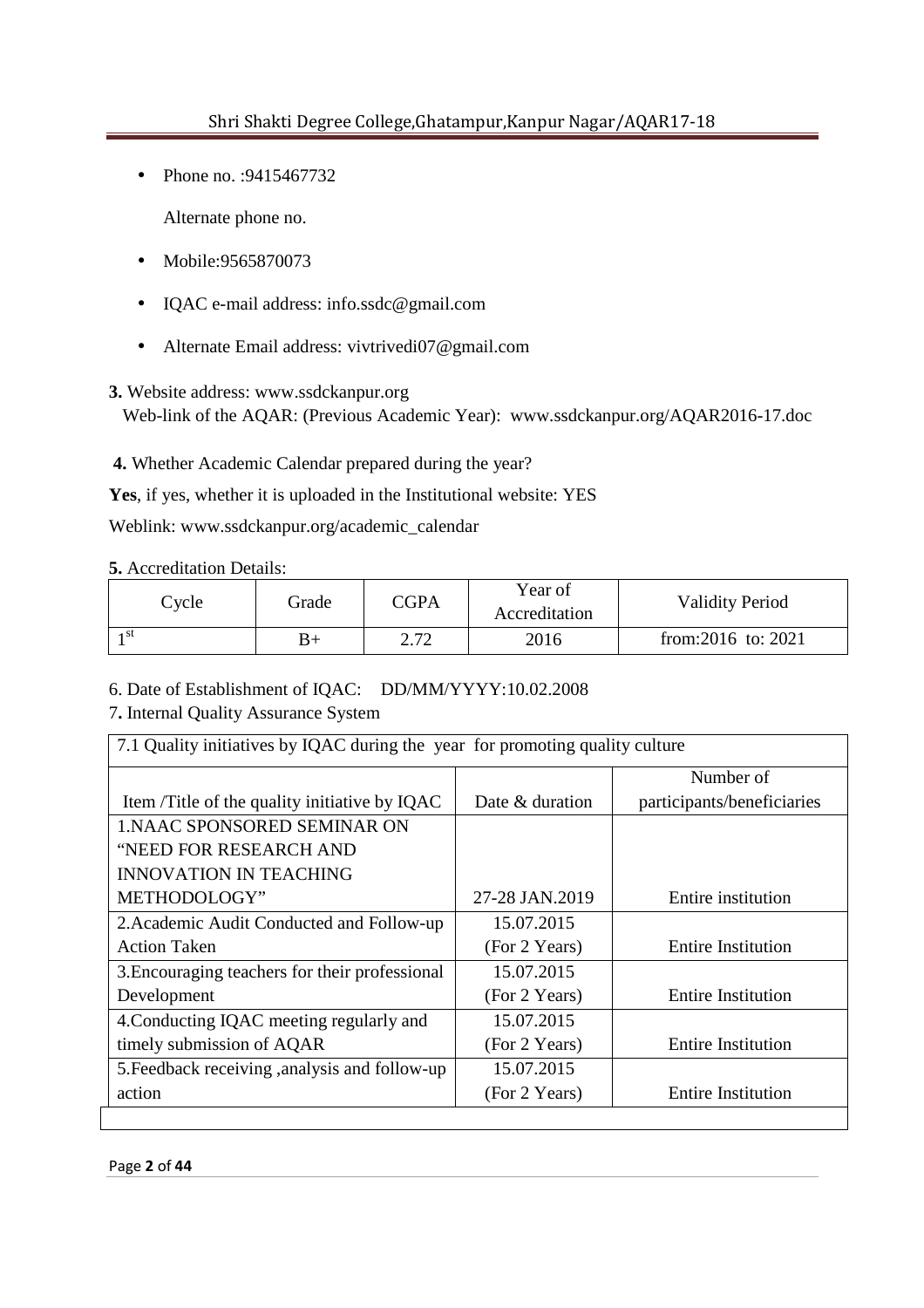*Note: Some Quality Assurance initiatives of the institution are: (Indicative list)*

- *Regular meeting of Internal Quality Assurance Cell (IQAC); timely submission of Annual Quality Assurance Report (AQAR) to NAAC; Feedback from all stakeholders collected, analysed and used for improvements*
- *Academic Administrative Audit (AAA) conducted and its follow up action*
- *Participation in NIRF*
- *ISO Certification*
- *NBA etc.*
- *Any other Quality Audit*

**8.** Provide the list of funds by Central/ State Government-

### UGC/CSIR/DST/DBT/ICMR/TEQIP/World Bank/CPE of UGC etc.

| Institution/       |        | Funding | Year of award with |        |
|--------------------|--------|---------|--------------------|--------|
| Department/Faculty | Scheme | agency  | duration           | Amount |
|                    |        |         |                    |        |

**9.** Whether composition of IQAC as per latest NAAC guidelines: Yes

\*upload latest notification of formation of IQAC **10.** No. of IQAC meetings held during the year:04

The minutes of IQAC meeting and compliance to the decisions have been uploaded on the institutional website YES

(Please upload, minutes of meetings and action taken report)

**11.** Whether IQAC received funding from any of the funding agency to support its activities during the year? No

If yes, mention the amount: Year:

**12.** Significant contributions made by IQAC during the current year (maximum five bullets)

\*Implentation of maximum recommendations of Peer Team .

\*Sponsoring of National Seminar on by NAAC on " Need for Research and Innovation in

Teaching Methodology"

\*Strengthening and activating NSS unit.

\*System for effective curriculum delivery.

\*Sensitisation of teachers to realise the importance of IQAC.

#### Page **3** of **44**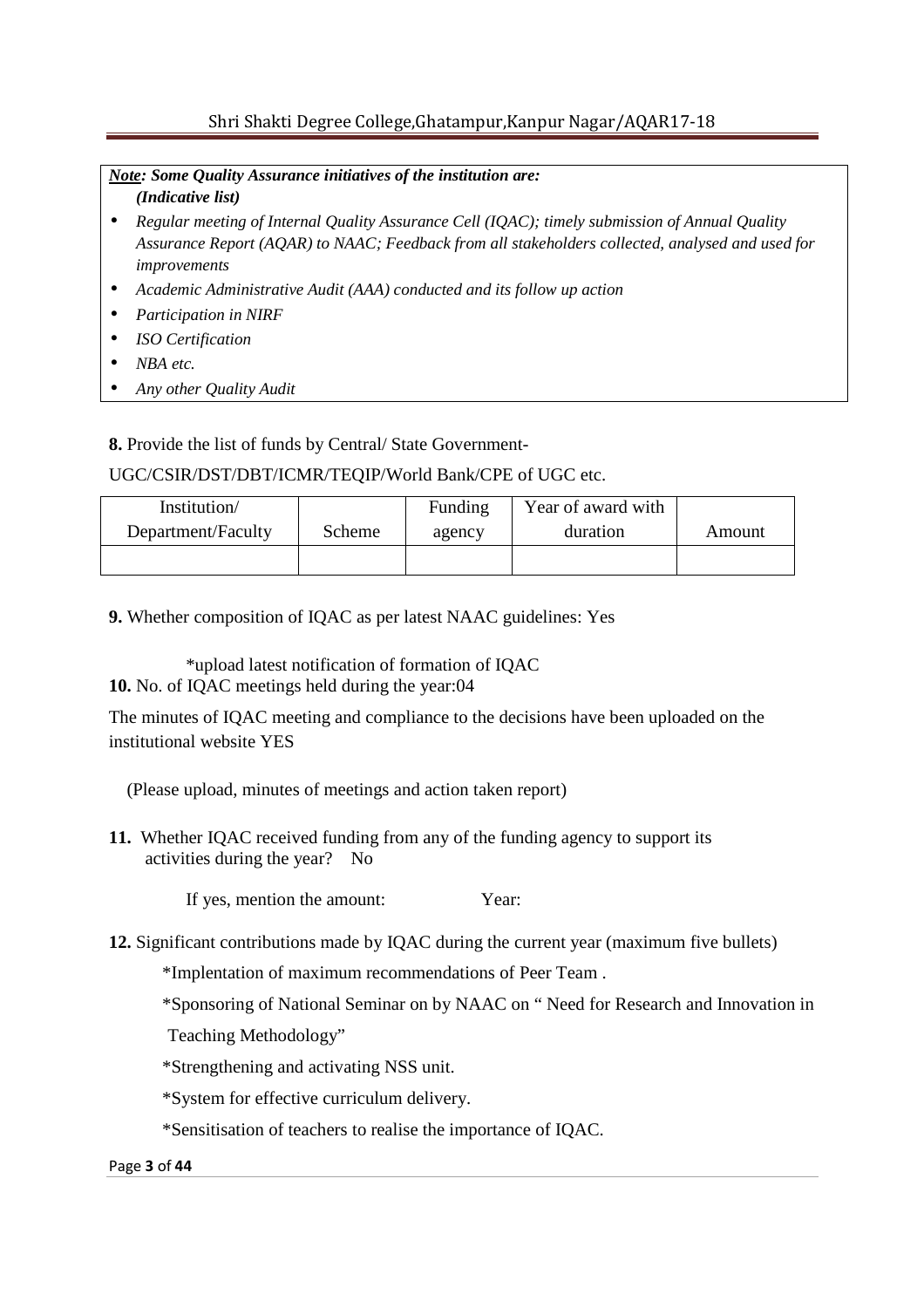**13.** Plan of action chalked out by the IQAC in the beginning of the Academic year towards Quality Enhancement and the outcome achieved by the end of the Academic year

| <b>ACTION PLAN AT THE BIGNING</b>                                                              | <b>OUT COME</b>                                                             |
|------------------------------------------------------------------------------------------------|-----------------------------------------------------------------------------|
| 1- CURRICULAR ASPECTS :-                                                                       |                                                                             |
| i-To revise the mechanism for well for planned curriculum delivery and                         | Already done.                                                               |
| documentation.                                                                                 |                                                                             |
| ii- To introduce any new course including value added courses                                  | Being processed.                                                            |
| iii-<br>To revise the feedback system to make it on-line.                                      | Process in progress.                                                        |
| 2- TEACHING-LEARNING AND EVALUATION :-                                                         |                                                                             |
| i-To find out reasons and monitor admission strength going down.                               | Reasons located.                                                            |
| ii- To improve Student-Teacher ratio.                                                          | Being attended.                                                             |
| iii- To make mentoring reliable and creditable.                                                | Teachers have been<br>properly advised.                                     |
| iv-To change mind-set of teachers from traditional teaching to<br>e-teaching.                  | Mind-set teachers have<br>already started teaching<br>through the use of e- |
|                                                                                                | teaching.                                                                   |
| v- To strengthen Continuous Internal Evaluation (CIE) System.                                  | Already done.                                                               |
| vi-To initiate Students Satisfactions Serve as soon as possible preferably.                    | Already started                                                             |
| 3- RESEARCH, INNOVATIONS AND EXTENTION:-                                                       |                                                                             |
| i- To contact agencies for research funding.                                                   | No positive result                                                          |
| ii- To try for sponsoring of seminar through NAAC.                                             | Already done.                                                               |
| iii- To encourage teachers for publication in reputed journals and also for                    | Persuasion is continued.                                                    |
| participation in recognized Seminar/Workshop.                                                  |                                                                             |
| iv-To enter into collaboration with reputed Institution/Industry.                              | So far could not be<br>possible in spite of best<br>efforts.                |
| v- To increase class-rooms with LCD.                                                           | Being Increased.                                                            |
| vi- To increase number of journals, to ensure maximum use of CD and<br>videos kept in Library. | Being followed up                                                           |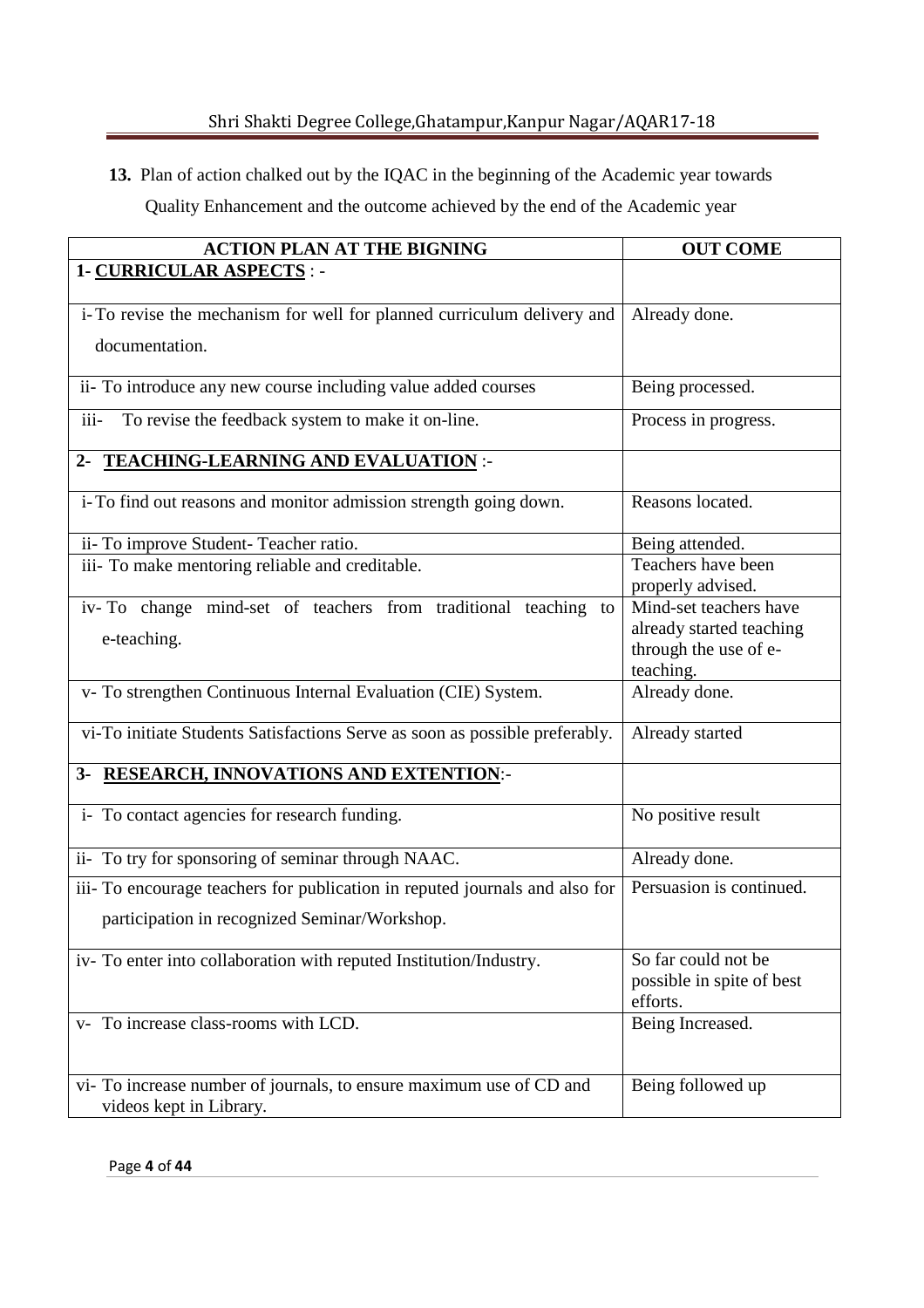|  |  |  | Shri Shakti Degree College, Ghatampur, Kanpur Nagar/AQAR17-18 |
|--|--|--|---------------------------------------------------------------|

| To improve the use of e-technology in library.<br>vii-                                                                     | Being done.                                                                                                                            |
|----------------------------------------------------------------------------------------------------------------------------|----------------------------------------------------------------------------------------------------------------------------------------|
| viii-<br>To have a policy for maintenance of infrastructure etc. in the<br>college                                         | Preperation is at final<br>stage.                                                                                                      |
| ix- To improve the Soft Skill Development, Remedial Teaching,<br>Guidance and Counseling, use of Language Lab and Yoga etc | IQAC is attending<br>seriously.                                                                                                        |
| x- To activate Placement Cell or may strengthen the relationship with<br>university for placement.                         | University has been<br>contacted for co-operation<br>in the matter by linking our<br>institution with of<br>placement cell university. |
| xi- To motivate alumni to contribute financially or otherwise for the<br>growth of the institution                         | So for, only positive signal<br>have been received but<br>nothing is on surface.                                                       |
| <b>GOVERNANCE, LEADERSHIP AND MANAGEMENT:-</b>                                                                             |                                                                                                                                        |
| To evaluate Vision and Mission of the institution.<br>$i-$                                                                 | Already Done.                                                                                                                          |
| ii- To review IQAC decision to have separate Vision and Mission for<br>General Faculty and Teacher Education Faculty.      | IQAC is in touch with<br>management for final<br>opinion.                                                                              |
| iii- To improve the use of ICT in office work and administration work.                                                     | Step- by- step things are<br>improving.                                                                                                |
| <b>INSTITUTIONAL VALUES AND BEST PRACTICES:-</b><br>5-                                                                     |                                                                                                                                        |
| To develop awareness about Gender Equity and Environmental<br>$i-$<br>Consciousness Sustainability/Alternate Energy.       | Being done.                                                                                                                            |

**14.** Whether the AQAR was placed before statutory body? Yes

Name of the Statutory body: IQAC Date of meeting(s): 18.12.2018

**15.** Whether NAAC/or any other accredited body(s) visited IQAC or interacted with it to assess the functioning?

**PARTICES** Date: 15,16,17 Feb.2016

**16.** Whether institutional data submitted to AISHE: YES

Year:2018 Date of Submission: 15.02.2018

**17.** Does the Institution have Management Information System? **Yes** 

Page **5** of **44**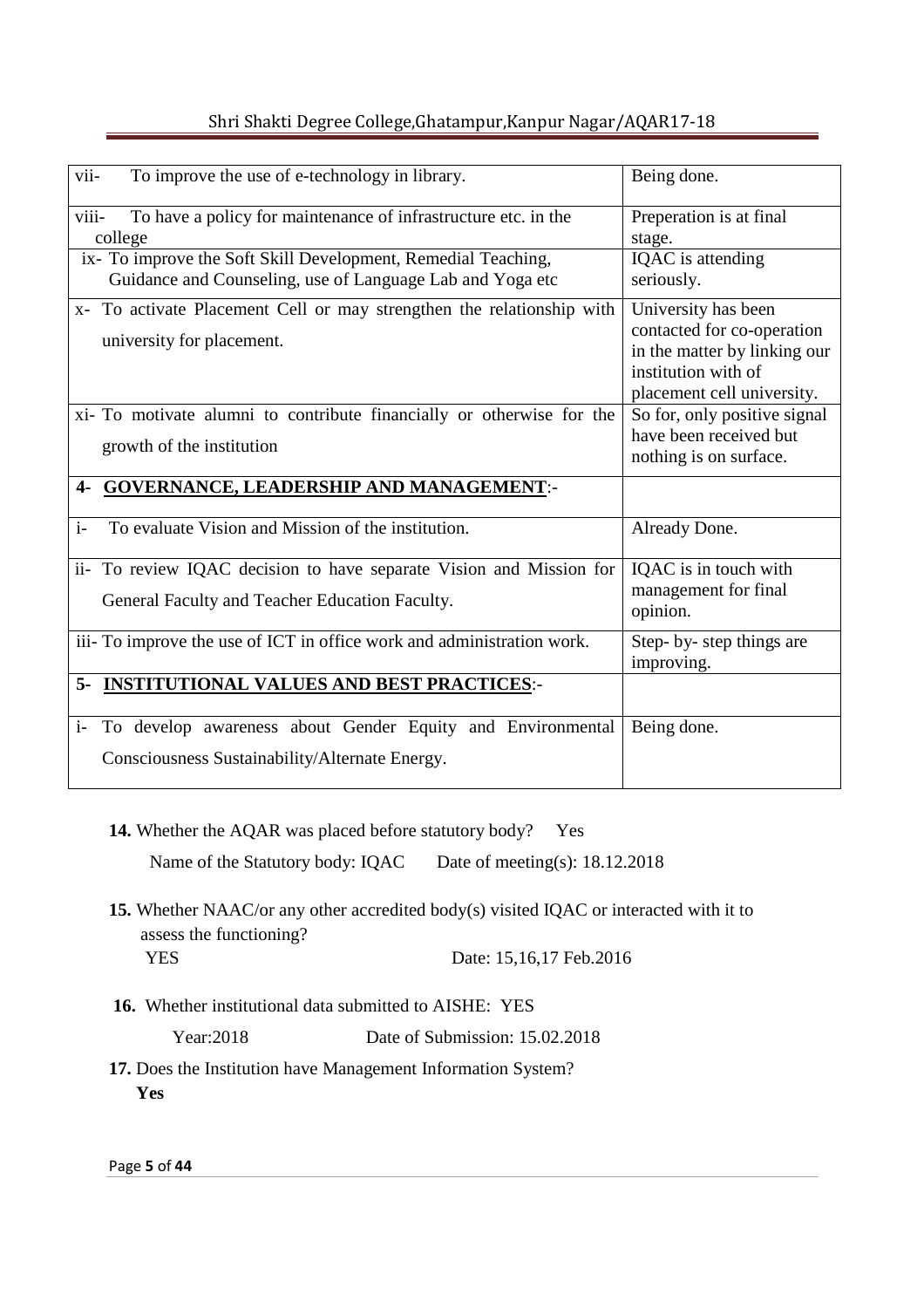If yes, give a brief description and a list of modules currently operational. (Maximum 500 words)

Institution's campus is wi-fi. Institution has its own website which provides following information :-

- i) College Profile
- ii) Vision, Mission and Value of the institutions
- iii) Name of Governing bodies
- iv) List of Teachers and Non-Teaching Staff
- v) Service Conditions of the staff
- vi) Plan, Planning and Policy
- vii) Assessment and Evaluation
- viii) Extension Activities
- ix) Prospectus for students
- x) Grievance Redressal
- xi) Student Charter
- xii) Placement Cell
- xiii) IGNOU Courses
- xiv) Special Cell
- xv) UGC Guidelines for students Entitlement
- xvi) Skill Development Courses
- xvii) Library Advisory Committee, Library Services and Library Rules
- xviii) Publications of Journal named "Vigyan Shakti"
- xix) Magazine and News Letter
- xx) SAR Submitted to NAAC
- xxi) AQAR Submitted to NAAC
- xxii) Different Activities
- xxiii) Alumni Association Bye-laws
- xxiv) Admission forms of different faculties
- xxv) Scholarship form
- xxvi) Seminars/Workshop
- xxvii) NCC Activities etc.

In addition to above, library has the facility of N-List, The facilities of SMS, whatsapp and Email are also available. Institution has provided intercom in Office library, Principal room, BCA Department, Managers room, Computer room, Teacher Education Department and in the gate. CCTV Camera has been installed in gate outside, parking, Canteen, Language lab, Library, B.Ed.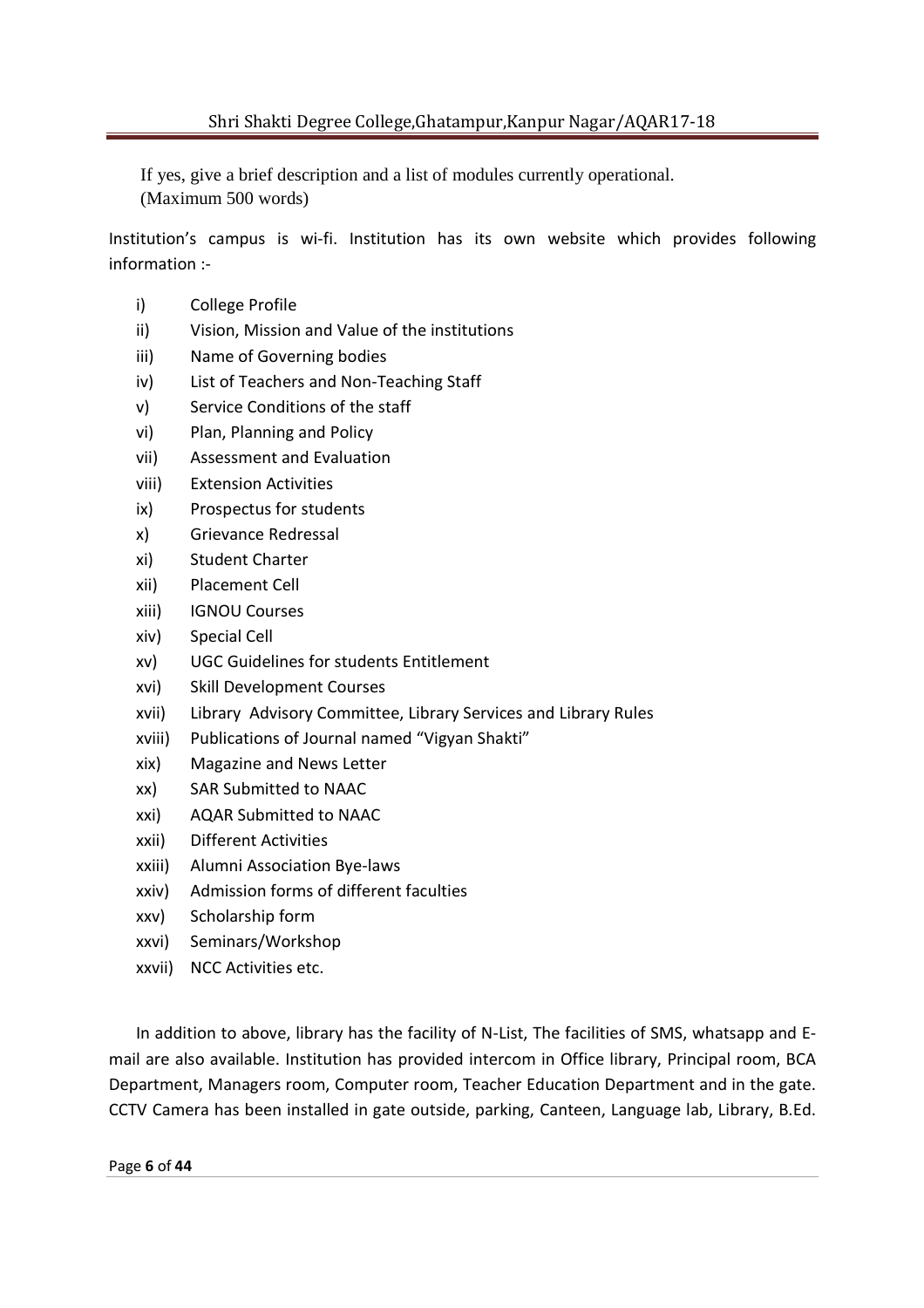Classrooms, ICT Lab, BCA Staffroom, Store room, Computer lab, BCA Class room, B.Sc. Class room, B.A. Class room, Galary, Stair, B.Ed. staff room, BTC Class room, Office, Principal room, field.

 There is IQAC, management committee and general body wherein desired informations are received and provided properly. Parent-Teacher Association is also an appropriate place for exchange of any type of information.

 As a traditional system, there is a enquiry cell where one assistant remains present to attend the queries of students, guardians and other stockholders. Few boards have been placed on college campus which provide necessary related information. Board placed in campus for Vision, Mission and Value has full details for the information of every type of stockholder. Board of Student's charter provide the knowledge to the students about their duties, rights and liabilities during Teaching-Learning and at the same time, board also provides knowledge to the institution about right, duties and liabilities towards students. This board has been placed in the campus as desired by UGC. Then, there are other boards for Anti-Ragging Committee and Anti-Women Harassment Cell, where necessary details in addition to the name of office Bearers are provided. In the gallery of the college, there are Sun boards for Student Grievance Redressal Cell, Students Council, Name of members of IQAC, name of three management committee representatives to attend the grievances of teachers and other staff members. The concept of Mahavidyalaya. List of Annual days and also the list of meritorious students are also placed in the gallery. Quotation of reputed writers are also available there.

 Institution receives information/opinion about various points by way of feedback from students, community, Guardians and Alumni. Magazine and News Letters are also the source of receiving and communicating information. Time to time, news about various activities in the institution are published in the local newspaper. As and when required particularly during special period like admission and organizing national seminar, the pamphlets, poster and hoardings are also used.

 However, at present institution is in process to strengthen the system of receiving of feedback, its analysis and for deriving conclusion.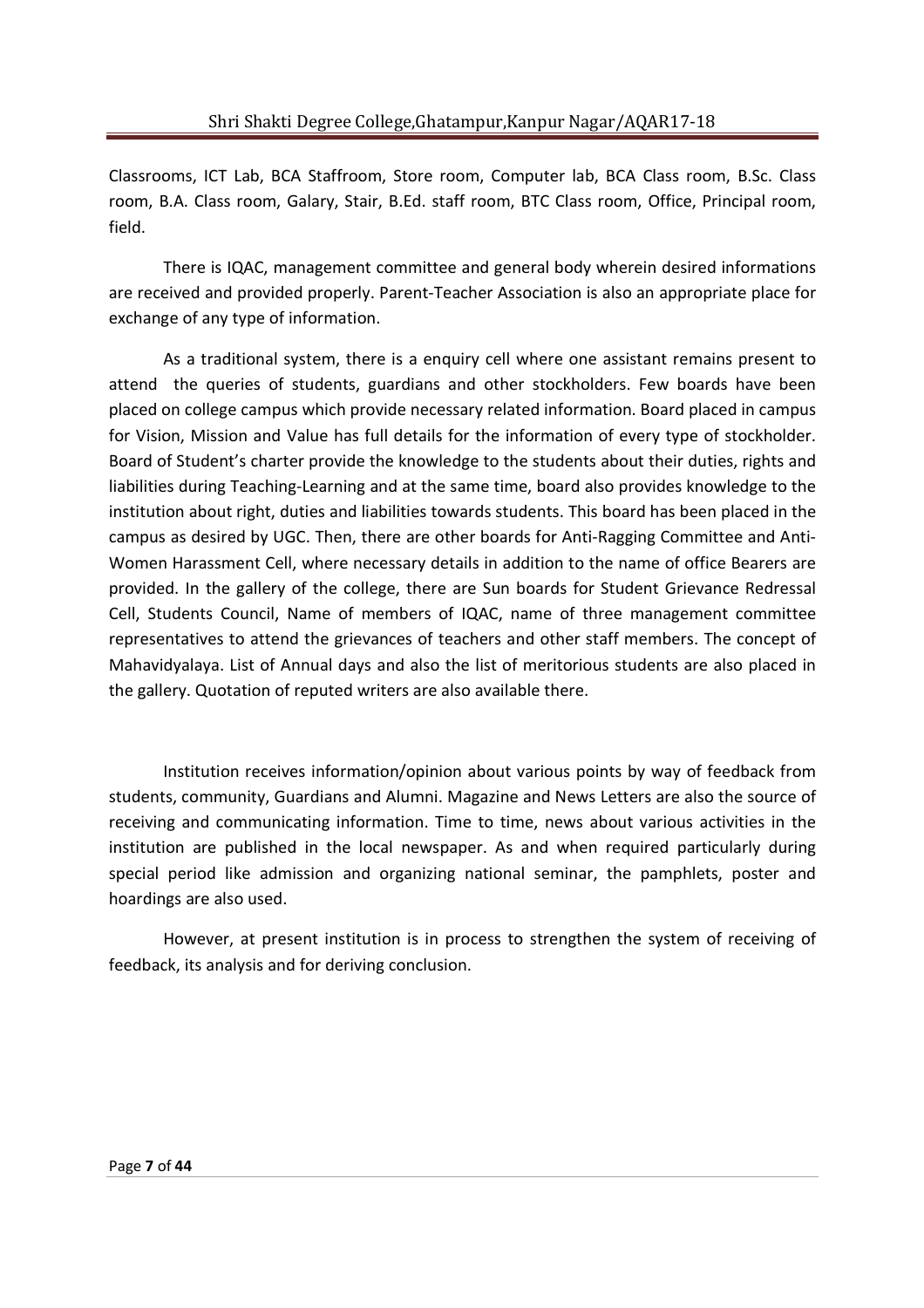# **Part-B**

# **CRITERION I – CURRICULAR ASPECTS**

# **1.1 Curriculum Planning and Implementation**

1.1.1 Institution has the mechanism for well planned curriculum delivery and documentation. Explain in 500 words Institution has active Internal Quality Assurance Cell (IQAC) which has decided to have a separate committee named "Curriculum Implementation Committee". Main function of this committee is to ensure that entire curriculum prescribed by our affiliating body for different faculty, is effectively implemented within stipulated period .First of all, prescribed syllabus is provided to all faculty members at the starting of the session and same is discussed at length keeping in view past year`s experiences and looking to the academic calendar of the university and also the academic calendar of the Institution prepared by IQAC, Plan is decided to conduct effective teaching-learning .One unit in every subject is left for self-study by students. However, in this case, students are free to seek guidance from teacher in case of need.

 Curriculum Implementation Committee suggests faculty members to prepare time-table wherein sufficient space is given for co-curricular/ extracurricular activities including NCC/NSS. Provision is made for participants of NCC/NSS and other beyond class-room activities for remedial teaching ,mentoring , guidance and counseling ,library and supplementary services.

 All faculty members are required to prepare subject wise Annual Plan,Unit Plan and the plan for Assessment & Evaluation as per internal policy which has been prepared under the guidance of IQAC.Theory and Practical run concurrently wherever it is required and possible.All faculty members submit their lab requirements of lab equipments and chemicals to Management through Principal and same is provided well in time ,Annual Plan,Unit Plan ,Assessment & Evaluation is put up in the meeting of IQAC for suggestions and approval.

 Faculty members are suggested to prepare a schedule for workshop,seminars,guest lectures .Wherever is required ,students are taken for the tour of the Institutions like I.I.T. ,Botanical Garden etc..Students of B.C.A. are sent to different institutions for job training where they get certificates also.Every year, students organize exhibition where their knowledge is exposed .Every quarter, Curriculum Implementation Committee meets for monitoring and assess implementation of curriculum and the proceedings of this committee are put up in the meeting of IQAC .Management of the Institution effectively monitors whole things regularly.

 A Copy of syllabus is provided to the students also at the time of Orientation Programme so that they may also remain vigilant about effective and timely implementation of curriculum.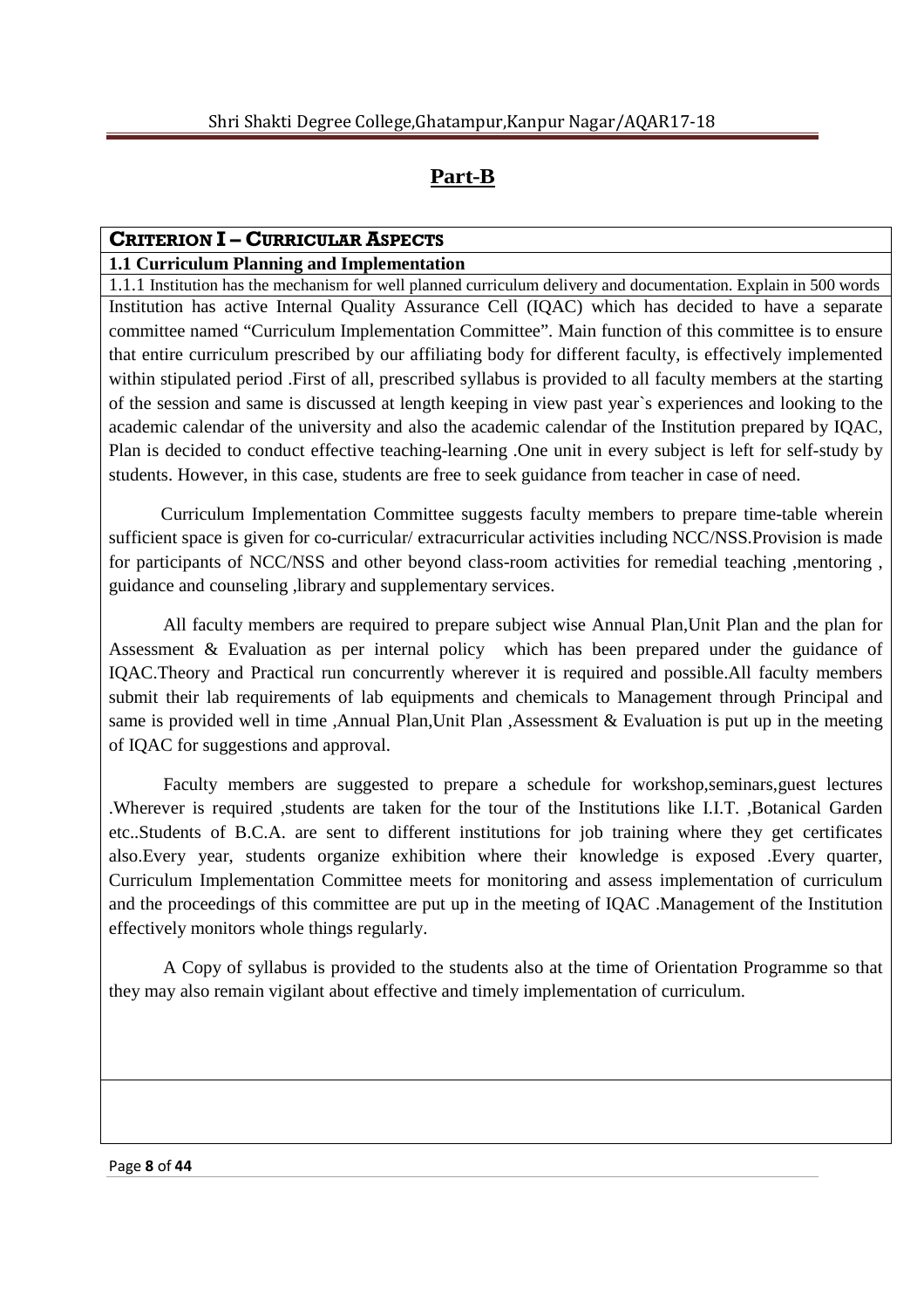|                                                                |                         |             |                             |              |                                              | 1.1.2 Certificate/ Diploma Courses introduced during the Academic year -                          |  |                             |           |           |
|----------------------------------------------------------------|-------------------------|-------------|-----------------------------|--------------|----------------------------------------------|---------------------------------------------------------------------------------------------------|--|-----------------------------|-----------|-----------|
| Name of<br>Date of introduction<br>Name of                     |                         |             |                             |              | focus on employability/<br>Skill development |                                                                                                   |  |                             |           |           |
| the                                                            | the                     |             | and duration                |              |                                              | entrepreneurship                                                                                  |  |                             |           |           |
| Certificate                                                    | Diploma                 |             |                             |              |                                              |                                                                                                   |  |                             |           |           |
| Course                                                         | Courses                 |             |                             |              |                                              |                                                                                                   |  |                             |           |           |
| 1.Interior                                                     |                         |             | 30.10.2017                  |              |                                              | Yes                                                                                               |  | Yes                         |           |           |
| Decoration                                                     |                         |             |                             |              |                                              |                                                                                                   |  |                             |           |           |
| 2.Child                                                        |                         |             | 30.10.2017                  |              |                                              | Yes                                                                                               |  | Yes                         |           |           |
| Care and                                                       |                         |             |                             |              |                                              |                                                                                                   |  |                             |           |           |
| Nutrition                                                      |                         |             |                             |              |                                              |                                                                                                   |  |                             |           |           |
| <b>1.2 Academic Flexibility</b>                                |                         |             |                             |              |                                              |                                                                                                   |  |                             |           |           |
|                                                                |                         |             |                             |              |                                              | 1.2.1 New programmes/courses introduced during the Academic year -NIL                             |  |                             |           |           |
| <b>Programme</b> with                                          |                         |             | <b>Date of Introduction</b> |              |                                              | <b>Course with Code</b>                                                                           |  | <b>Date of Introduction</b> |           |           |
| Code                                                           |                         |             |                             |              |                                              |                                                                                                   |  |                             |           |           |
|                                                                |                         |             |                             |              |                                              |                                                                                                   |  |                             |           |           |
|                                                                |                         |             |                             |              |                                              | 1.2.2 Programmes in which Choice Based Credit System (CBCS)/Elective course system implemented at |  |                             |           |           |
|                                                                |                         |             |                             |              |                                              | the affiliated Colleges (if applicable) during the Academic year.NIL                              |  |                             |           |           |
| <b>Name of Programmes</b>                                      |                         |             | <b>UG</b>                   | PG           |                                              | Date of implementation of                                                                         |  |                             | <b>UG</b> | <b>PG</b> |
| adopting CBCS                                                  |                         |             |                             |              |                                              | CBCS / Elective Course System                                                                     |  |                             |           |           |
|                                                                |                         |             |                             |              |                                              |                                                                                                   |  |                             |           |           |
| Already adopted (mention the year) NIL                         |                         |             |                             |              |                                              |                                                                                                   |  |                             |           |           |
|                                                                |                         |             |                             |              |                                              | 1.2.3 Students enrolled in Certificate/ Diploma Courses introduced during the year                |  |                             |           |           |
|                                                                |                         | Certificate |                             |              |                                              | Diploma Courses                                                                                   |  |                             |           |           |
| No of Students                                                 | 61                      |             |                             |              |                                              |                                                                                                   |  |                             |           |           |
| <b>1.3 Curriculum Enrichment</b>                               |                         |             |                             |              |                                              |                                                                                                   |  |                             |           |           |
|                                                                |                         |             |                             |              |                                              | 1.3.1 Value-added courses imparting transferable and life skills offered during the year          |  |                             |           |           |
| Value added courses                                            |                         |             |                             |              |                                              | Date of introduction<br>Number of students enrolled                                               |  |                             |           |           |
| <b>Basic Computer Concept</b>                                  |                         |             |                             | 30/12/2017   |                                              | 138                                                                                               |  |                             |           |           |
| 1.3.2 Field Projects / Internships under taken during the year |                         |             |                             |              |                                              |                                                                                                   |  |                             |           |           |
|                                                                | Project/Programme Title |             |                             |              |                                              | No. of students enrolled for Field Projects / Internships                                         |  |                             |           |           |
| <b>Online Examination System</b>                               |                         |             |                             |              |                                              | 3                                                                                                 |  |                             |           |           |
| <b>Online Blood Bank</b>                                       |                         |             |                             |              |                                              | $\mathbf{1}$                                                                                      |  |                             |           |           |
| <b>Online Shopping</b>                                         |                         |             |                             |              | $\mathbf{1}$                                 |                                                                                                   |  |                             |           |           |
| <b>Online Testing Package</b>                                  |                         |             |                             |              | $\mathbf{1}$                                 |                                                                                                   |  |                             |           |           |
| <b>Smart City</b>                                              |                         |             |                             | $\mathbf{1}$ |                                              |                                                                                                   |  |                             |           |           |
| <b>Result Generation System</b>                                |                         |             |                             | $\mathbf{1}$ |                                              |                                                                                                   |  |                             |           |           |
| <b>Bike Service Center Management System</b>                   |                         |             |                             | 3            |                                              |                                                                                                   |  |                             |           |           |
| <b>Travel Management System</b>                                |                         |             |                             | $\mathbf{1}$ |                                              |                                                                                                   |  |                             |           |           |
| <b>Airline Booking System</b>                                  |                         |             |                             | $\mathbf{1}$ |                                              |                                                                                                   |  |                             |           |           |
| <b>Online Banking System</b>                                   |                         |             |                             | $\mathbf{1}$ |                                              |                                                                                                   |  |                             |           |           |
| <b>Web Locker</b>                                              |                         |             |                             | $\mathbf{1}$ |                                              |                                                                                                   |  |                             |           |           |
| <b>Online Food Bazar</b>                                       |                         |             |                             |              | $\mathbf{1}$                                 |                                                                                                   |  |                             |           |           |
|                                                                |                         |             |                             |              |                                              |                                                                                                   |  |                             |           |           |
|                                                                |                         |             |                             |              |                                              |                                                                                                   |  |                             |           |           |
|                                                                |                         |             |                             |              |                                              |                                                                                                   |  |                             |           |           |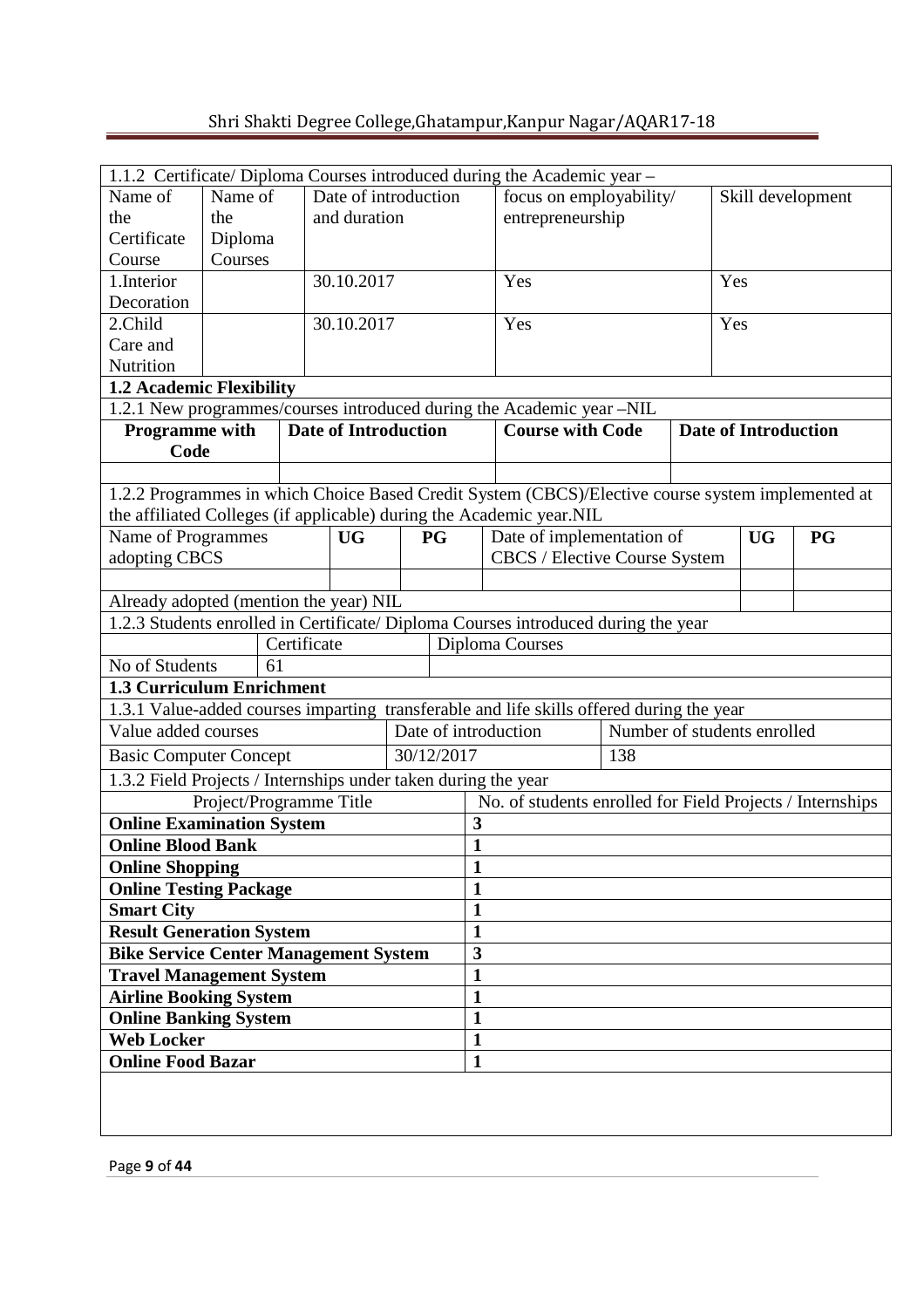| 1.4 Feedback System                                                   |             |              |           |            |  |  |  |
|-----------------------------------------------------------------------|-------------|--------------|-----------|------------|--|--|--|
| 1.4.1 Whether structured feedback received from all the stakeholders. |             |              |           |            |  |  |  |
| 1) Students                                                           | 2) Teachers | 3) Employers | 4) Alumni | 5) Parents |  |  |  |
| Yes                                                                   | Yes         | Yes          | Yes       | Yes        |  |  |  |

1.4.2 How the feedback obtained is being analyzed and utilized for overall development of the institution? (maximum 500 words)

Every service provider and producer imagines that service being provided by him and his product is of the best quality .But actually it is the consumer who makes the real assessment and accordingly, evaluates the quality of services or product. Degree of level of satisfaction remains, the key factor for assessment & evaluation .The Management of the Institution has always been very serious to quality education which is the base point of image of the Institution. Therefore , at the initiation of the Management , the agenda was put up in the meeting of IQAC and the proposal was passed unanimously .During the course of meeting, the decision was to obtain views from community, academicians, alumni and students .It was opined to seek the views about acceptability of curriculum ,infrastructural facilities ,teaching-learning and overall opinion about the Institution. Accordingly, formats are prepared and same are provided to different stakeholders .Feedback forms are collected and stakeholder wise , they are grouped .Our computer department attends to the process of feeding category wise and stakeholder wise. For example, views of every stakeholder about library facilities , infrastructural facilities , lab facilities ,teacher quality,teaching quality ,assessment & evaluation social responsibility ,attitude of management and staff etc.Views are separated under -5- scale i.e. excellent, very good,good ,average and unsatisfactory.

 Feedback from students are obtained after declaration of result .Hesitation and fear point of students are kept in mind so that they do not have any fear for harassment .Feedback received from various stakeholders on overall programme of the Institution is putup in the meeting of IQAC and therafter, proceedings are sent to be submitted in Managing Committee Meeting. Deficiencies are located by IQAC and same are further deliberated in Managing Committee.To remove the deficiencies ,remedial measures are decided to remove them.Wherever so is required , accountability is fixed and Management deals with such cases suitably.Now, IQAC has decide to obtain feedback only online and to process analysis and conclusion system more scientifically looking to the fear and hesitation element amongst community,students and alumni.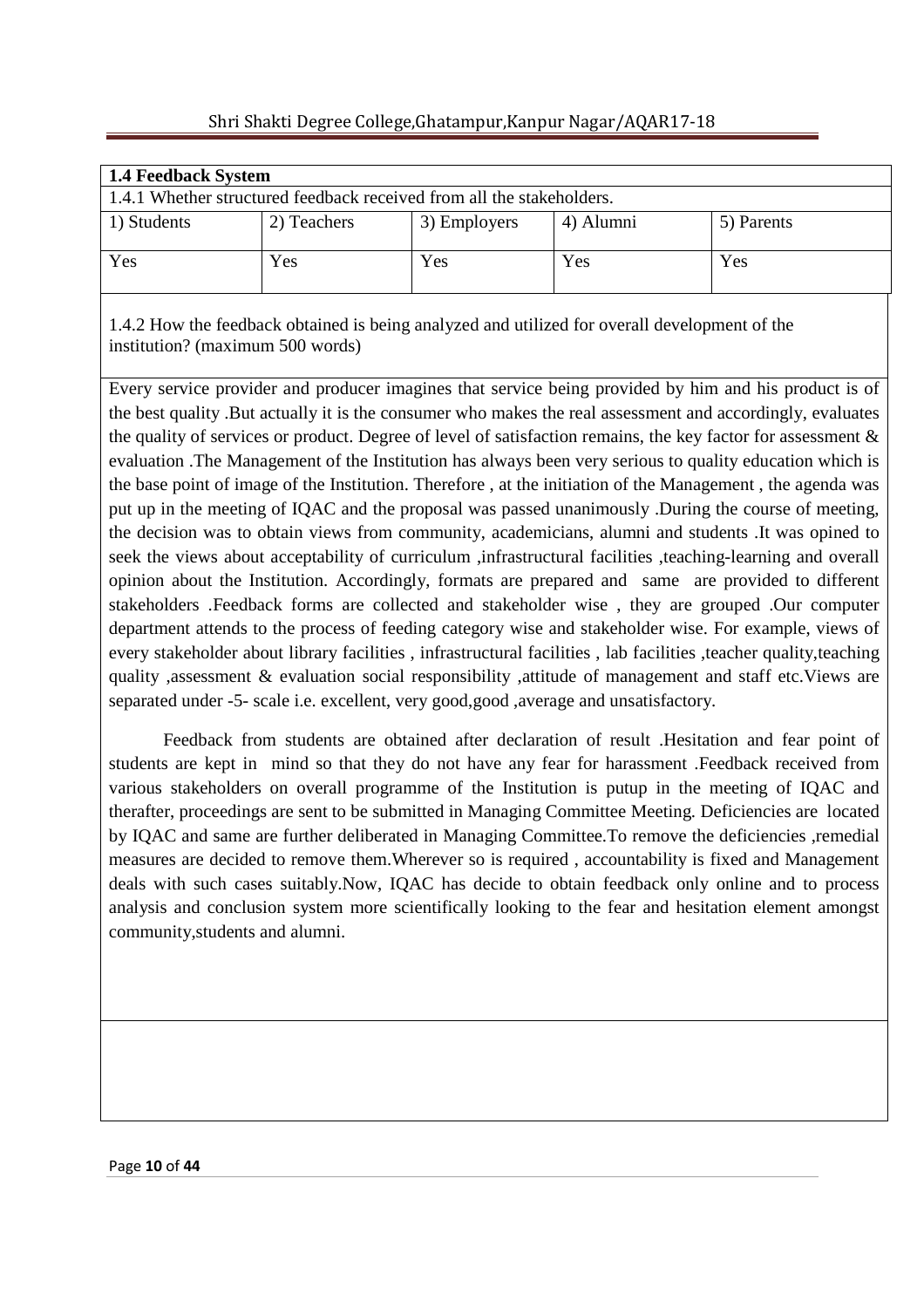| <b>CRITERION II - TEACHING-LEARNING AND EVALUATION</b>                                                    |                                   |                                                              |      |                             |           |         |                                                                                                 |                             |                      |                     |
|-----------------------------------------------------------------------------------------------------------|-----------------------------------|--------------------------------------------------------------|------|-----------------------------|-----------|---------|-------------------------------------------------------------------------------------------------|-----------------------------|----------------------|---------------------|
|                                                                                                           | 2.1 Student Enrolment and Profile |                                                              |      |                             |           |         |                                                                                                 |                             |                      |                     |
|                                                                                                           |                                   | 2.1.1 Demand Ratio during the year                           |      |                             |           |         |                                                                                                 |                             |                      |                     |
| Name of the<br><b>Students Enrolled</b><br>Number of applications                                         |                                   |                                                              |      |                             |           |         |                                                                                                 |                             |                      |                     |
|                                                                                                           | Programme                         | Number of seats available                                    |      |                             |           |         | received                                                                                        |                             |                      |                     |
|                                                                                                           | B.A.I                             |                                                              | 360  |                             |           |         | 94                                                                                              |                             |                      | 94                  |
|                                                                                                           | <b>B.Sc.I</b>                     |                                                              | 600  |                             |           |         | 310                                                                                             |                             |                      | 310                 |
|                                                                                                           | B.C.A.I                           |                                                              | 120  |                             |           |         | 20                                                                                              |                             |                      | 20                  |
|                                                                                                           | M.ScI                             |                                                              | 4    |                             |           |         | 09                                                                                              |                             |                      | 09                  |
|                                                                                                           |                                   | 2.2 Catering to Student Diversity                            |      |                             |           |         |                                                                                                 |                             |                      |                     |
|                                                                                                           |                                   | 2.2.1. Student - Full time teacher ratio (current year data) |      |                             |           |         |                                                                                                 |                             |                      |                     |
| Year                                                                                                      | Number of students                |                                                              |      | Number of students          |           |         | Number of full time                                                                             |                             | Number of full time  | Number of           |
|                                                                                                           |                                   | enrolled in the institution                                  |      | enrolled in the institution |           |         | teachers available                                                                              |                             | teachers available   | teachers            |
|                                                                                                           | (UG)                              |                                                              | (PG) |                             |           |         | in the institution<br>teaching only UG                                                          |                             | in the institution   | teaching<br>both UG |
|                                                                                                           |                                   |                                                              |      |                             |           | courses |                                                                                                 | teaching only PG<br>courses |                      | and PG              |
|                                                                                                           |                                   |                                                              |      |                             |           |         |                                                                                                 |                             |                      | courses             |
|                                                                                                           | 1462                              |                                                              | 07   |                             |           | 24      | 04                                                                                              |                             |                      | 04                  |
|                                                                                                           |                                   | <b>2.3 Teaching - Learning Process</b>                       |      |                             |           |         |                                                                                                 |                             |                      |                     |
|                                                                                                           |                                   |                                                              |      |                             |           |         | 2.3.1 Percentage of teachers using ICT for effective teaching with Learning Management Systems  |                             |                      |                     |
|                                                                                                           |                                   | (LMS), E-learning resources etc. (current year data)         |      |                             |           |         |                                                                                                 |                             |                      |                     |
| Number of                                                                                                 |                                   | Number of                                                    |      | ICT tools and               |           |         | Number of ICT                                                                                   |                             | Number of            | E-resources         |
|                                                                                                           | teachers on roll                  | teachers using                                               |      |                             | resources |         | enabled                                                                                         |                             | smart                | and                 |
|                                                                                                           |                                   | ICT $(LMS, e-$                                               |      | available                   |           |         | classrooms                                                                                      |                             | classrooms           | techniques          |
|                                                                                                           |                                   | Resources)                                                   |      |                             |           |         |                                                                                                 |                             |                      | used                |
|                                                                                                           |                                   | 08                                                           |      | Yes                         |           |         | 04                                                                                              |                             | <b>NIL</b>           |                     |
|                                                                                                           |                                   |                                                              |      |                             |           |         | 2.3.2 Students mentoring system available in the institution? Give details. (maximum 500 words) |                             |                      |                     |
| Though mentoring is conducted for which total strength of the students is allocated amongst all faculty   |                                   |                                                              |      |                             |           |         |                                                                                                 |                             |                      |                     |
| members .For any problem .student contact the teachers ,he/she record his/her grievance in register and   |                                   |                                                              |      |                             |           |         |                                                                                                 |                             |                      |                     |
| after interaction .the details of conversation and outcome are also recorded. Wherever, teacher feels the |                                   |                                                              |      |                             |           |         |                                                                                                 |                             |                      |                     |
|                                                                                                           |                                   | need of follow-up , same is being done.                      |      |                             |           |         |                                                                                                 |                             |                      |                     |
|                                                                                                           |                                   | Number of students enrolled in the institution               |      |                             |           |         | Number of fulltime teachers                                                                     |                             | Mentor: Mentee Ratio |                     |
|                                                                                                           |                                   |                                                              |      |                             |           |         |                                                                                                 |                             |                      |                     |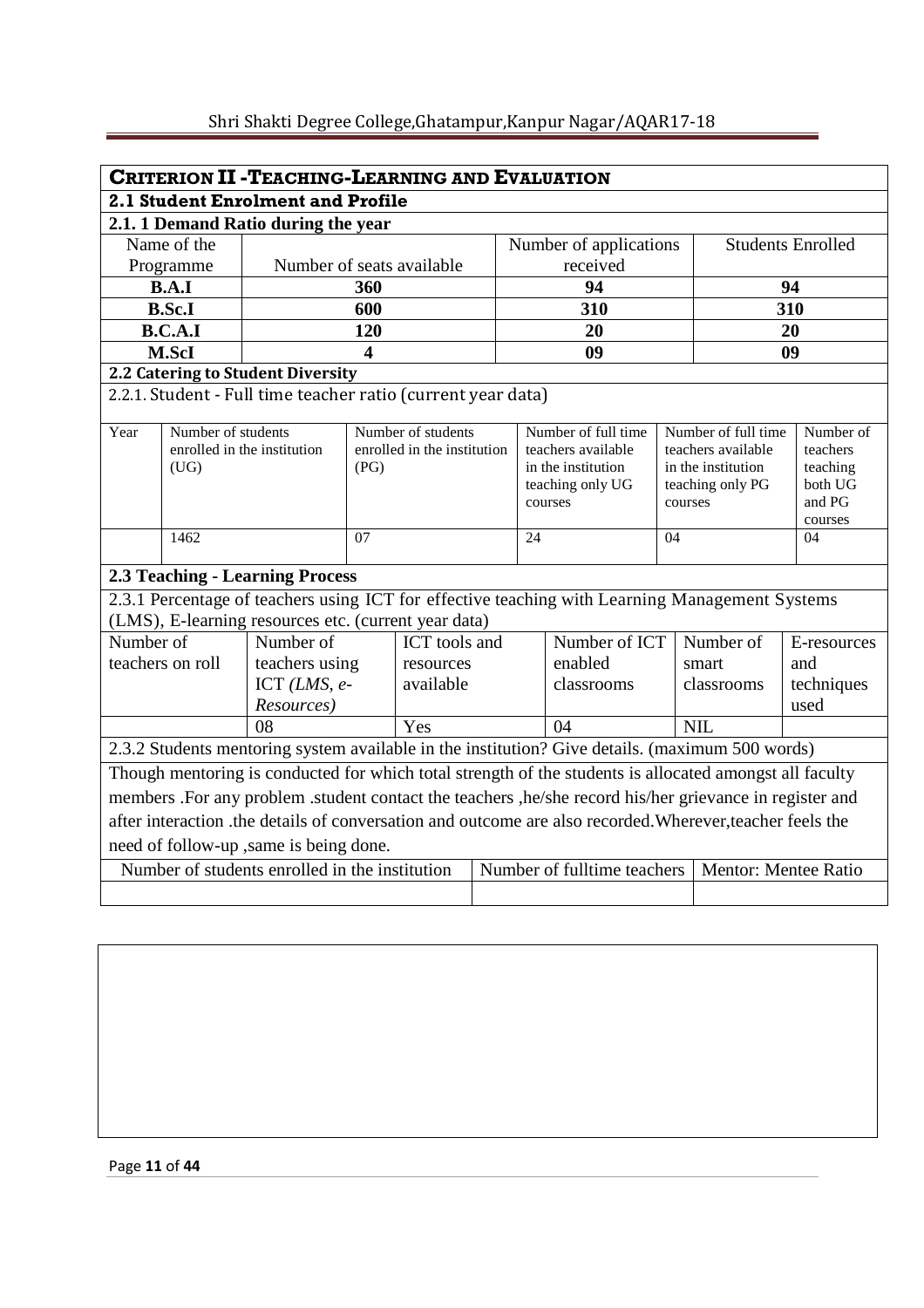| 2.4 Teacher Profile and Quality                                                                    |                                                                                                                                                                                                                     |                                                                                                                |             |                          |  |                  |                                            |                    |  |
|----------------------------------------------------------------------------------------------------|---------------------------------------------------------------------------------------------------------------------------------------------------------------------------------------------------------------------|----------------------------------------------------------------------------------------------------------------|-------------|--------------------------|--|------------------|--------------------------------------------|--------------------|--|
| 2.4.1 Number of full time teachers appointed during the year                                       |                                                                                                                                                                                                                     |                                                                                                                |             |                          |  |                  |                                            |                    |  |
| No. of sanctioned                                                                                  |                                                                                                                                                                                                                     | No. of filled positions<br>Vacant<br>Positions filled during                                                   |             |                          |  |                  |                                            | No.                |  |
| positions                                                                                          |                                                                                                                                                                                                                     |                                                                                                                |             | positions                |  | the current year |                                            | of                 |  |
|                                                                                                    |                                                                                                                                                                                                                     |                                                                                                                |             |                          |  |                  |                                            | facul              |  |
|                                                                                                    |                                                                                                                                                                                                                     |                                                                                                                |             |                          |  |                  |                                            | ty                 |  |
|                                                                                                    |                                                                                                                                                                                                                     |                                                                                                                |             |                          |  |                  |                                            | with               |  |
| 04                                                                                                 |                                                                                                                                                                                                                     | 04                                                                                                             |             | <b>NIL</b>               |  |                  | 04                                         | Ph.D<br><b>NIL</b> |  |
|                                                                                                    |                                                                                                                                                                                                                     |                                                                                                                |             |                          |  |                  |                                            |                    |  |
|                                                                                                    |                                                                                                                                                                                                                     | 2.4.2 Honours and recognitions received by teachers-NIL                                                        |             |                          |  |                  |                                            |                    |  |
|                                                                                                    |                                                                                                                                                                                                                     | (received awards, recognition, fellowships at State, National, International level from Government, recognised |             |                          |  |                  |                                            |                    |  |
| bodies during the year)                                                                            |                                                                                                                                                                                                                     |                                                                                                                |             |                          |  |                  |                                            |                    |  |
| Year of award                                                                                      |                                                                                                                                                                                                                     | Name of full time teachers receiving awards from state                                                         |             |                          |  | Designation      | Name of the award,                         |                    |  |
|                                                                                                    |                                                                                                                                                                                                                     | level, national level, international level                                                                     |             |                          |  |                  | fellowship, received<br>from Government or |                    |  |
|                                                                                                    |                                                                                                                                                                                                                     |                                                                                                                |             |                          |  |                  | recognized bodies                          |                    |  |
|                                                                                                    |                                                                                                                                                                                                                     |                                                                                                                |             |                          |  |                  |                                            |                    |  |
|                                                                                                    |                                                                                                                                                                                                                     |                                                                                                                |             |                          |  |                  |                                            |                    |  |
|                                                                                                    |                                                                                                                                                                                                                     |                                                                                                                |             |                          |  |                  |                                            |                    |  |
|                                                                                                    |                                                                                                                                                                                                                     |                                                                                                                |             |                          |  |                  |                                            |                    |  |
|                                                                                                    |                                                                                                                                                                                                                     |                                                                                                                |             |                          |  |                  |                                            |                    |  |
|                                                                                                    |                                                                                                                                                                                                                     | <b>2.5 Evaluation Process and Reforms</b>                                                                      |             |                          |  |                  |                                            |                    |  |
|                                                                                                    |                                                                                                                                                                                                                     | 2.5.1 Number of days from the date of semester-end/year-end examination till the declaration of                |             |                          |  |                  |                                            |                    |  |
| results during the year                                                                            |                                                                                                                                                                                                                     |                                                                                                                |             |                          |  |                  |                                            |                    |  |
| Programm   Programm                                                                                |                                                                                                                                                                                                                     | Semester/year                                                                                                  |             | Last date of the last    |  |                  | Date of declaration of results             |                    |  |
| e Name                                                                                             | e Code                                                                                                                                                                                                              |                                                                                                                |             | semester-end/year-end    |  |                  | of semester-end/year-end                   |                    |  |
|                                                                                                    |                                                                                                                                                                                                                     |                                                                                                                | examination |                          |  | examination      |                                            |                    |  |
| B.Sc, B.A.<br><b>B.C.A.</b>                                                                        |                                                                                                                                                                                                                     | Year<br><b>Semester</b>                                                                                        |             | 06.03.2018<br>30.04.2018 |  |                  |                                            |                    |  |
|                                                                                                    |                                                                                                                                                                                                                     | 2.5.2 Reforms initiated on Continuous Internal Evaluation(CIE) system at the institutional level (250          |             |                          |  |                  |                                            |                    |  |
| words)                                                                                             |                                                                                                                                                                                                                     |                                                                                                                |             |                          |  |                  |                                            |                    |  |
|                                                                                                    |                                                                                                                                                                                                                     | Our IQAC has approved its own scheme for assessment & evaluation of certain activities internally and          |             |                          |  |                  |                                            |                    |  |
| this scheme is over and above what is prescribed by university. Our scheme provides for continuous |                                                                                                                                                                                                                     |                                                                                                                |             |                          |  |                  |                                            |                    |  |
| assessment & evaluation by teaching staff .Our scheme provides for Period -End Assessment in which |                                                                                                                                                                                                                     |                                                                                                                |             |                          |  |                  |                                            |                    |  |
|                                                                                                    |                                                                                                                                                                                                                     | every teacher has to consume first 5/7 minutes to assess, if any students wants to clear any doubt about       |             |                          |  |                  |                                            |                    |  |
|                                                                                                    |                                                                                                                                                                                                                     |                                                                                                                |             |                          |  |                  |                                            |                    |  |
|                                                                                                    | yesterday's delivery .Teacher may also assess by asking any question to any student.Therafter,teacher<br>starts day's delivery but again leaving last 5/7 minutes for any clarification .This way ,teacher gets the |                                                                                                                |             |                          |  |                  |                                            |                    |  |

time to assess his own teaching methodology.

 There is a system of Unit-End assessment and mid-term assessment which may be by way of objective test .Answer sheets are shown to students.

There is a system to assess co-curricular /extra-curricular activities and extension activities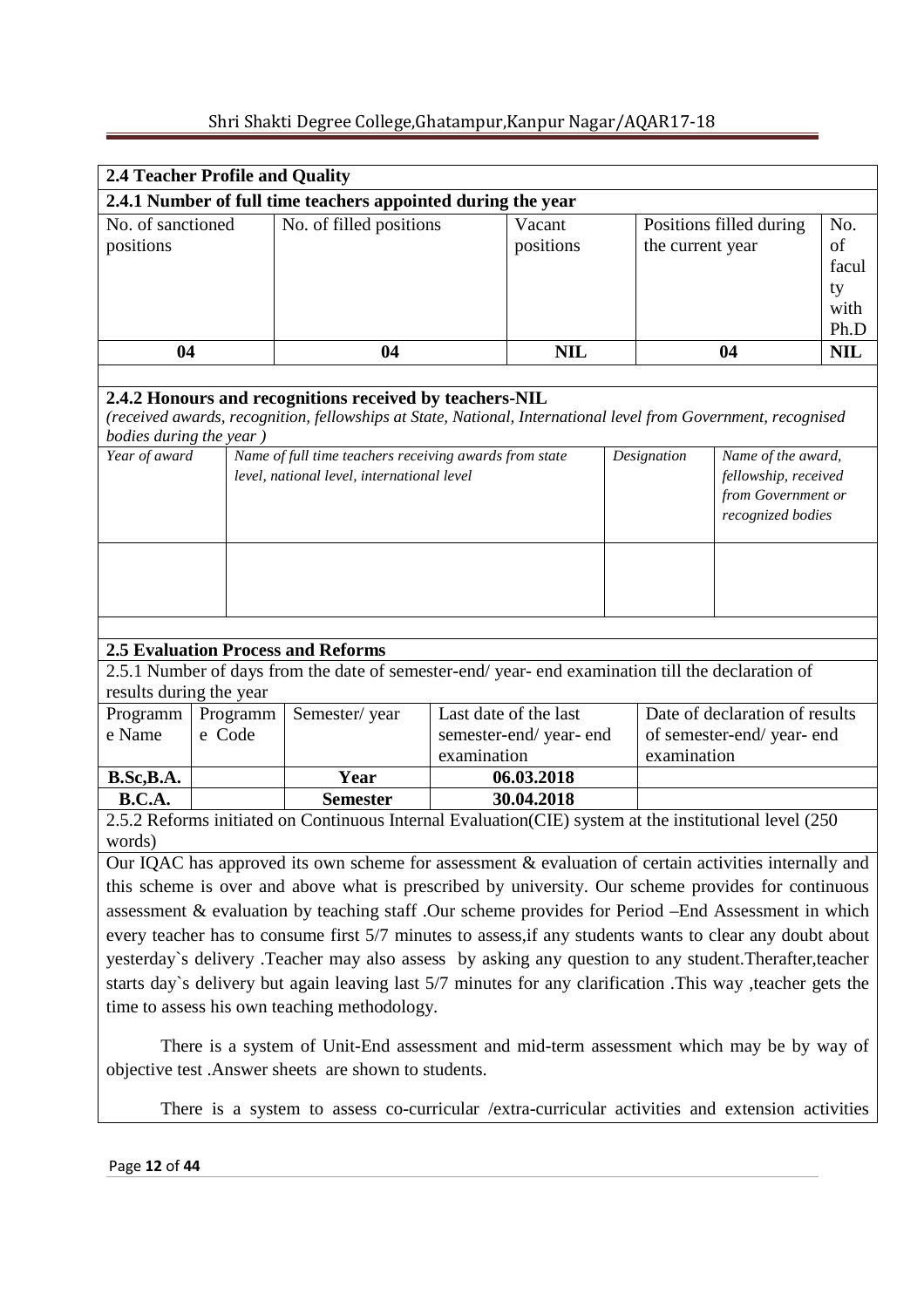.Interface session is a session organized in enjoying manner which assess and evaluate the progress of students after completing certain units.This is our Best Practice in use,details of which are enclosed separately. Students are put into practice for self-evaluation and the way to provide frank feedback to Institution on demand.

**2.5.3 A**cademic calendar prepared and adhered for conduct of Examination and other related matters (250 words)

# **ACADEMIC CALENDAR OF THE INSTITUTION**

This Academic Calendar is prepared keeping in view the Academic Calendar of affiliating university. Admission and examination process will be opened and closed as per University Calendar.

| <b>Date</b>   | <b>Detail</b>                                                 |
|---------------|---------------------------------------------------------------|
| 03/08/2017    | <b>Induction Programme for General Faculties</b>              |
| 08/08/2017    | College Foundation Day.                                       |
| 15/08/2017    | Celebration of Independence Day & Gosthi on Cleanliness       |
| 21/08/2017    | Intelligence Test of Students of XII standard of nearby Inter |
|               | Colleges by our Anveshika-A Physics Lab Unit                  |
| 31/10/2017    | Jayanti of Sardar Ballabh Bhai Patel.                         |
| 07/11/2017    | C.V. Raman Day.                                               |
| 09/11/2017    | Function of Alumni Association.                               |
| 10/11/2017    | Seminar on "Demon Destroying to Earth, what are Duties to     |
|               | Prevent Earth & Life: Pollution                               |
| 01/12/2017    | AIDS Day.                                                     |
| 22/12/2017    | Ramanujan Birthday.                                           |
| 12/01/2018    | Swami Vivekanand Jayanti                                      |
| 15-16/01/2018 | Sant Pathik Yuva Mahotsav                                     |
| 26/01/2018    | Republic Day                                                  |
| 30/01/2018    | Shri Shakti Temple Foundation Day                             |
| 17-18/02/2018 | National Seminar on "Need of Research and Innovation in       |
|               | Education"                                                    |
| 21/06/2018    | Yoga Day                                                      |
|               |                                                               |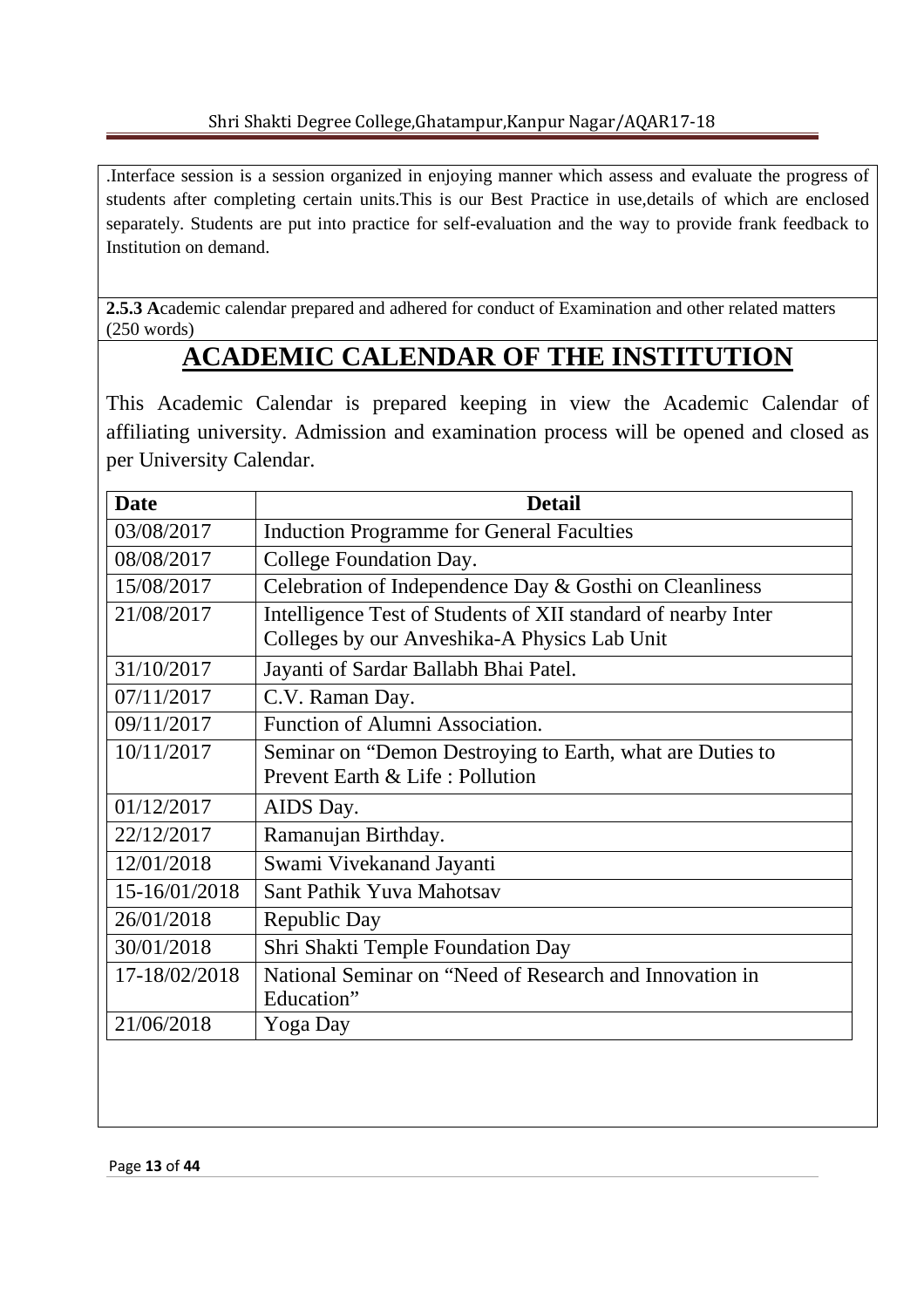## Note :

- 1. Activity relating to the Swachchhata Abhiyan, Voter Awareness and Plantation will be decided time to time looking to the programme from Govt./University.
- 2. The dates of Seminar and workshop are subject to the consent of guest speakers and resource persons.
- 3. Session will come to an end after the annual examinations.

### **2.6 Student Performance and Learning Outcomes**

2.6.1 Program outcomes, program specific outcomes and course outcomes for all programs offered by the institution are stated and displayed in website of the institution (to provide the weblink)

#### *Could Not Access*

|                    | 2.6.2 Pass percentage of students |                                                              |                                                                    |                 |
|--------------------|-----------------------------------|--------------------------------------------------------------|--------------------------------------------------------------------|-----------------|
| Program<br>me Code | Programme<br>name                 | Number of students appeared in the<br>final year examination | Number of students passed in<br>final semester/year<br>examination | Pass Percentage |
|                    | B.A.                              | 94                                                           | 88                                                                 | 93.61           |
|                    | B.Sc.                             | 482                                                          | 292                                                                | 60.58           |
|                    | B.C.A.                            | 16                                                           | 16                                                                 | 100             |
|                    | M.Sc.                             |                                                              |                                                                    | 100             |

#### **2.7 Student Satisfaction Survey**

2.7.1 Student Satisfaction Survey (SSS) on overall institutional performance (Institution may design the questionnaire) (results and details be provided as weblink)

Process of Survey has been just started.

## **CRITERION III – RESEARCH, INNOVATIONS AND EXTENSION**

## **3.1 Resource Mobilization for Research-NIL**

3.1.1 Research funds sanctioned and received from various agencies, industry and other organisations

| Nature of the Project    | Duration | Name of the<br>funding | Total grant<br>sanctioned | Amount received during the<br>Academic year |
|--------------------------|----------|------------------------|---------------------------|---------------------------------------------|
|                          |          | Agency                 |                           |                                             |
| Major projects           |          |                        |                           |                                             |
| <b>Minor Projects</b>    |          |                        |                           |                                             |
| Interdisciplinary        |          |                        |                           |                                             |
| Projects                 |          |                        |                           |                                             |
| Industry sponsored       |          |                        |                           |                                             |
| Projects                 |          |                        |                           |                                             |
| Projects sponsored by    |          |                        |                           |                                             |
| the University/College   |          |                        |                           |                                             |
| <b>Students Research</b> |          |                        |                           |                                             |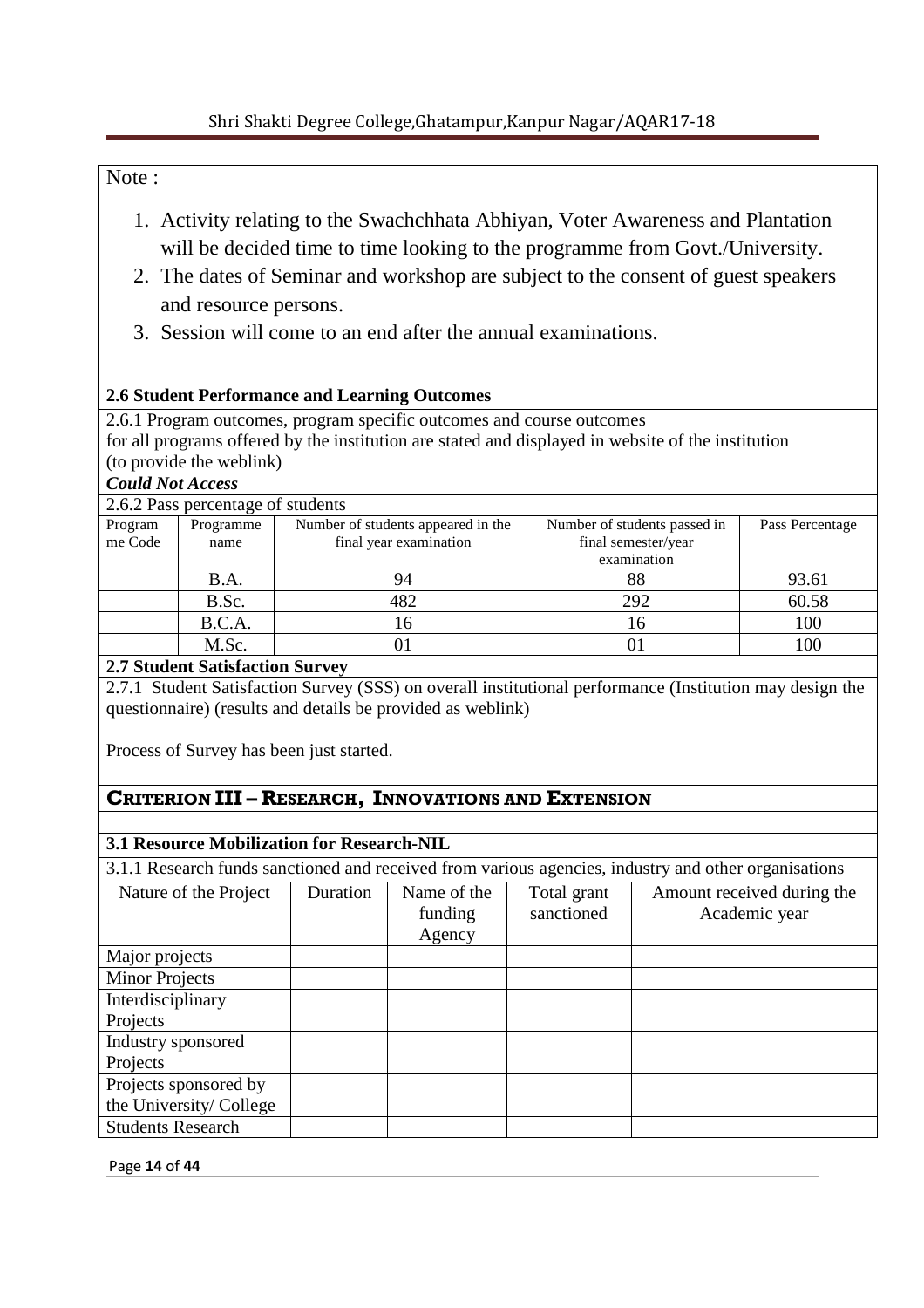| Projects                                                                    |                                                 |          |                                                                                       |               |               |                                                                                                    |  |  |  |
|-----------------------------------------------------------------------------|-------------------------------------------------|----------|---------------------------------------------------------------------------------------|---------------|---------------|----------------------------------------------------------------------------------------------------|--|--|--|
| (other than compulsory                                                      |                                                 |          |                                                                                       |               |               |                                                                                                    |  |  |  |
| by the College)                                                             |                                                 |          |                                                                                       |               |               |                                                                                                    |  |  |  |
| <b>International Projects</b>                                               |                                                 |          |                                                                                       |               |               |                                                                                                    |  |  |  |
| Any other (Specify)                                                         |                                                 |          |                                                                                       |               |               |                                                                                                    |  |  |  |
| Total                                                                       |                                                 |          |                                                                                       |               |               |                                                                                                    |  |  |  |
|                                                                             |                                                 |          |                                                                                       |               |               |                                                                                                    |  |  |  |
| <b>3.2 Innovation Ecosystem</b>                                             |                                                 |          |                                                                                       |               |               |                                                                                                    |  |  |  |
|                                                                             |                                                 |          |                                                                                       |               |               | 3.2.1 Workshops/Seminars Conducted on Intellectual Property Rights (IPR) and Industry-Academia     |  |  |  |
|                                                                             |                                                 |          |                                                                                       |               |               |                                                                                                    |  |  |  |
| Innovative practices during the year                                        |                                                 |          |                                                                                       |               |               |                                                                                                    |  |  |  |
| Title of Workshop/Seminar                                                   |                                                 |          | Name of the Dept.                                                                     |               |               | Date(s)                                                                                            |  |  |  |
| Sangosthi on Swwachhta Abhiyan                                              |                                                 |          | <b>General Faculty</b>                                                                |               |               | 12.10.2017                                                                                         |  |  |  |
| Seminar on "Demon Destroying to<br>earth , what our duties to prevent earth |                                                 |          | Department of Botany                                                                  |               |               | 10,11.11.2017                                                                                      |  |  |  |
| and life: Pollution                                                         |                                                 |          |                                                                                       |               |               |                                                                                                    |  |  |  |
| Workshop on "Webpage Designing                                              |                                                 |          | Department of Computer Science                                                        |               |               | 14.11.2017                                                                                         |  |  |  |
| through HTML".                                                              |                                                 |          |                                                                                       |               |               |                                                                                                    |  |  |  |
| Workshop on "How to Prepare MCA<br>afer BCA".                               |                                                 |          | Department of Computer Science                                                        |               |               | 18.11.2017                                                                                         |  |  |  |
| Workshop on "Traffic Control".                                              |                                                 |          | <b>General Faculty</b>                                                                |               |               | 25.01.2018                                                                                         |  |  |  |
| Workshop on "Accountability of Degree<br>Colleges for Voter Awareness".     |                                                 |          | <b>General Faculty</b>                                                                |               |               | 30.01.2018                                                                                         |  |  |  |
| National Seminar on "Need for                                               |                                                 |          |                                                                                       |               |               |                                                                                                    |  |  |  |
| Research and Innovation in Education".                                      |                                                 |          | Department of Education                                                               | 17,18.02.2018 |               |                                                                                                    |  |  |  |
|                                                                             |                                                 |          |                                                                                       |               |               |                                                                                                    |  |  |  |
|                                                                             |                                                 |          |                                                                                       |               |               | 3.2.2 Awards for Innovation won by Institution/Teachers/Research scholars/Students during the year |  |  |  |
| <b>NIL</b>                                                                  |                                                 |          |                                                                                       |               |               |                                                                                                    |  |  |  |
| Title of the                                                                | Name of the                                     |          | Awarding                                                                              |               | Date of Award | Category                                                                                           |  |  |  |
| innovation                                                                  | Awardee                                         |          | Agency                                                                                |               |               |                                                                                                    |  |  |  |
|                                                                             |                                                 |          |                                                                                       |               |               |                                                                                                    |  |  |  |
|                                                                             |                                                 |          |                                                                                       |               |               |                                                                                                    |  |  |  |
| <b>NIL</b>                                                                  |                                                 |          | 3.2.3 No. of Incubation centre created, start-ups incubated on campus during the year |               |               |                                                                                                    |  |  |  |
|                                                                             |                                                 |          |                                                                                       |               |               |                                                                                                    |  |  |  |
| <b>Incubation Centre</b>                                                    |                                                 |          | Name                                                                                  |               |               | Sponsored by                                                                                       |  |  |  |
|                                                                             |                                                 |          |                                                                                       |               |               |                                                                                                    |  |  |  |
|                                                                             |                                                 |          |                                                                                       |               |               |                                                                                                    |  |  |  |
| Name of the Start-up                                                        |                                                 |          | Nature of Start-up                                                                    |               |               | Date of commencement                                                                               |  |  |  |
|                                                                             |                                                 |          |                                                                                       |               |               |                                                                                                    |  |  |  |
|                                                                             |                                                 |          |                                                                                       |               |               |                                                                                                    |  |  |  |
| 3.3 Research Publications and Awards-NIL                                    |                                                 |          |                                                                                       |               |               |                                                                                                    |  |  |  |
|                                                                             |                                                 |          | 3.3.1 Incentive to the teachers who receive recognition/awards                        |               |               |                                                                                                    |  |  |  |
| <b>State</b>                                                                |                                                 | National |                                                                                       |               |               | International                                                                                      |  |  |  |
|                                                                             |                                                 |          |                                                                                       |               |               |                                                                                                    |  |  |  |
|                                                                             |                                                 |          | 3.3.2 Ph. Ds awarded during the year (applicable for PG College, Research Center)NIL  |               |               |                                                                                                    |  |  |  |
|                                                                             |                                                 |          |                                                                                       |               |               |                                                                                                    |  |  |  |
|                                                                             | No. of Ph. Ds Awarded<br>Name of the Department |          |                                                                                       |               |               |                                                                                                    |  |  |  |
|                                                                             |                                                 |          |                                                                                       |               |               |                                                                                                    |  |  |  |
|                                                                             |                                                 |          |                                                                                       |               |               |                                                                                                    |  |  |  |
|                                                                             |                                                 |          | 3.3.3 Research Publications in the Journals notified on UGC website during the year   |               |               |                                                                                                    |  |  |  |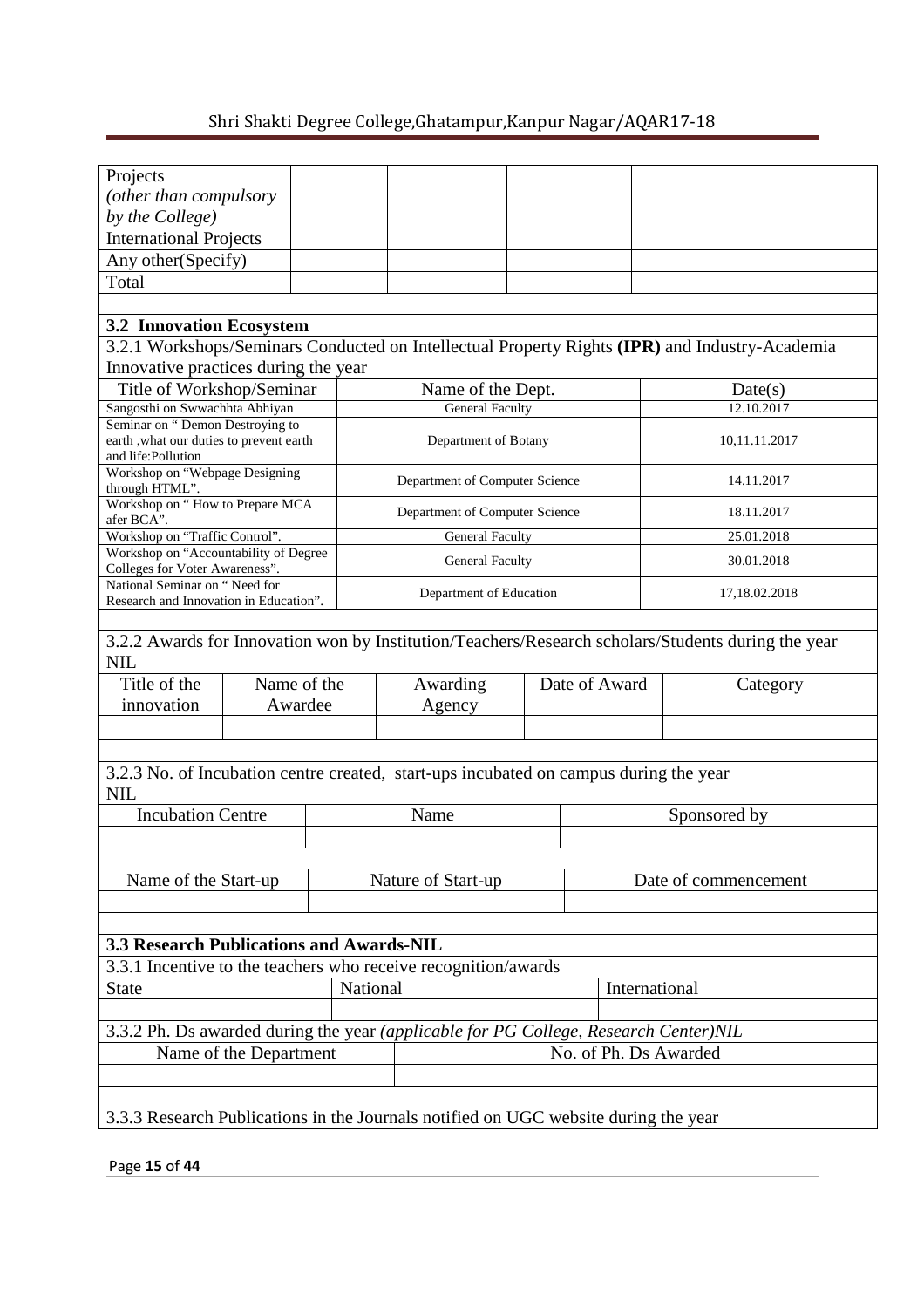|                                                                                                                                                                                                                                              |            | Department                      |                         |            | No. of Publication         |    |                                                                                   | Average Impact Factor, if any |                                                 |                    |             |                    |                                                                                                          |
|----------------------------------------------------------------------------------------------------------------------------------------------------------------------------------------------------------------------------------------------|------------|---------------------------------|-------------------------|------------|----------------------------|----|-----------------------------------------------------------------------------------|-------------------------------|-------------------------------------------------|--------------------|-------------|--------------------|----------------------------------------------------------------------------------------------------------|
| <b>Natio</b>                                                                                                                                                                                                                                 |            |                                 |                         |            |                            |    |                                                                                   |                               |                                                 |                    |             |                    |                                                                                                          |
| nal<br>Inter                                                                                                                                                                                                                                 |            |                                 |                         |            |                            |    |                                                                                   |                               |                                                 |                    |             |                    |                                                                                                          |
| natio                                                                                                                                                                                                                                        |            | <b>BOTANY</b>                   |                         | <b>ONE</b> |                            |    |                                                                                   |                               |                                                 |                    |             |                    |                                                                                                          |
| nal                                                                                                                                                                                                                                          |            |                                 |                         |            |                            |    |                                                                                   |                               |                                                 |                    |             |                    |                                                                                                          |
|                                                                                                                                                                                                                                              |            |                                 |                         |            |                            |    |                                                                                   |                               |                                                 |                    |             |                    | 3.3.4 Books and Chapters in edited Volumes / Books published, and papers in National/International       |
|                                                                                                                                                                                                                                              |            |                                 |                         |            |                            |    | Conference Proceedings per Teacher during the year-NIL                            |                               |                                                 |                    |             |                    |                                                                                                          |
|                                                                                                                                                                                                                                              | Department |                                 |                         |            |                            |    |                                                                                   |                               |                                                 | No. of publication |             |                    |                                                                                                          |
|                                                                                                                                                                                                                                              |            |                                 |                         |            |                            |    |                                                                                   |                               |                                                 |                    |             |                    |                                                                                                          |
|                                                                                                                                                                                                                                              |            |                                 |                         |            |                            |    |                                                                                   |                               |                                                 |                    |             |                    |                                                                                                          |
|                                                                                                                                                                                                                                              |            |                                 |                         |            |                            |    |                                                                                   |                               |                                                 |                    |             |                    | 3.3.5 Bibliometrics of the publications during the last Academic year based on average citation index in |
| Scopus/Web of Science or Pub Med/Indian Citation Index -NIL<br>Title of<br>Name of the<br>Title of the<br>Year of<br><b>Citation Index</b><br>Institutional<br>Number of                                                                     |            |                                 |                         |            |                            |    |                                                                                   |                               |                                                 |                    |             |                    |                                                                                                          |
| the paper                                                                                                                                                                                                                                    |            | author                          | journal<br>publication  |            |                            |    |                                                                                   |                               |                                                 |                    |             | affiliation as     | citations                                                                                                |
|                                                                                                                                                                                                                                              |            |                                 |                         |            |                            |    |                                                                                   |                               |                                                 |                    |             | mentioned in       | excluding self                                                                                           |
|                                                                                                                                                                                                                                              |            |                                 |                         |            |                            |    |                                                                                   |                               |                                                 |                    |             | the publication    | citations                                                                                                |
|                                                                                                                                                                                                                                              |            |                                 |                         |            |                            |    |                                                                                   |                               |                                                 |                    |             |                    |                                                                                                          |
|                                                                                                                                                                                                                                              |            |                                 |                         |            |                            |    |                                                                                   |                               |                                                 |                    |             |                    |                                                                                                          |
|                                                                                                                                                                                                                                              |            |                                 |                         |            |                            |    |                                                                                   |                               |                                                 |                    |             |                    | 3.3.6 h-index of the Institutional Publications during the year. (based on Scopus/ Web of science)-NIL   |
| Title<br>of the                                                                                                                                                                                                                              | author     | Name of the                     | Title of the<br>journal |            | Year of<br>publication     |    | h-index                                                                           |                               | Number of citations<br>excluding self citations |                    |             | mentioned in the   | Institutional affiliation as                                                                             |
| paper                                                                                                                                                                                                                                        |            |                                 |                         |            |                            |    |                                                                                   |                               |                                                 |                    |             | publication        |                                                                                                          |
|                                                                                                                                                                                                                                              |            |                                 |                         |            |                            |    |                                                                                   |                               |                                                 |                    |             |                    |                                                                                                          |
|                                                                                                                                                                                                                                              |            |                                 |                         |            |                            |    |                                                                                   |                               |                                                 |                    |             |                    |                                                                                                          |
|                                                                                                                                                                                                                                              |            |                                 |                         |            |                            |    | 3.3.7 Faculty participation in Seminars/Conferences and Symposia during the year: |                               |                                                 |                    |             |                    |                                                                                                          |
| Attended                                                                                                                                                                                                                                     |            | No. of Faculty                  |                         |            | <b>International level</b> |    | National level                                                                    |                               |                                                 |                    | State level |                    | Local level                                                                                              |
| Seminars/                                                                                                                                                                                                                                    |            |                                 |                         |            | 02                         |    |                                                                                   | 02                            |                                                 |                    |             |                    |                                                                                                          |
| Workshops                                                                                                                                                                                                                                    |            |                                 |                         |            |                            |    |                                                                                   |                               |                                                 |                    |             |                    |                                                                                                          |
| Presented papers                                                                                                                                                                                                                             |            |                                 |                         |            | 01                         |    |                                                                                   |                               |                                                 |                    |             |                    |                                                                                                          |
|                                                                                                                                                                                                                                              |            | <b>Resource Persons</b>         |                         |            |                            |    |                                                                                   |                               |                                                 |                    |             |                    |                                                                                                          |
|                                                                                                                                                                                                                                              |            | <b>3.4 Extension Activities</b> |                         |            |                            |    |                                                                                   |                               |                                                 |                    |             |                    |                                                                                                          |
|                                                                                                                                                                                                                                              |            |                                 |                         |            |                            |    |                                                                                   |                               |                                                 |                    |             |                    |                                                                                                          |
| 3.4.1 Number of extension and outreach programmes conducted in collaboration with industry, community and<br>Non- Government Organisations through NSS/NCC/Red cross/Youth Red Cross (YRC) etc., during the year<br>Organising unit/ agency/ |            |                                 |                         |            |                            |    |                                                                                   |                               |                                                 |                    |             |                    |                                                                                                          |
| Title of the                                                                                                                                                                                                                                 |            |                                 |                         |            |                            |    | Number of teachers co-                                                            |                               |                                                 |                    |             | Number of students | participated in such activities                                                                          |
| ordinated such activities<br>Activities<br>collaborating agency                                                                                                                                                                              |            |                                 |                         |            |                            |    |                                                                                   |                               |                                                 |                    |             |                    |                                                                                                          |
| Kargil Vijay                                                                                                                                                                                                                                 |            |                                 |                         |            |                            |    |                                                                                   |                               |                                                 |                    |             |                    |                                                                                                          |
| Diwas                                                                                                                                                                                                                                        |            |                                 | 59 UP BN NCC<br>02      |            |                            |    |                                                                                   |                               |                                                 |                    | 50          |                    |                                                                                                          |
| Digital<br>Payment                                                                                                                                                                                                                           |            |                                 | 59 UP BN NCC            |            |                            | 02 |                                                                                   |                               |                                                 |                    | 45          |                    |                                                                                                          |
|                                                                                                                                                                                                                                              |            |                                 |                         |            |                            |    |                                                                                   |                               |                                                 |                    |             |                    |                                                                                                          |

Page **16** of **44**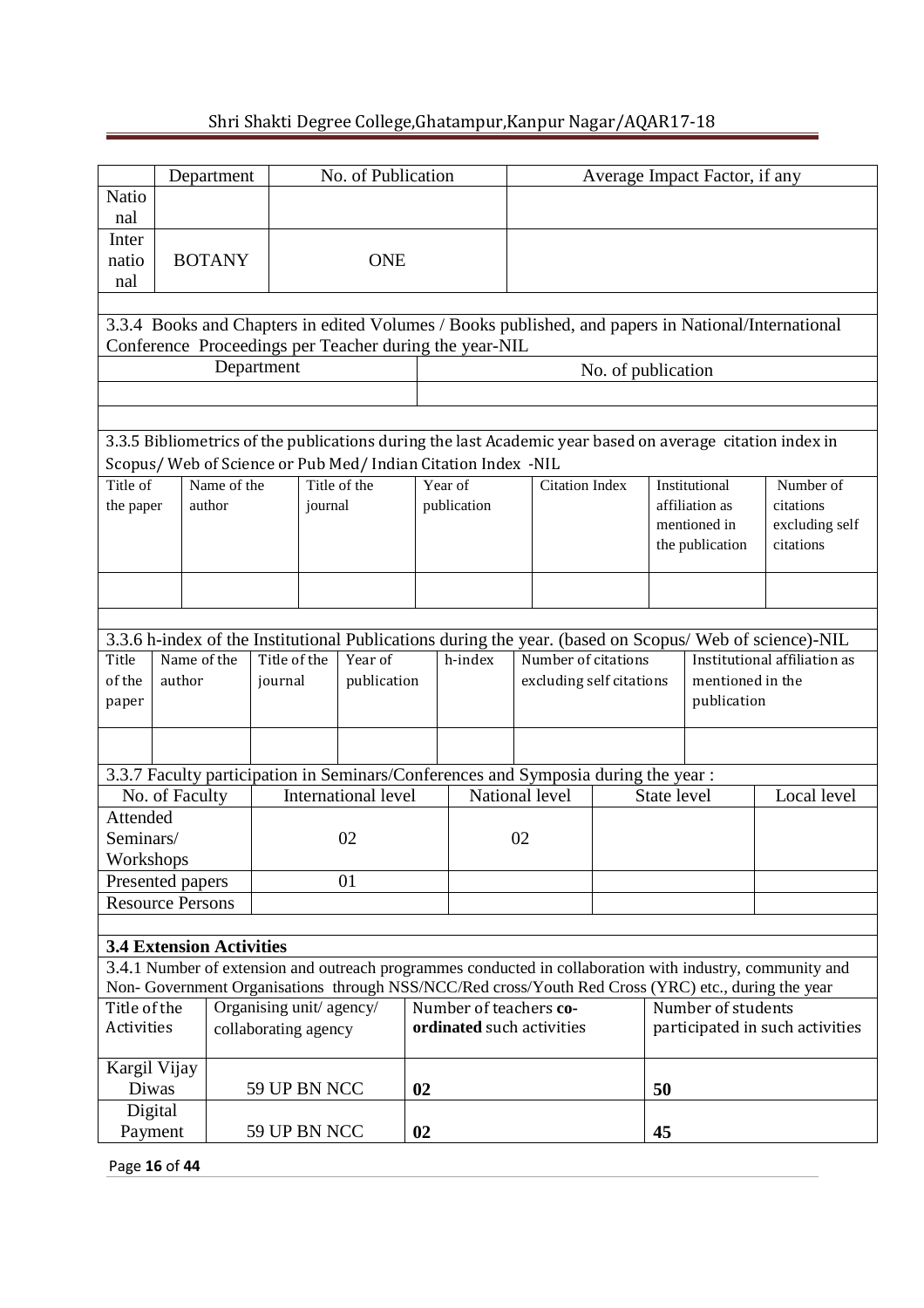| Shri Shakti Degree College, Ghatampur, Kanpur Nagar/AQAR17-18 |  |  |
|---------------------------------------------------------------|--|--|
|                                                               |  |  |

| Awareness                                                                                              |                                 |              |                   |                                     |  |                     |                      |                                                                                                     |  |
|--------------------------------------------------------------------------------------------------------|---------------------------------|--------------|-------------------|-------------------------------------|--|---------------------|----------------------|-----------------------------------------------------------------------------------------------------|--|
| Rally                                                                                                  |                                 |              |                   |                                     |  |                     |                      |                                                                                                     |  |
| Plantation                                                                                             |                                 | 59 UP BN NCC |                   | 01                                  |  |                     | 42                   |                                                                                                     |  |
| Swwachhta                                                                                              |                                 |              |                   |                                     |  |                     |                      |                                                                                                     |  |
| hi Sewa                                                                                                |                                 | 59 UP BN NCC |                   | 01                                  |  |                     | 50                   |                                                                                                     |  |
| Swachhta                                                                                               |                                 |              |                   |                                     |  |                     |                      |                                                                                                     |  |
| Abhiyan on                                                                                             |                                 |              |                   |                                     |  |                     |                      |                                                                                                     |  |
| the                                                                                                    |                                 |              |                   |                                     |  |                     |                      |                                                                                                     |  |
| Occasion of                                                                                            |                                 |              |                   |                                     |  |                     |                      |                                                                                                     |  |
| Gandhi                                                                                                 |                                 |              |                   |                                     |  |                     |                      |                                                                                                     |  |
| Jayanti                                                                                                |                                 | 59 UP BN NCC |                   | 01                                  |  |                     | 50                   |                                                                                                     |  |
| Run for                                                                                                |                                 |              |                   |                                     |  |                     |                      |                                                                                                     |  |
| Unity                                                                                                  |                                 | 59 UP BN NCC |                   | 01                                  |  |                     | 42                   |                                                                                                     |  |
| <b>Blood</b>                                                                                           |                                 |              |                   |                                     |  |                     |                      |                                                                                                     |  |
| Donation                                                                                               |                                 | 59 UP BN NCC | 01                |                                     |  | 35                  |                      |                                                                                                     |  |
| Swachhta                                                                                               |                                 |              |                   |                                     |  |                     |                      |                                                                                                     |  |
| Pakhwada                                                                                               |                                 | 59 UP BN NCC | 01                |                                     |  | 50                  |                      |                                                                                                     |  |
| Traffic                                                                                                |                                 |              |                   |                                     |  |                     |                      |                                                                                                     |  |
| Workshop                                                                                               |                                 | 59 UP BN NCC |                   | 01                                  |  |                     | 30                   |                                                                                                     |  |
| Voter                                                                                                  |                                 |              |                   |                                     |  |                     |                      |                                                                                                     |  |
| Awareness                                                                                              |                                 |              |                   |                                     |  |                     |                      |                                                                                                     |  |
| Rally                                                                                                  |                                 | 59 UP BN NCC |                   | 01                                  |  |                     | 50                   |                                                                                                     |  |
| Job                                                                                                    |                                 |              |                   |                                     |  |                     |                      |                                                                                                     |  |
| Opportuniti                                                                                            |                                 |              |                   |                                     |  |                     |                      |                                                                                                     |  |
| es through                                                                                             |                                 |              |                   |                                     |  |                     |                      |                                                                                                     |  |
| <b>NCC</b>                                                                                             |                                 | 59 UP BN NCC |                   | 01                                  |  |                     | 39                   |                                                                                                     |  |
| Internation                                                                                            |                                 |              |                   |                                     |  |                     |                      |                                                                                                     |  |
| Yoga Day                                                                                               |                                 | 59 UP BN NCC |                   | 01                                  |  |                     | 48                   |                                                                                                     |  |
|                                                                                                        |                                 |              |                   |                                     |  |                     |                      |                                                                                                     |  |
| bodies during the year-NIL                                                                             |                                 |              |                   |                                     |  |                     |                      | 3.4.2 Awards and recognition received for extension activities from Government and other recognized |  |
| Name of the Activity                                                                                   |                                 |              | Award/recognition |                                     |  | Awarding bodies     |                      | No. of Students                                                                                     |  |
|                                                                                                        |                                 |              |                   |                                     |  |                     |                      | benefited                                                                                           |  |
| <b>NCC</b>                                                                                             |                                 |              |                   | <b>Special National Integration</b> |  |                     |                      |                                                                                                     |  |
|                                                                                                        |                                 |              |                   | Camp, Jaisalmer, 18 -29             |  | Rajasthan           |                      |                                                                                                     |  |
|                                                                                                        |                                 |              |                   | Nov.2017                            |  | Directorate, NCC    |                      | 14                                                                                                  |  |
| Swachh Bharat                                                                                          |                                 |              |                   |                                     |  | <b>Nagar</b>        |                      |                                                                                                     |  |
| Abhiyan                                                                                                |                                 |              |                   |                                     |  | Palika, Ghatampur,  |                      |                                                                                                     |  |
|                                                                                                        | <b>Appreciation Certificate</b> |              |                   |                                     |  | <b>Kanpur Nagar</b> |                      |                                                                                                     |  |
|                                                                                                        |                                 |              |                   |                                     |  |                     |                      |                                                                                                     |  |
| 3.4.3 Students participating in extension activities with Government Organisations, Non-Government     |                                 |              |                   |                                     |  |                     |                      |                                                                                                     |  |
| Organisations and programmes such as Swachh Bharat, Aids Awareness, Gender Issue, etc. during the year |                                 |              |                   |                                     |  |                     |                      |                                                                                                     |  |
| Name of the                                                                                            | Organising unit/                |              |                   | Name of the activity                |  | Number of teachers  | Number of students   |                                                                                                     |  |
| scheme                                                                                                 | agency/                         |              |                   |                                     |  | coordinated such    | participated in such |                                                                                                     |  |
|                                                                                                        | collaborating                   |              |                   |                                     |  | activities          |                      | activities                                                                                          |  |
|                                                                                                        |                                 |              |                   |                                     |  |                     |                      |                                                                                                     |  |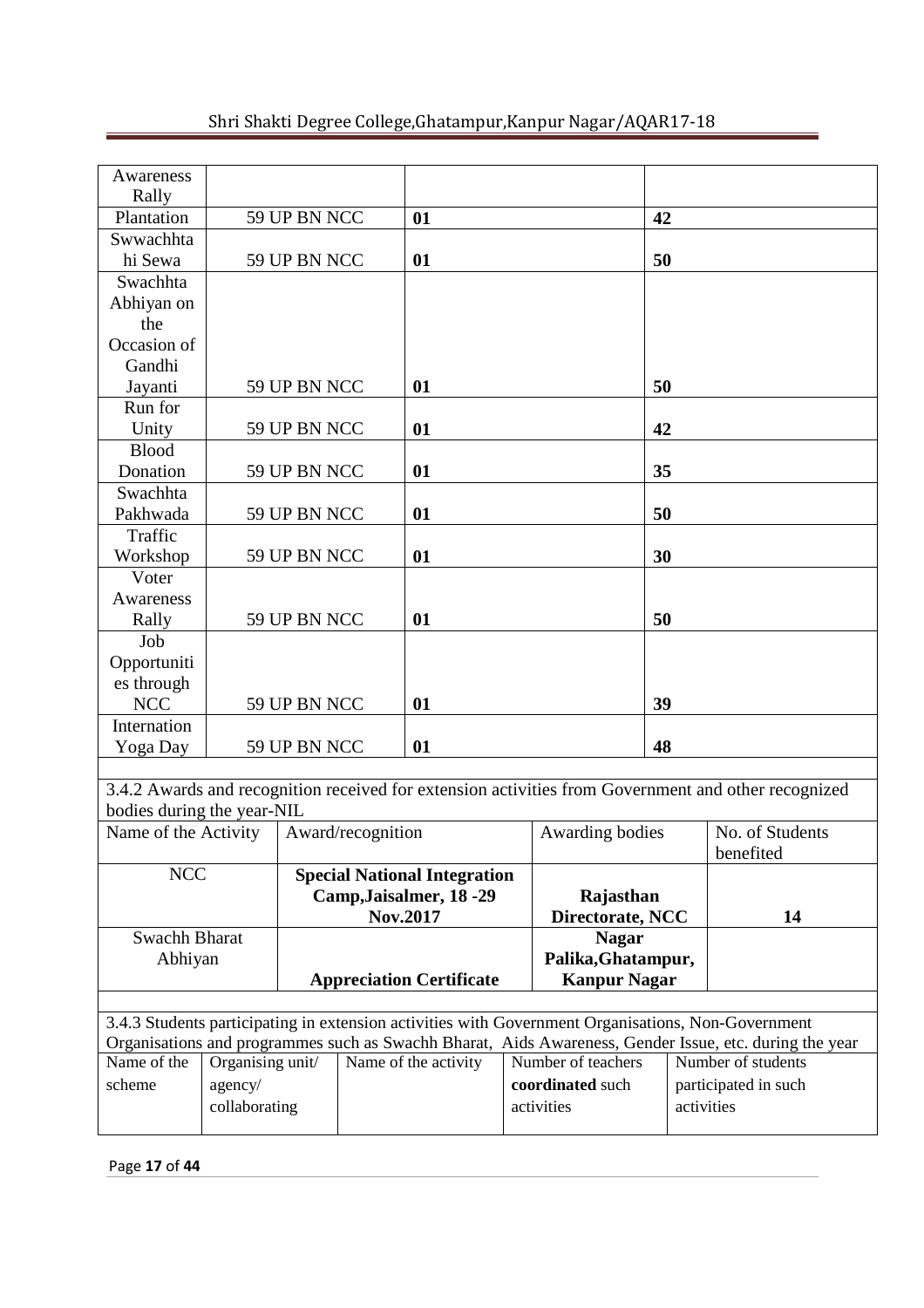|                                                             | agency                                                                                    |  |                        |                            |           |                             |                                                                                                            |  |  |
|-------------------------------------------------------------|-------------------------------------------------------------------------------------------|--|------------------------|----------------------------|-----------|-----------------------------|------------------------------------------------------------------------------------------------------------|--|--|
|                                                             |                                                                                           |  |                        |                            |           |                             |                                                                                                            |  |  |
| Medical                                                     | Analgia                                                                                   |  |                        | Physiotherapy Camp         | 03        |                             | 125                                                                                                        |  |  |
| Finess                                                      | Physiotherapy                                                                             |  |                        |                            |           |                             |                                                                                                            |  |  |
|                                                             | Cenre, Kanpur                                                                             |  |                        |                            |           |                             |                                                                                                            |  |  |
| Voter                                                       | College                                                                                   |  | Rally on Voter         |                            | 02        |                             | 175                                                                                                        |  |  |
| Awareness                                                   |                                                                                           |  | Awareness              |                            | 01        |                             | 120                                                                                                        |  |  |
| Swachh<br><b>Bharat</b>                                     | College and NCC                                                                           |  | Plantation             |                            |           |                             |                                                                                                            |  |  |
| Swachh                                                      | College                                                                                   |  |                        | Rally and Awareness        | 03        |                             | 210                                                                                                        |  |  |
| <b>Bharat</b>                                               |                                                                                           |  |                        |                            |           |                             |                                                                                                            |  |  |
| Swachh                                                      | College                                                                                   |  | Awareness in Tehsil    |                            | 01        |                             | 50                                                                                                         |  |  |
| <b>Bharat</b>                                               |                                                                                           |  | Campus                 |                            |           |                             |                                                                                                            |  |  |
| Swachh                                                      | College<br>Workshop                                                                       |  |                        |                            | 01        |                             | 45                                                                                                         |  |  |
| <b>Bharat</b>                                               |                                                                                           |  |                        |                            |           |                             |                                                                                                            |  |  |
| Aids                                                        | College                                                                                   |  | <b>Blood Donation</b>  |                            | 01        |                             | 35                                                                                                         |  |  |
| awareness                                                   |                                                                                           |  |                        |                            |           |                             |                                                                                                            |  |  |
| Swachh                                                      | College                                                                                   |  | <b>Short Play</b>      |                            | 01        |                             | 32                                                                                                         |  |  |
| <b>Bharat</b>                                               | College<br>Swachh                                                                         |  |                        |                            | 01        |                             | 50                                                                                                         |  |  |
| <b>Bharat</b>                                               |                                                                                           |  | Swachhta Week          |                            |           |                             |                                                                                                            |  |  |
| Aids<br>College                                             |                                                                                           |  | Rally                  |                            | 01        |                             | 38                                                                                                         |  |  |
| Awareness                                                   |                                                                                           |  |                        |                            |           |                             |                                                                                                            |  |  |
|                                                             |                                                                                           |  |                        |                            |           |                             |                                                                                                            |  |  |
|                                                             | <b>3.5 Collaborations</b>                                                                 |  |                        |                            |           |                             |                                                                                                            |  |  |
|                                                             |                                                                                           |  |                        |                            |           |                             | 3.5.1 Number of Collaborative activities for research, faculty exchange, student exchange during the       |  |  |
| year-NIL                                                    |                                                                                           |  |                        |                            |           |                             |                                                                                                            |  |  |
|                                                             | Nature of Activity                                                                        |  | Participant            |                            |           | Source of financial support | Duration                                                                                                   |  |  |
|                                                             |                                                                                           |  |                        |                            |           |                             |                                                                                                            |  |  |
|                                                             |                                                                                           |  |                        |                            |           |                             |                                                                                                            |  |  |
|                                                             |                                                                                           |  |                        |                            |           |                             | 3.5.2 Linkages with institutions/industries for internship, on-the-job training, project work, sharing of  |  |  |
|                                                             | research facilities etc. during the year                                                  |  |                        |                            |           |                             |                                                                                                            |  |  |
| Natur                                                       | Title of the                                                                              |  | Name of the partnering |                            |           | Duration                    | Participant                                                                                                |  |  |
| e of                                                        | linkage                                                                                   |  | institution/industry   |                            | (From-To) |                             |                                                                                                            |  |  |
| linkag                                                      |                                                                                           |  |                        | /research lab with contact |           |                             |                                                                                                            |  |  |
| e                                                           |                                                                                           |  | details                |                            |           |                             |                                                                                                            |  |  |
|                                                             |                                                                                           |  |                        |                            |           |                             |                                                                                                            |  |  |
|                                                             |                                                                                           |  |                        |                            |           |                             |                                                                                                            |  |  |
|                                                             |                                                                                           |  |                        |                            |           |                             | 3.5.3 MoUs signed with institutions of national, international importance, other universities, industries, |  |  |
|                                                             | corporate houses etc. during the year-NIL                                                 |  |                        |                            |           |                             |                                                                                                            |  |  |
|                                                             | Organisation                                                                              |  | Date of MoU            | Purpose and                |           |                             | Number of students/teachers participated                                                                   |  |  |
|                                                             |                                                                                           |  | signed                 | <b>Activities</b>          |           |                             | under MoUs                                                                                                 |  |  |
|                                                             |                                                                                           |  |                        |                            |           |                             |                                                                                                            |  |  |
| <b>CRITERION IV – INFRASTRUCTURE AND LEARNING RESOURCES</b> |                                                                                           |  |                        |                            |           |                             |                                                                                                            |  |  |
|                                                             | <b>4.1 Physical Facilities</b>                                                            |  |                        |                            |           |                             |                                                                                                            |  |  |
|                                                             | 4.1.1 Budget allocation, excluding salary for infrastructure augmentation during the year |  |                        |                            |           |                             |                                                                                                            |  |  |
|                                                             | Budget allocated for infrastructure                                                       |  |                        |                            |           |                             | Budget utilized for infrastructure development                                                             |  |  |
|                                                             |                                                                                           |  |                        |                            |           |                             |                                                                                                            |  |  |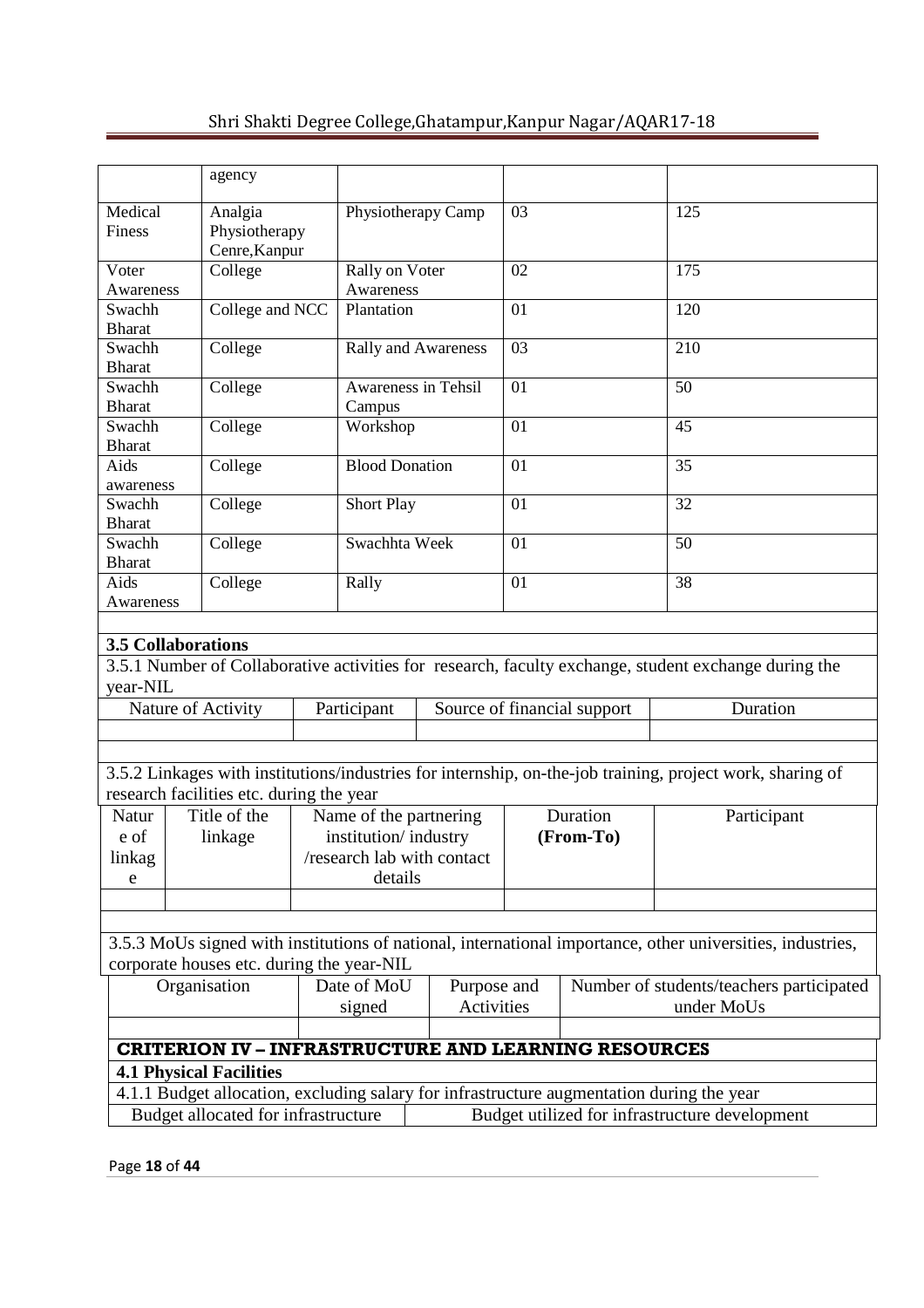| augmentation                                                               |                             |         |             |     |         |               |      |                    |  |  |
|----------------------------------------------------------------------------|-----------------------------|---------|-------------|-----|---------|---------------|------|--------------------|--|--|
| 675000                                                                     |                             |         |             |     |         | 555322        |      |                    |  |  |
|                                                                            |                             |         |             |     |         |               |      |                    |  |  |
| 4.1.2 Details of augmentation in infrastructure facilities during the year |                             |         |             |     |         |               |      |                    |  |  |
| Facilities                                                                 |                             |         |             |     |         | Existing      |      | Newly added        |  |  |
| Campus area                                                                |                             |         |             |     |         | 20,180 Sq Mtr |      |                    |  |  |
| Class rooms                                                                |                             |         |             |     |         | 19            |      |                    |  |  |
| Laboratories                                                               |                             |         |             |     |         | 09            |      |                    |  |  |
| <b>Seminar Halls</b>                                                       |                             |         |             |     |         | 01            |      |                    |  |  |
| Classrooms with LCD facilities                                             |                             |         |             |     |         | 05            |      |                    |  |  |
| Classrooms with Wi-Fi/LAN                                                  |                             |         |             |     |         |               |      |                    |  |  |
| Seminar halls with ICT facilities<br>01                                    |                             |         |             |     |         |               |      |                    |  |  |
| Video Centre                                                               |                             |         |             |     |         | 01            |      |                    |  |  |
| No. of important equipments purchased $( \geq 1-0$ lakh)                   |                             |         |             |     |         | 06            |      |                    |  |  |
| during the current year.                                                   |                             |         |             |     |         |               |      |                    |  |  |
| Value of the equipment purchased during the year (Rs.                      |                             |         |             |     |         | 0.35          |      |                    |  |  |
| in Lakhs)                                                                  |                             |         |             |     |         |               |      |                    |  |  |
| Others                                                                     |                             |         |             |     |         |               |      |                    |  |  |
|                                                                            |                             |         |             |     |         |               |      |                    |  |  |
| 4.2 Library as a Learning Resource                                         |                             |         |             |     |         |               |      |                    |  |  |
| 4.2.1 Library is automated {Integrated Library Management System -ILMS}    |                             |         |             |     |         |               |      |                    |  |  |
| Name of the ILMS                                                           | Nature of automation (fully |         |             |     | Version |               |      | Year of automation |  |  |
| software                                                                   | or partially)               |         |             |     |         |               |      |                    |  |  |
|                                                                            | Partially                   |         |             | 1.0 |         |               | 2008 |                    |  |  |
| 4.2.1 Library Services:                                                    |                             |         |             |     |         |               |      |                    |  |  |
|                                                                            | Existing                    |         | Newly added |     |         |               |      | Total              |  |  |
|                                                                            | No.                         | Value   | No.         |     | Value   | No.           |      | Value              |  |  |
| <b>Text Books</b>                                                          | 14486                       | 1472782 |             |     |         | 14486         |      | 1472782            |  |  |
| <b>Reference Books</b>                                                     | $49\overline{1}$            |         |             |     |         |               |      |                    |  |  |
| e-Books                                                                    | <b>NLIST</b>                |         |             |     |         |               |      |                    |  |  |
| Journals                                                                   | 31                          | 18450   |             |     |         |               |      |                    |  |  |
| e-Journals                                                                 | $01 + NLIST$                |         |             |     |         |               |      |                    |  |  |
| <b>Digital Database</b>                                                    |                             |         |             |     |         |               |      |                    |  |  |
| CD & Video                                                                 |                             |         |             |     |         |               |      |                    |  |  |
| Library automation                                                         | 143<br>SOL1.0               | 20000   |             |     |         |               |      |                    |  |  |
| Weeding<br>(Hard<br>$\&$                                                   |                             |         |             |     |         |               |      |                    |  |  |
| Soft)                                                                      |                             |         |             |     |         |               |      |                    |  |  |
| Others (specify)                                                           |                             |         |             |     |         |               |      |                    |  |  |
|                                                                            |                             |         |             |     |         |               |      |                    |  |  |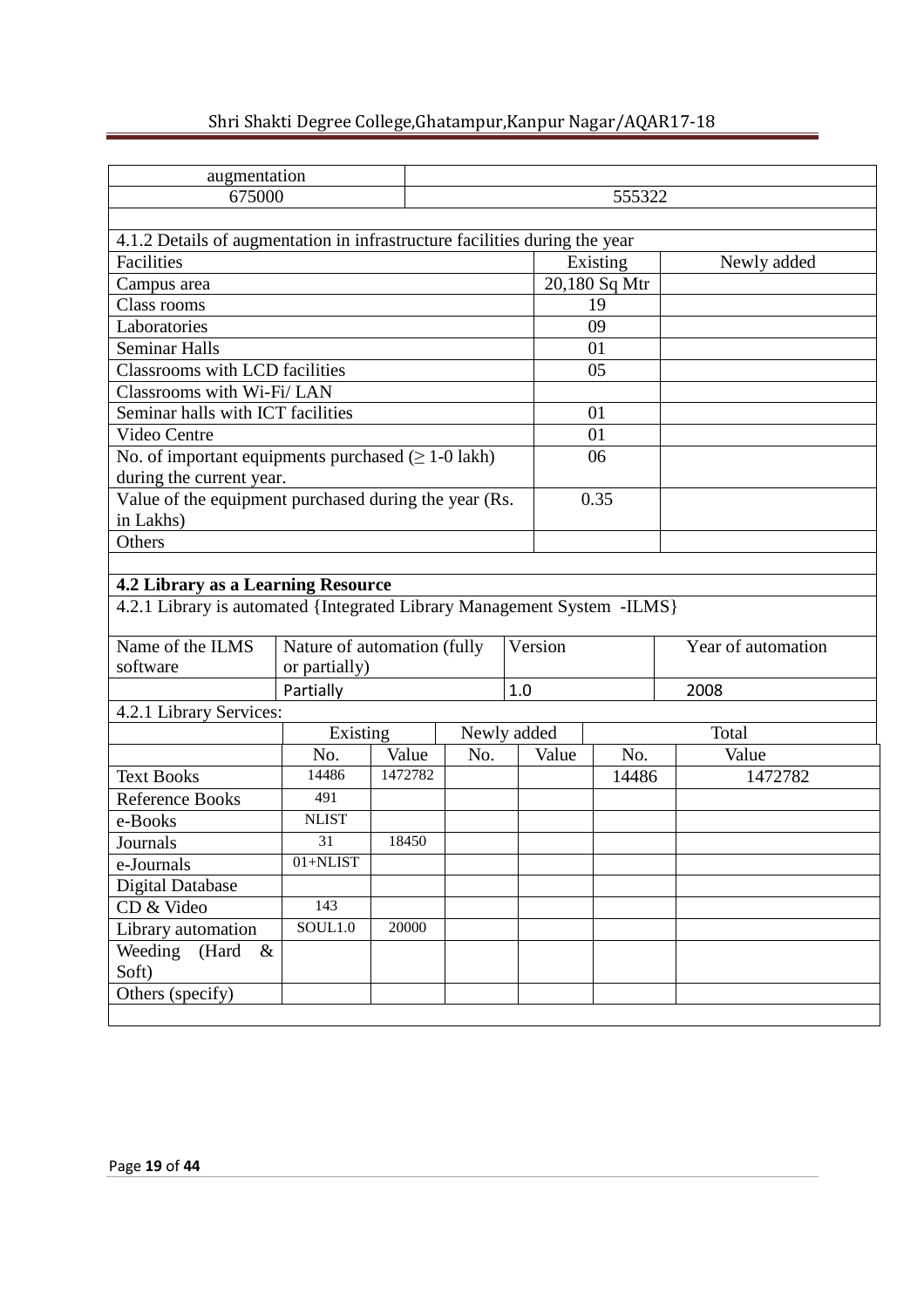|                                                                                                                                                                                                                                                                                                                                                                                       | <b>4.3 IT Infrastructure</b> |                              |                                            |                            |                             |                    |                                                                                   |                                                     |        |  |  |
|---------------------------------------------------------------------------------------------------------------------------------------------------------------------------------------------------------------------------------------------------------------------------------------------------------------------------------------------------------------------------------------|------------------------------|------------------------------|--------------------------------------------|----------------------------|-----------------------------|--------------------|-----------------------------------------------------------------------------------|-----------------------------------------------------|--------|--|--|
| 4.3.1 Technology Upgradation (overall)                                                                                                                                                                                                                                                                                                                                                |                              |                              |                                            |                            |                             |                    |                                                                                   |                                                     |        |  |  |
|                                                                                                                                                                                                                                                                                                                                                                                       | Total<br>Comp<br>uters       | Compu<br>ter<br>Labs         | Internet                                   | <b>Browsing</b><br>Centres | Comp<br>uter<br>Centr<br>es | Office             | Departments                                                                       | Available band<br>width (MGBPS)                     | Others |  |  |
| Existi<br>ng                                                                                                                                                                                                                                                                                                                                                                          | 65                           | 50                           | <b>YES</b>                                 | 02                         | 50                          | 02                 | 12                                                                                | 10MBPS                                              |        |  |  |
| Adde<br>d                                                                                                                                                                                                                                                                                                                                                                             |                              |                              |                                            |                            |                             |                    |                                                                                   |                                                     |        |  |  |
| Total                                                                                                                                                                                                                                                                                                                                                                                 | 65                           | 50                           | <b>YES</b>                                 | 02                         | 50                          | 02                 | 12                                                                                | 10MBPS                                              |        |  |  |
| 10 MBPS                                                                                                                                                                                                                                                                                                                                                                               |                              |                              |                                            |                            |                             |                    | 4.3.2 Bandwidth available of internet connection in the Institution (Leased line) |                                                     |        |  |  |
|                                                                                                                                                                                                                                                                                                                                                                                       |                              | 4.3.3 Facility for e-content | Name of the e-content development facility |                            |                             | recording facility |                                                                                   | Provide the link of the videos and media centre and |        |  |  |
| <b>NLIST</b>                                                                                                                                                                                                                                                                                                                                                                          |                              |                              |                                            |                            |                             |                    | http://nlist.inflibnet.ac.in/                                                     |                                                     |        |  |  |
| 4.3.4 E-content developed by teachers such as: e-PG-Pathshala, CEC (under e-PG-Pathshala CEC (Under<br>Graduate) SWAYAM other MOOCs platform NPTEL/NMEICT/any other Government initiatives &<br>institutional (Learning Management System (LMS) etc<br>Name of the<br>Name of the module<br>Platform on which<br>Date of launching $e$ –<br>teacher<br>module is developed<br>content |                              |                              |                                            |                            |                             |                    |                                                                                   |                                                     |        |  |  |
|                                                                                                                                                                                                                                                                                                                                                                                       |                              |                              |                                            |                            |                             |                    |                                                                                   |                                                     |        |  |  |

| <b>4.4 Maintenance of Campus Infrastructure</b>                                                             |                                                                                                         |         |                                                                                                        |  |  |  |  |  |  |  |
|-------------------------------------------------------------------------------------------------------------|---------------------------------------------------------------------------------------------------------|---------|--------------------------------------------------------------------------------------------------------|--|--|--|--|--|--|--|
| 4.4.1 Expenditure incurred on maintenance of physical facilities and academic support facilities, excluding |                                                                                                         |         |                                                                                                        |  |  |  |  |  |  |  |
| salary component, during the year                                                                           |                                                                                                         |         |                                                                                                        |  |  |  |  |  |  |  |
| Assigned budget on<br>Expenditure incurred<br>Assigned budget on<br>Expenditure incurred on                 |                                                                                                         |         |                                                                                                        |  |  |  |  |  |  |  |
| academic facilities                                                                                         | physical facilities<br>on maintenance of<br>maintenance of physical facilities                          |         |                                                                                                        |  |  |  |  |  |  |  |
|                                                                                                             | academic facilities                                                                                     |         |                                                                                                        |  |  |  |  |  |  |  |
| 900000                                                                                                      | 526033                                                                                                  | 1000000 | 711280                                                                                                 |  |  |  |  |  |  |  |
|                                                                                                             | 4.4.2 Procedures and policies for maintaining and utilizing physical, academic and support facilities - |         |                                                                                                        |  |  |  |  |  |  |  |
|                                                                                                             |                                                                                                         |         | laboratory, library, sports complex, computers, classrooms etc. (maximum 500 words) (information to be |  |  |  |  |  |  |  |
|                                                                                                             | available in institutional Website, provide link)                                                       |         |                                                                                                        |  |  |  |  |  |  |  |

**Our Institution is situated in remote area at a distance of -40-Km and nobody shows interest in entering into any agreement ,whenever any need arises for repairing in building ,computers ,labs and furniture,daily basis experts are engaged and payment on higher side is to be made which becomes very expensive .Preperation of policy and procedure for maintenance in structured manner is at final stage.**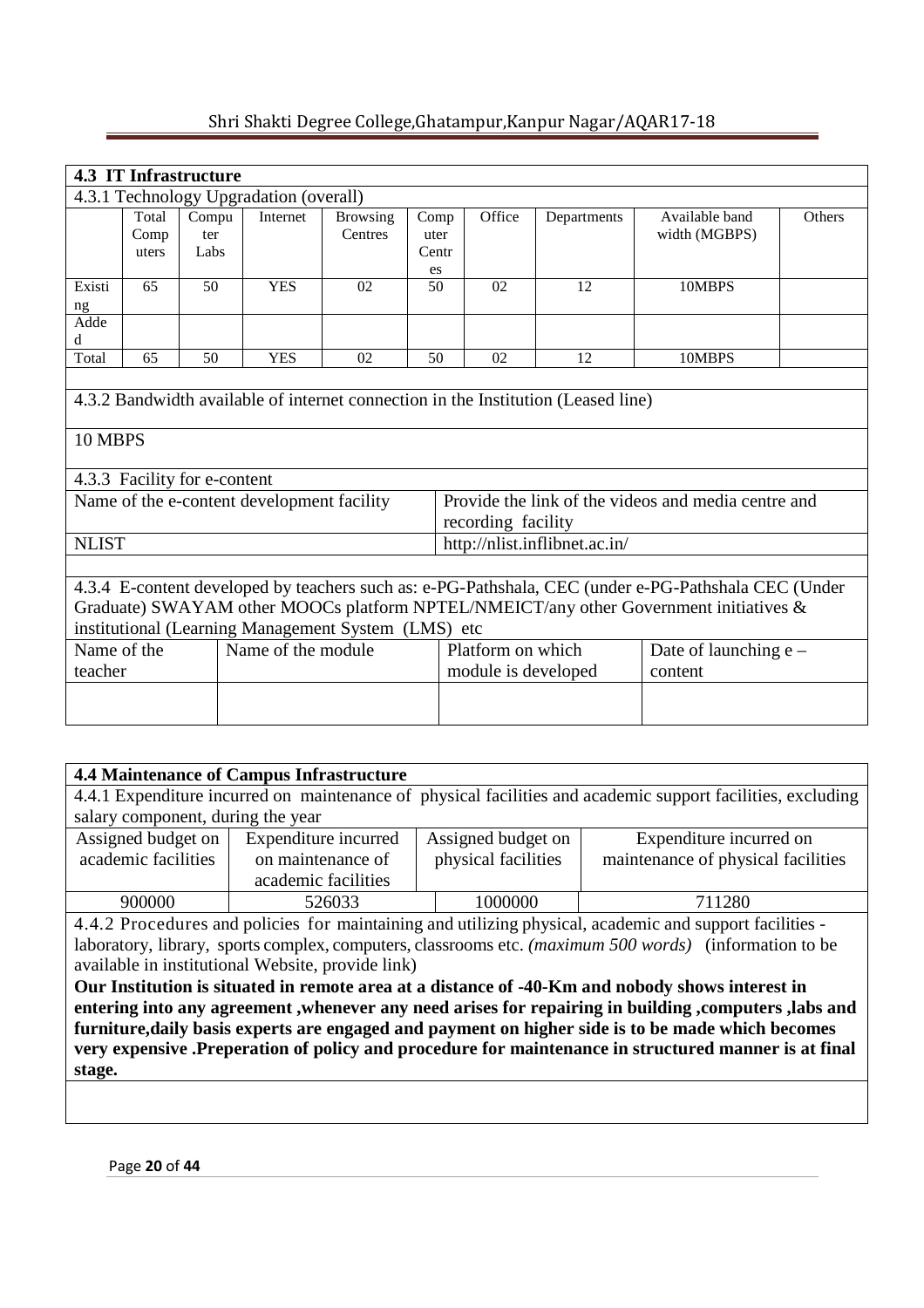# **CRITERION V - STUDENT SUPPORT AND PROGRESSION**

# **5.1 Student Support**

| 5.1 Student Support                                                                            |                                             |                 |                                              |  |                        |             |  |                                                                                                              |                    |  |  |  |
|------------------------------------------------------------------------------------------------|---------------------------------------------|-----------------|----------------------------------------------|--|------------------------|-------------|--|--------------------------------------------------------------------------------------------------------------|--------------------|--|--|--|
| 5.1.1 Scholarships and Financial Support<br>Name /Title of the<br>Number of                    |                                             |                 |                                              |  |                        |             |  |                                                                                                              |                    |  |  |  |
|                                                                                                |                                             |                 | scheme                                       |  | students               |             |  | <b>Amount in Rupees</b>                                                                                      |                    |  |  |  |
|                                                                                                | Financial support                           |                 | <b>Fees Concession</b>                       |  | 121                    |             |  | 2,62,250.00                                                                                                  |                    |  |  |  |
|                                                                                                | from institution                            |                 |                                              |  |                        |             |  |                                                                                                              |                    |  |  |  |
|                                                                                                |                                             |                 |                                              |  |                        |             |  | Financial support from other sources-State Government remits scholarship directly in accounts of students    |                    |  |  |  |
|                                                                                                | and no information is given to Institution. |                 |                                              |  |                        |             |  |                                                                                                              |                    |  |  |  |
| a) National                                                                                    |                                             |                 |                                              |  |                        |             |  |                                                                                                              |                    |  |  |  |
| b) International                                                                               |                                             |                 |                                              |  |                        |             |  |                                                                                                              |                    |  |  |  |
|                                                                                                |                                             |                 |                                              |  |                        |             |  |                                                                                                              |                    |  |  |  |
| 5.1.2 Number of capability enhancement and development schemes such as Soft skill development, |                                             |                 |                                              |  |                        |             |  |                                                                                                              |                    |  |  |  |
|                                                                                                |                                             |                 |                                              |  |                        |             |  | Remedial coaching, Language lab, Bridge courses, Yoga, Meditation, Personal Counselling and                  |                    |  |  |  |
| Mentoring etc.,                                                                                |                                             |                 |                                              |  |                        |             |  |                                                                                                              |                    |  |  |  |
| Name of the capability<br>Number of students<br>Date of<br>Agencies involved                   |                                             |                 |                                              |  |                        |             |  |                                                                                                              |                    |  |  |  |
|                                                                                                | enhancement scheme                          |                 | implementation                               |  | enrolled               |             |  |                                                                                                              |                    |  |  |  |
|                                                                                                | 1.Soft Skill Development                    |                 | From August 2017                             |  | 80                     |             |  | At Institute Level                                                                                           |                    |  |  |  |
|                                                                                                | 2.Remedial Teaching                         |                 | From August 2017                             |  | 58                     |             |  | At Institute Level                                                                                           |                    |  |  |  |
|                                                                                                | 3.Language Lab                              |                 | From August 2017                             |  | 13                     |             |  | At Institute Level                                                                                           |                    |  |  |  |
|                                                                                                | 4. Bridge Courses                           |                 | From August 2017                             |  | 20                     |             |  | At Institute Level                                                                                           |                    |  |  |  |
|                                                                                                | 5.Yoga                                      |                 | From August 2017                             |  | 35                     |             |  | At Institute Level                                                                                           |                    |  |  |  |
|                                                                                                | 6.Mentoring                                 |                 | From August 2017                             |  | 50                     |             |  | At Institute Level                                                                                           |                    |  |  |  |
|                                                                                                |                                             |                 |                                              |  |                        |             |  |                                                                                                              |                    |  |  |  |
|                                                                                                | institution during the year                 |                 |                                              |  |                        |             |  | 5.1.3 Students benefited by guidance for competitive examinations and career counselling offered by the      |                    |  |  |  |
| Year                                                                                           | Name of the                                 |                 | Number of benefited                          |  | Number of benefited    |             |  | Number of students                                                                                           | Number of          |  |  |  |
|                                                                                                | scheme                                      |                 | students by Guidance                         |  | students by Career     |             |  | who have passed in the                                                                                       | students           |  |  |  |
|                                                                                                |                                             | for Competitive |                                              |  | Counselling activities |             |  | competitive exam                                                                                             | placed             |  |  |  |
|                                                                                                |                                             | examination     |                                              |  |                        |             |  |                                                                                                              |                    |  |  |  |
|                                                                                                |                                             |                 |                                              |  |                        |             |  |                                                                                                              |                    |  |  |  |
|                                                                                                |                                             |                 |                                              |  |                        |             |  |                                                                                                              |                    |  |  |  |
|                                                                                                |                                             |                 |                                              |  |                        |             |  |                                                                                                              |                    |  |  |  |
|                                                                                                |                                             |                 |                                              |  |                        |             |  | 5.1.4 Institutional mechanism for transparency, timely redressal of student grievances, Prevention of sexual |                    |  |  |  |
|                                                                                                |                                             |                 | harassment and ragging cases during the year |  |                        |             |  |                                                                                                              |                    |  |  |  |
|                                                                                                | Total grievances received                   |                 | No. of grievances redressed                  |  |                        |             |  | Average number of days for grievance                                                                         |                    |  |  |  |
|                                                                                                |                                             |                 |                                              |  |                        | redressal   |  |                                                                                                              |                    |  |  |  |
| 86                                                                                             |                                             |                 | 73                                           |  |                        | $-4$ - Days |  |                                                                                                              |                    |  |  |  |
|                                                                                                |                                             |                 |                                              |  |                        |             |  |                                                                                                              |                    |  |  |  |
| <b>5.2 Student Progression</b><br>5.2.1 Details of campus placement during the year-NIL        |                                             |                 |                                              |  |                        |             |  |                                                                                                              |                    |  |  |  |
|                                                                                                | <b>Off Campus</b><br>On campus              |                 |                                              |  |                        |             |  |                                                                                                              |                    |  |  |  |
|                                                                                                | Name of                                     | Number          | Number                                       |  | Name of                |             |  | Number of Students                                                                                           | Number of Students |  |  |  |
|                                                                                                |                                             |                 |                                              |  |                        |             |  |                                                                                                              |                    |  |  |  |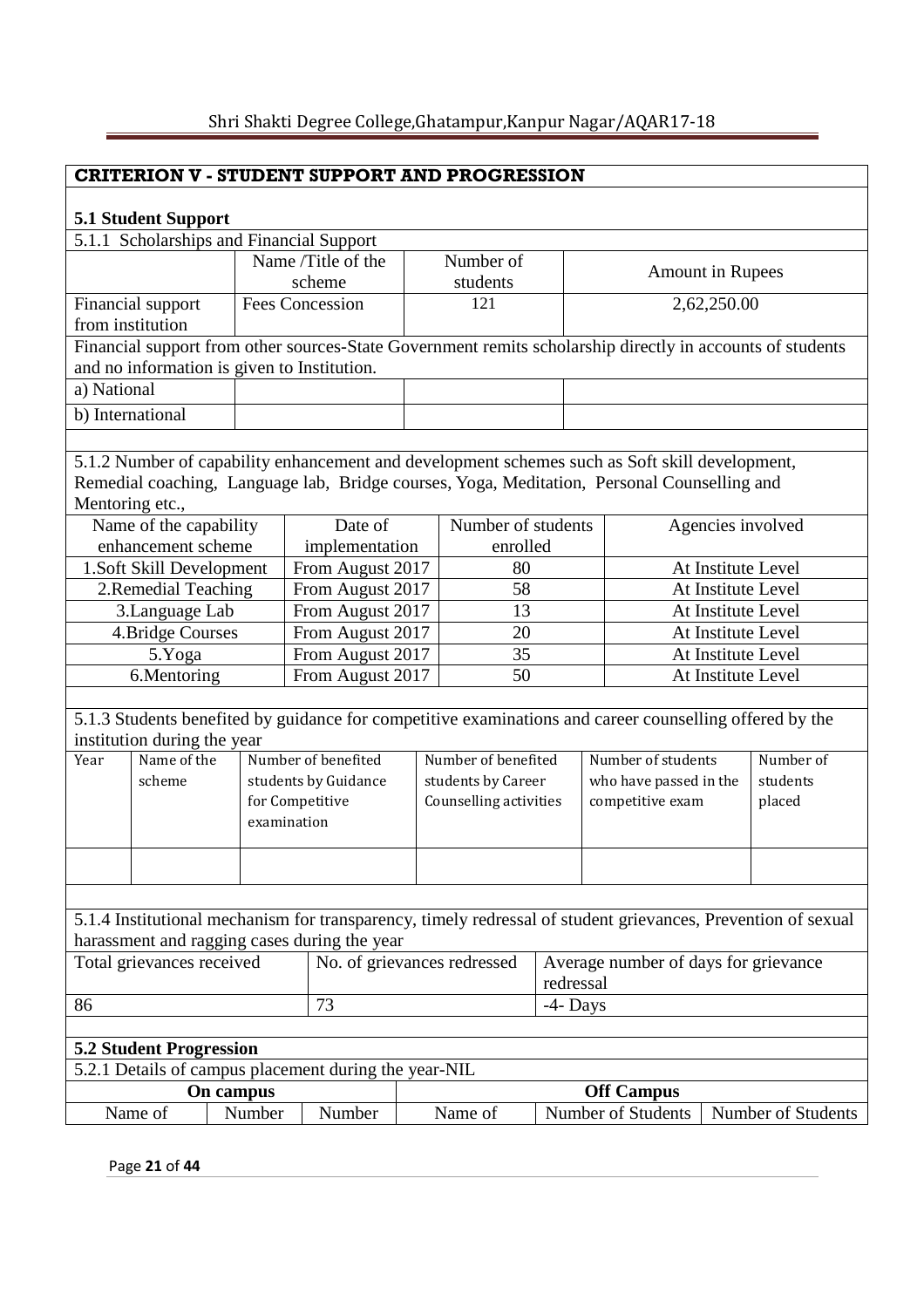| Organizations<br>Visited                                                                                                                               |  | of<br><b>Students</b><br>Participate<br>d                                                              |  | of<br><b>Students</b><br>Placed |  | Organizations<br><b>Visited</b> |  | Participated | Placed |                          |  |  |  |
|--------------------------------------------------------------------------------------------------------------------------------------------------------|--|--------------------------------------------------------------------------------------------------------|--|---------------------------------|--|---------------------------------|--|--------------|--------|--------------------------|--|--|--|
|                                                                                                                                                        |  |                                                                                                        |  |                                 |  |                                 |  |              |        |                          |  |  |  |
|                                                                                                                                                        |  |                                                                                                        |  |                                 |  |                                 |  |              |        |                          |  |  |  |
| 5.2.2 Student progression to higher education in percentage during the year :<br>Reliable details could not be received inspite of repeated reminders. |  |                                                                                                        |  |                                 |  |                                 |  |              |        |                          |  |  |  |
| Number of students enrolling<br>Name of institution<br>Programme<br>Name of<br>Year<br>Department                                                      |  |                                                                                                        |  |                                 |  |                                 |  |              |        |                          |  |  |  |
| into higher education<br>graduated from<br>graduated from<br>joined                                                                                    |  |                                                                                                        |  |                                 |  |                                 |  |              |        |                          |  |  |  |
|                                                                                                                                                        |  |                                                                                                        |  |                                 |  |                                 |  |              |        | Programme<br>admitted to |  |  |  |
|                                                                                                                                                        |  |                                                                                                        |  |                                 |  |                                 |  |              |        |                          |  |  |  |
| 5.2.3Students qualifying in state/national/international level examinations during the year (eg:                                                       |  |                                                                                                        |  |                                 |  |                                 |  |              |        |                          |  |  |  |
|                                                                                                                                                        |  |                                                                                                        |  |                                 |  |                                 |  |              |        |                          |  |  |  |
| NET/SET/SLET/GATE/GMAT/CAT/GRE/TOFEL/Civil Services/State Government Services)<br>Inspite of reminders , required information could not be collected.  |  |                                                                                                        |  |                                 |  |                                 |  |              |        |                          |  |  |  |
| Items                                                                                                                                                  |  |                                                                                                        |  |                                 |  |                                 |  |              |        |                          |  |  |  |
| No. of Students selected/<br>Registration number/roll<br>number for the exam<br>qualifying                                                             |  |                                                                                                        |  |                                 |  |                                 |  |              |        |                          |  |  |  |
| <b>NET</b>                                                                                                                                             |  |                                                                                                        |  |                                 |  |                                 |  |              |        |                          |  |  |  |
| <b>SET</b>                                                                                                                                             |  |                                                                                                        |  |                                 |  |                                 |  |              |        |                          |  |  |  |
| <b>SLET</b>                                                                                                                                            |  |                                                                                                        |  |                                 |  |                                 |  |              |        |                          |  |  |  |
| <b>GATE</b>                                                                                                                                            |  |                                                                                                        |  |                                 |  |                                 |  |              |        |                          |  |  |  |
| <b>GMAT</b>                                                                                                                                            |  |                                                                                                        |  |                                 |  |                                 |  |              |        |                          |  |  |  |
| <b>CAT</b>                                                                                                                                             |  |                                                                                                        |  |                                 |  |                                 |  |              |        |                          |  |  |  |
| <b>GRE</b>                                                                                                                                             |  |                                                                                                        |  |                                 |  |                                 |  |              |        |                          |  |  |  |
| <b>TOFEL</b>                                                                                                                                           |  |                                                                                                        |  |                                 |  |                                 |  |              |        |                          |  |  |  |
| Civil Services                                                                                                                                         |  |                                                                                                        |  |                                 |  |                                 |  |              |        |                          |  |  |  |
| <b>State Government Services</b>                                                                                                                       |  |                                                                                                        |  |                                 |  |                                 |  |              |        |                          |  |  |  |
| Any Other                                                                                                                                              |  |                                                                                                        |  |                                 |  |                                 |  |              |        |                          |  |  |  |
|                                                                                                                                                        |  |                                                                                                        |  |                                 |  |                                 |  |              |        |                          |  |  |  |
|                                                                                                                                                        |  | 5.2.4 Sports and cultural activities / competitions organised at the institution level during the year |  |                                 |  |                                 |  |              |        |                          |  |  |  |
| Activity                                                                                                                                               |  |                                                                                                        |  | Level                           |  |                                 |  | Participants |        |                          |  |  |  |
| <b>Youth Festival</b>                                                                                                                                  |  |                                                                                                        |  | Institution                     |  |                                 |  | 187          |        |                          |  |  |  |
|                                                                                                                                                        |  | <b>5.3 Student Participation and Activities</b>                                                        |  |                                 |  |                                 |  |              |        |                          |  |  |  |
|                                                                                                                                                        |  | 5.3.1 Number of awards/medals for outstanding performance in sports/cultural activities at             |  |                                 |  |                                 |  |              |        |                          |  |  |  |
|                                                                                                                                                        |  | national/international level (award for a team event should be counted as one)-NIL                     |  |                                 |  |                                 |  |              |        |                          |  |  |  |
| Name of the award/<br>Name of the<br>National/<br>Cultural<br>Student ID<br>Year<br>Sports<br>International<br>medal<br>number<br>student              |  |                                                                                                        |  |                                 |  |                                 |  |              |        |                          |  |  |  |
|                                                                                                                                                        |  |                                                                                                        |  |                                 |  |                                 |  |              |        |                          |  |  |  |
| 5.3.2 Activity of Student Council & representation of students on academic & administrative                                                            |  |                                                                                                        |  |                                 |  |                                 |  |              |        |                          |  |  |  |
|                                                                                                                                                        |  |                                                                                                        |  |                                 |  |                                 |  |              |        |                          |  |  |  |

Page **22** of **44**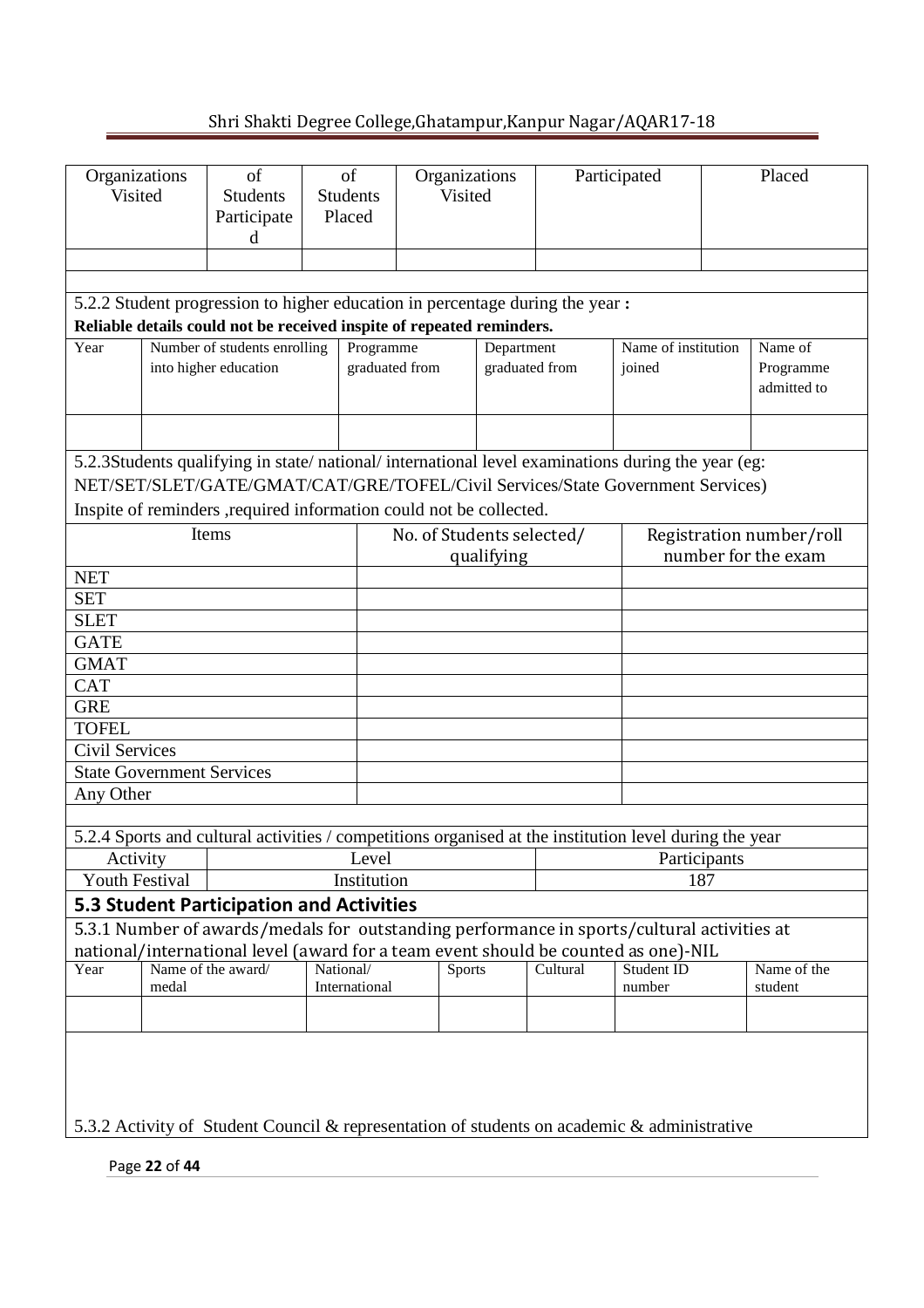bodies/committees of the institution (maximum 500 words)

To develop leadership attitude and aptitude amongst students, our Institution has formed Student Council under the guidance of one senior teacher. At the start of the session, Institute conducts a Induction Programme for new students. On colcluding day,election or co-option of those seats of the council which are reserved for first year is done .Remaining seats are filled from all other faculties either by election or by co-option. To complete the process of election , the authorised teacher consults the senior students ,especially the ex-office bearers of the council and entire process is completed. Normally, in Self-Finance Colleges that too of remote area ,students are seen isolated from such activities and therefore, our teachers are required to search and identify students to fill the maximum seats of the council. Council meets quarterly but may meet any time looking to the needs .Till now,Council could not prepare its own bye-laws but at the insistence of the institution now ,our authorised teacher and 3-4 senior students are on the job of preparing bye-laws of the council.

 There is representative of students in Internal Quality Assurance Cell (IQAC) ,Library Advisory Committee, Anti-Woman Harassment Committee ,Anti Ragging Committee and Disciplinary Committee. Student Quality Management Council is also a part of Student Council. The only function of SQMC is to observe as to whether student, feel satisfaction with the teaching of faculty members and all students get affectionate response from all teachers. Institution has placed " Student Charter"and Institutional Vision ,Mission and Value on the campus.SQMC members are supposed to see that teaching-learning goes as per Vision,Mission and all facilities are provided to meet the purpose of quality education.In case,there is any deficiency ,SQMC may meet to the Principal and even to the Management Representative.SQMC may only communicate and persue but cannot work as a parallel to the Principal or Management.

 There are other communities wherein students representatives are put like grievances cell,Magazine Committee,Extension Committee .A Committee named Games & Sports committee consists of only students organizes every year 2/3 days Youth Festival .Whole session games & sports are looked by this committee. Management supplies games & sports items and facilities .A separate room is provided by games & sports.

Since all expenses are born by Management , hence no special collection or donation is permitted .

## **5.3 Alumni Engagement**

5.3.1 Whether the institution has registered Alumni Association? Yes/No, if yes give details (maximum 500 words):YES

Our institution was established in the year of 2003 with B.Ed. faculty. B.Sc. and other general faculties were started from year 2004. However, after three years, the passed-out students were very much enthusiastic to form Alumni Association so that they may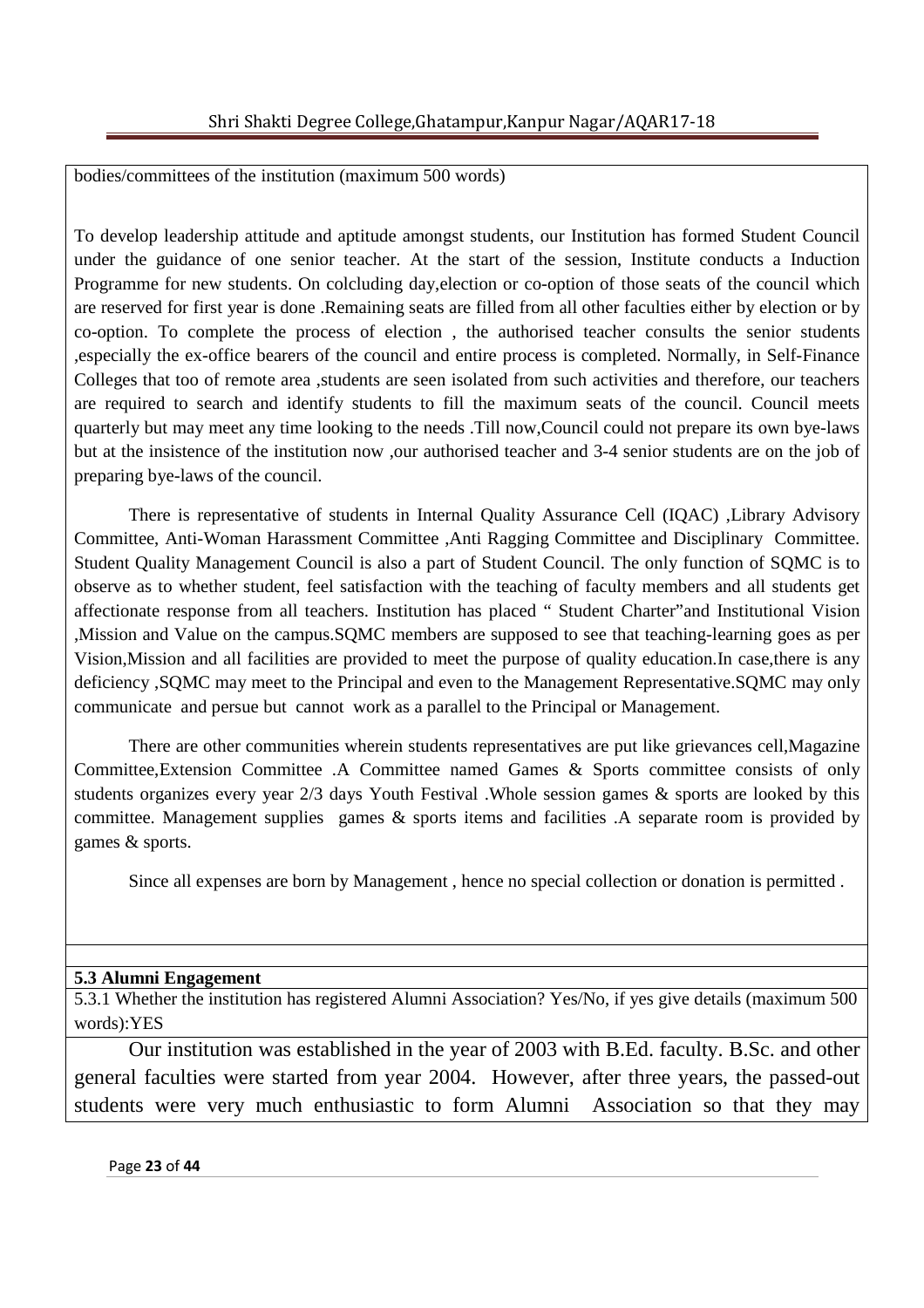continue to remain in contact with each other. Their enthusiasm was given due consideration by the head of the institution who took up the matter during managing committee meeting as he was also the member of that committee. The views were very much appreciated and management was happy to give the consent to form this association. However, the process for the registration was also started by the management with the assistance of minimum required number of students for the purpose. The Association was got registered on 3<sup>rd</sup> November 2012 with registration number 4496 and registration was valid for the period of five years. At present, management is in the process of renewal of the registration which would be done very shortly.

# **Purpose of Alumni Association**

Some of the main purposes of the Association are as under :-

- 1. To maintain and develop life long relationship between institution and Alumni and also between one Alumni with other Alumni.
- 2. To provide suggestions for the quality improvement in education.
- 3. To provide feedback immediately as and when it is sought by institution on any matter.
- 4. To suggest to introduce any new course or technology which may be useful for the development of the institution.
- 5. To introduce and encourage the feeling of "Maha Vidyalaya Pariwar" on the principle of mutual-trust, mutual respect, and mutual co-operation.

# **Bye-laws of Alumni Association**

Institution also finalized by laws of Alumni Association incorporating rules of granting the membership, election of office bearers, procedure for expulsion from the membership and also the function and powers of the office bearers.

 By laws also provide for the minimum number of Association meeting and the fees to be paid by a regular member and also by a life long member. Association conducts every year a general meeting in addition to 2/3 meeting of office bearers. The expenses of this committee are to be born by management because keeping a side 15-16 members who actively participate in the activities, other remains sleeping participants. Once, decision was taken for the donation of books read by them for the use of current students. This decision could not get encouraging response. Same way, if committee imposes something by way of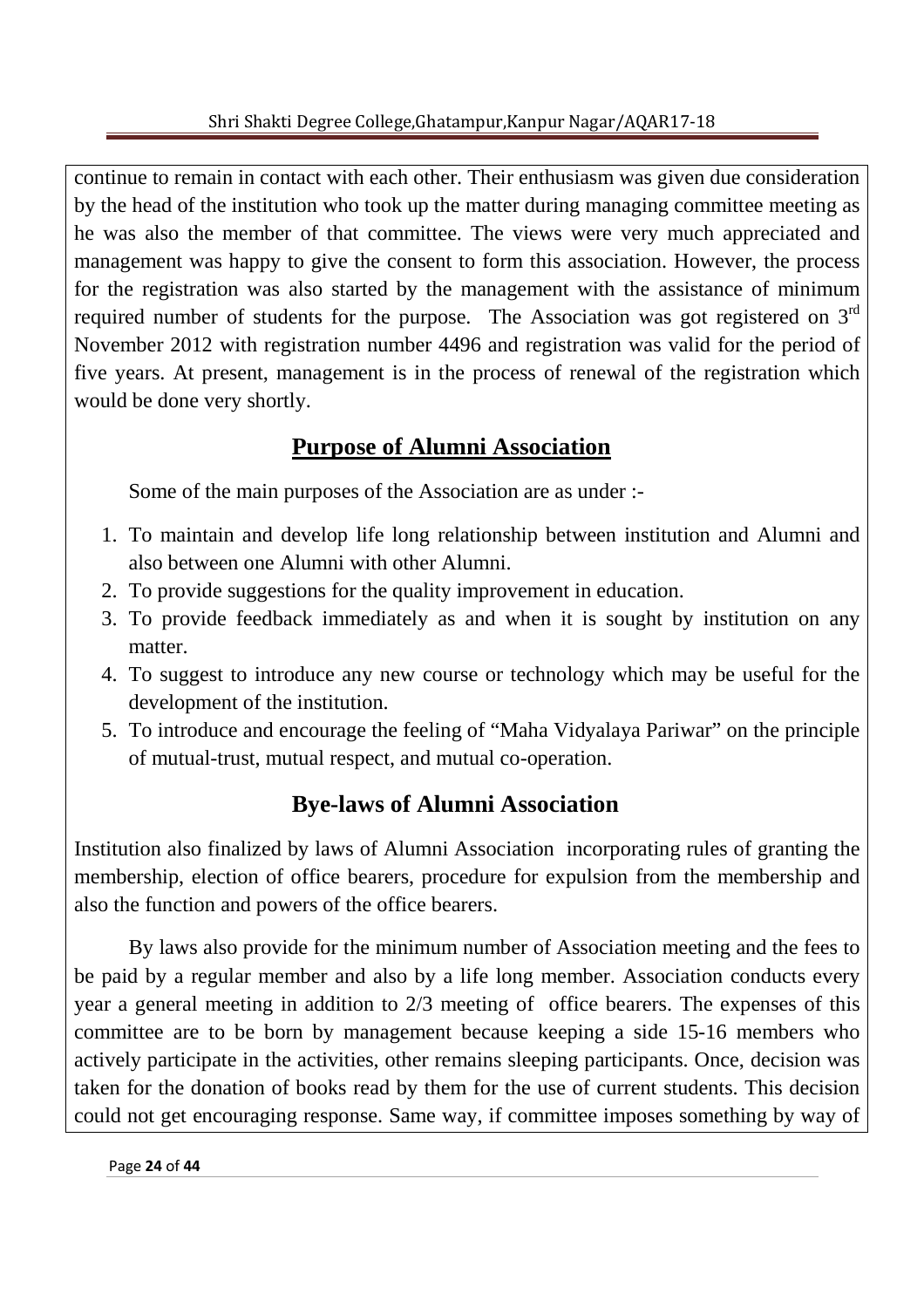donation, response remains very poor but when ever annual meeting is called attendance remains encouraging.

 Alumni co-operates in providing feedback ever year on different topics as and when so required. Some of the Alumni also really contribute while marketing for this institution and during IQAC meeting extends good suggestions for the betterment of education and which improve the image of institution also.

5.3.2 No. of registered enrolled Alumni:

61

5.3.3 Alumni contribution during the year (in Rupees) **:NIL** 

5.3.4 Meetings/activities organized by Alumni Association **3:** 

# **CRITERION VI –GOVERNANCE, LEADERSHIP AND MANAGEMENT**

### **6.1 Institutional Vision and Leadership**

6.1.1 Mention two practices of decentralization and participative management during the last year (maximum 500 words)

The institution is having two practices where the system of the decentralization and participative management are being applied. First is Internal Quality Assurance Cell (IQAC) and second is the Managing Committee which is administrative body of the institution. In both practices, power is decentralized and one man rule is not applied. All decisions are taken in the meeting where everybody is free to give his opinion on any matter and nobody remains under pressure or undue influence from any corner. In IQAC and in management Committee, well in advance agenda of the meeting is circulated to all participants who attend the meeting after proper preparation.

 IQAC is post accreditation quality maintaining measure, Therefore, as soon as Peer Team Report was received by the institution, immediate steps were taken to form Internal Quality Assurance Cell. In this cell, the representative of Alumni, Community, students and Management are the members. The principal of the institution is the chairperson and senior teachers are the members of this cell. Over and above, the representative from financial sector and village pradhan are also included in the cell. The administrative body of the institution has given financial powers to meet the urgent needs of the institution so that IQAC may not be required to rush to the management to meet any small expenditure. Authority has already been given to the head of the institution to incur sundry expenditure to meet the small needs. IQAC is also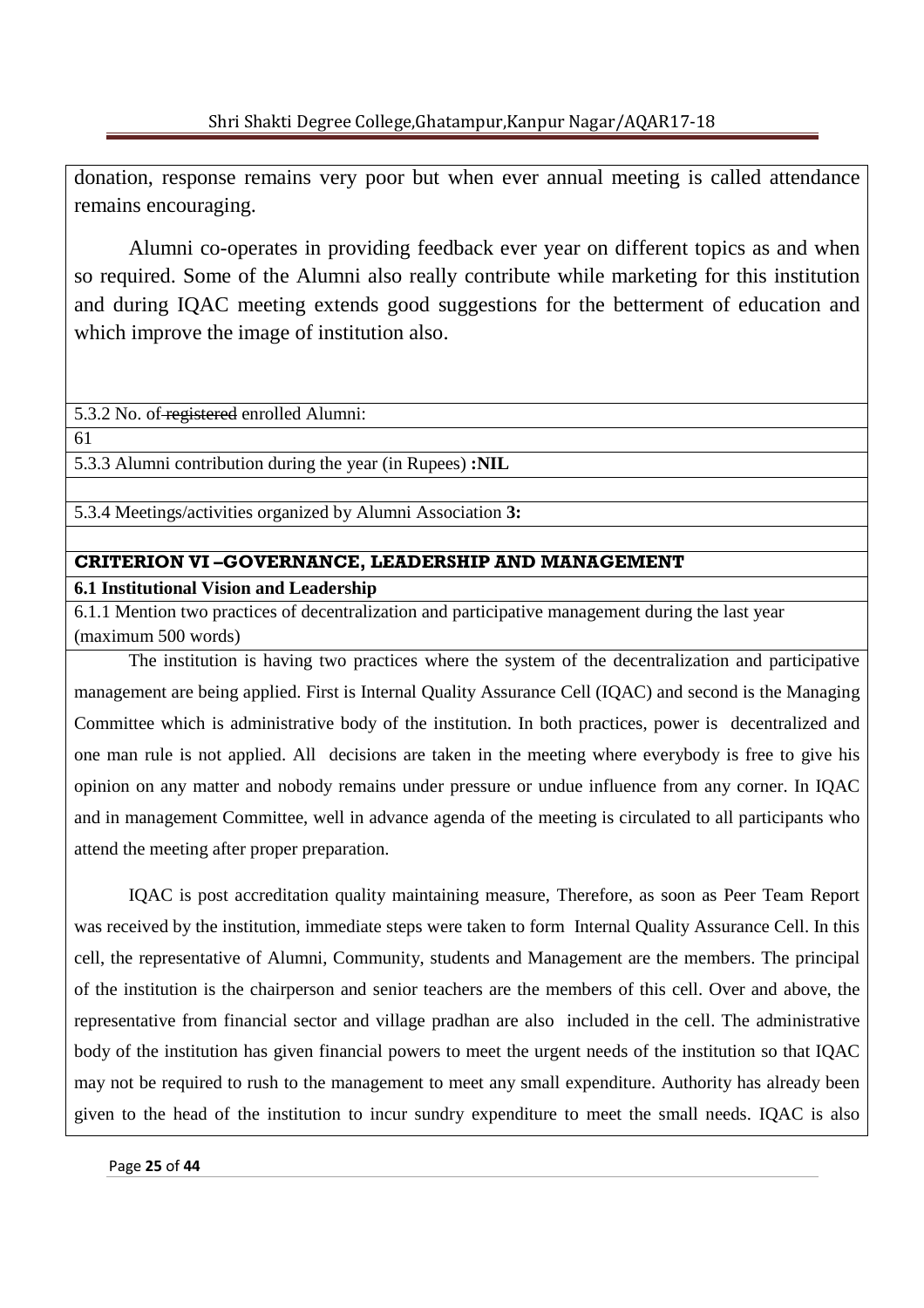authorized in consultation with all the members to plan and organize any academic and administrative activity in the institution for which no permission is to be obtained from management. However, such cases are to be brought to the notice of management representative just for information and record. IQAC is authorised to discuss and decide any community work in consultation with community representative and village pradhan. Alumni support with the suggestion for the improvement of image in the market and also for any new product demand of public. Alumni and student representative both contribute in collecting the feedback on various parameters. Seminar and Workshop are conducted as per decision but in this case, head of the institution is to seek prior consent from management because activity may require huge expenditure. IQAC is also supposed to meet various academic committees and administrative cells to be aware with the proceedings of meetings and their activities. In short, IQAC works as a total controlling body within the institution and teachers, students, clerks/peon, community member and alumni contribute in the discharge of duties with the help of management representative. So for managing committee is concerned, head of the institution and the representative of teaching and non-teaching staff represent there. These representatives participate in meetings and views are expressed without fever and fear. Management has codified system for decentralization of the power and participative management through this codified system. Management normally avoids to interfere in the working of the principal and no undue influence or pressure is put on anybody. Grievance cell not only for students but also for teaching and non-teaching staff has been formed which works under senior teacher of their choice.

 This institution feels pleasure in submitting that institution has adopted a policy of participative management and decentralization within the institution and also outside the institution.

6.1.2 Does the institution have a Management Information System (MIS)? Yes/No/Partial:

**YES**

**6.2 Strategy Development and Deployment** 

6.2.1 Quality improvement strategies adopted by the institution for each of the following (with in 100 words each**):** 

Quality improvement strategies adopted by the institution for each of the following :-

**6.2.1 (A) Curriculum Development :-** Institution has formed a committee named curriculum Implementation committee. Principal and one senior teacher from different faculties are the members of this committee. Committee meets quarterly to assess wheather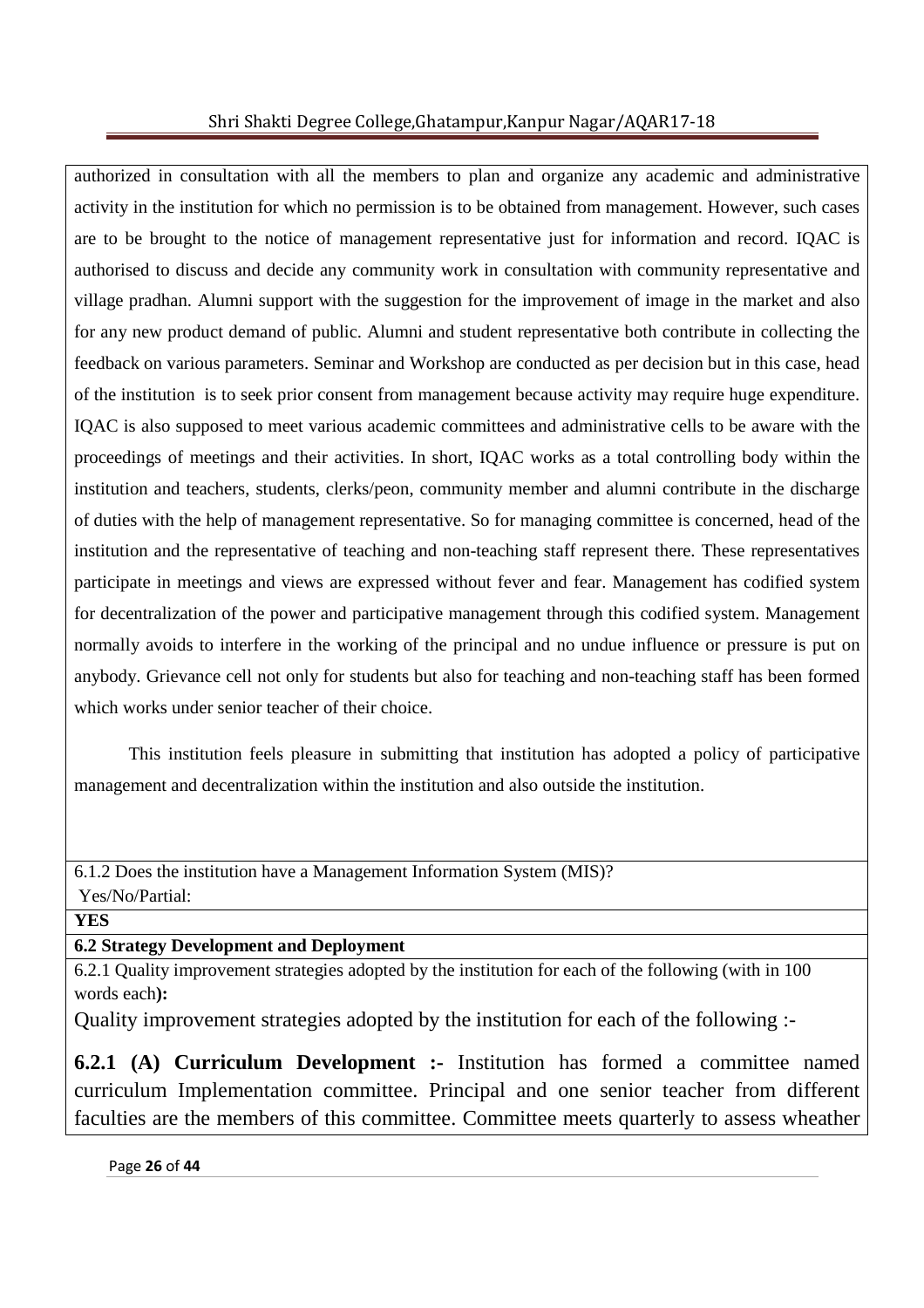teaching-learning goes as per schedule. At the start of the session, under the guidance and supervision of the committee all teachers are required to prepare subjectwise Annual Plan, Unit Plan and also the plan to conduct various co/extra-curricular activities and periodical Assessment and Evaluation of not only teaching-learning but also of various activities. The proceedings of Curriculum Implementation Committee are put up in meeting of Internal Quality Assurance Cell for the approval and suggestions if so required.

**(B) Teaching-Learning**:- Teaching-Learning is main function of the institution. Teaching learning is systemized as per Annual Plan, Unit Plan and also the plan for Assessment and Evaluation. One unit in every subject is left for self study in every subject as per UGC Guidelines. Institution has introduced various other activities through which teachinglearning is developed other than lecture delivery like class room seminar, debate, poster presentation, exhibition and tour etc. Institution gives priority for introducing and encouraging scientific temper and critical thinking among all students. Provision has also been made for Remedial Teaching, Guidance and Councelling. Teaching-learning is also strengthened by different co extra curricular activities.

**(C) Examination and Evaluation :-** Institution is following the guidelines issued by affiliating body regarding theory and practical examinations which are conducted annually. University has also introduced a system to permit the students to re-appear in one paper if he/she is fail by marginal marks. But at institution level, IQAC had approved its own system for Assessment and Evaluation internally and a codified policy is applicable in the institution. For this system, institution has published a booklet which is provided to all the teachers to follow the same. During Induction Programme, students are also informed about the system of Assessment and Evaluation of not only teaching-learning but also of every activity including games, sports, classroom, seminar, exhibition and etc. Period-End Evaluation introduced in the college is very much effective and is appreciated even by students.

**(D) Research and Development :-** Institution organizes seminar and workshop very frequently. Activities are organized to introduce and encourage the element of scientific temper and critical amongst all students. Teachers are encourage to publish articles in reputed journal and also to write books. For these both activities, institution is having a scheme for financial awards. Institution also provide leave and financial assistance for teachers for attending seminar and workshop sponsored through reputed agencies. Being Self-Finance College, students of BCA are given project work which improves their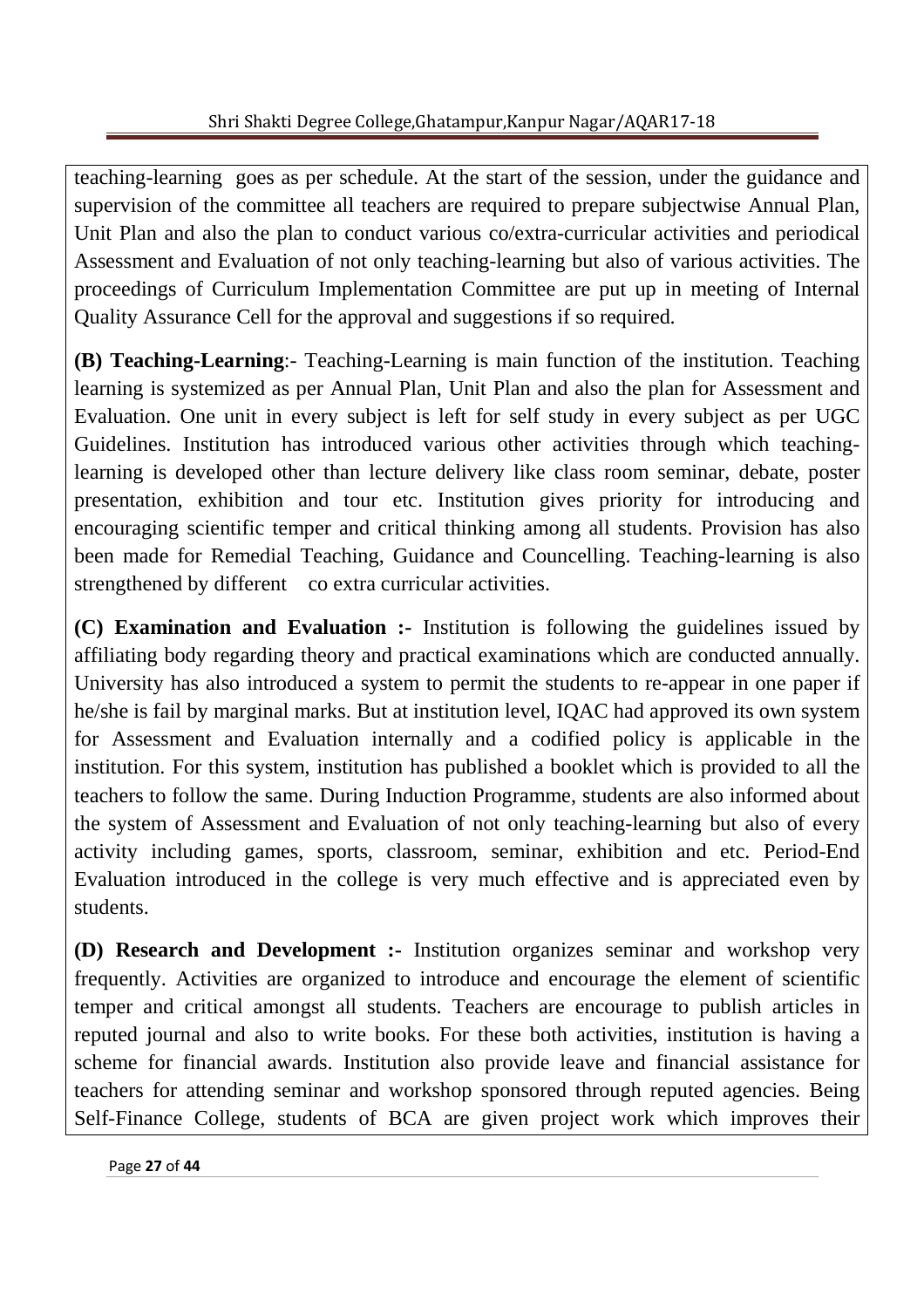research capability.

**(E) Library, ICT and Physical Infrastructure/Instrumentation :-** Our library is having the facility of N-List, Book Bank facility. A small library has also been established in the village as a community services. There is a Library Advisory Committee where in students representative is also there. New arrival are informed well in time.

 Institution has two Computer Labs and Wi-Fi Campus. At present institution is working to provide a smart class room. Projector has been provided in seven rooms, multipurpose hall and language lab and computer labs. Intercom facility is also available.

 Regarding physical infrastructure institution has not made any major change in the no. of class rooms etc.

**(F) Human Resource Management :-** Institution has been encouraging teaching and nonteaching staff to go for training for professional development. Requirement of the staff is assessed and accordingly, advertisements are released in reputed news papers inviting application to fill up the vacancies. Selection of teaching staff is done by the panel decided by affiliating body wherein there is a representation of management and head of institution. It is ensure that optimum utilization of teaching and non-teaching staff is made and no one is put under burden and also that no one is wasting time and energy. Institution is having its own service condition which provide for leave rules, PF rules, uniform to non-teaching staff and various welfare schemes including granting of loans to the needy staff.

**(G) Industry Interaction / Collaboration :**- Institution is a Self-Finance College and no private industry shows any interest in enterning into any collaboration or interaction ,Of course, informally the management of the institution invites the authorities of two/three industry for addressing the students and also for organizing any workshop relating to the placement cell.

**(H) Admission of Students:-** Regarding admission of students, there is admission committee under the leadership of Principal of the institution with senior faculty members from every faculty. Admissions are granted on the basis of FIRST COME FIRST GET. There is no system to invite applications for admission. However, opening and closing date are decided by affiliating body. Reservation policy, though is not applicable in case of private colleges, still our institution at its own level keeps this factor in mined. Proper fee concession is given to poor and meritorious students. State Govt. grants scholarship to the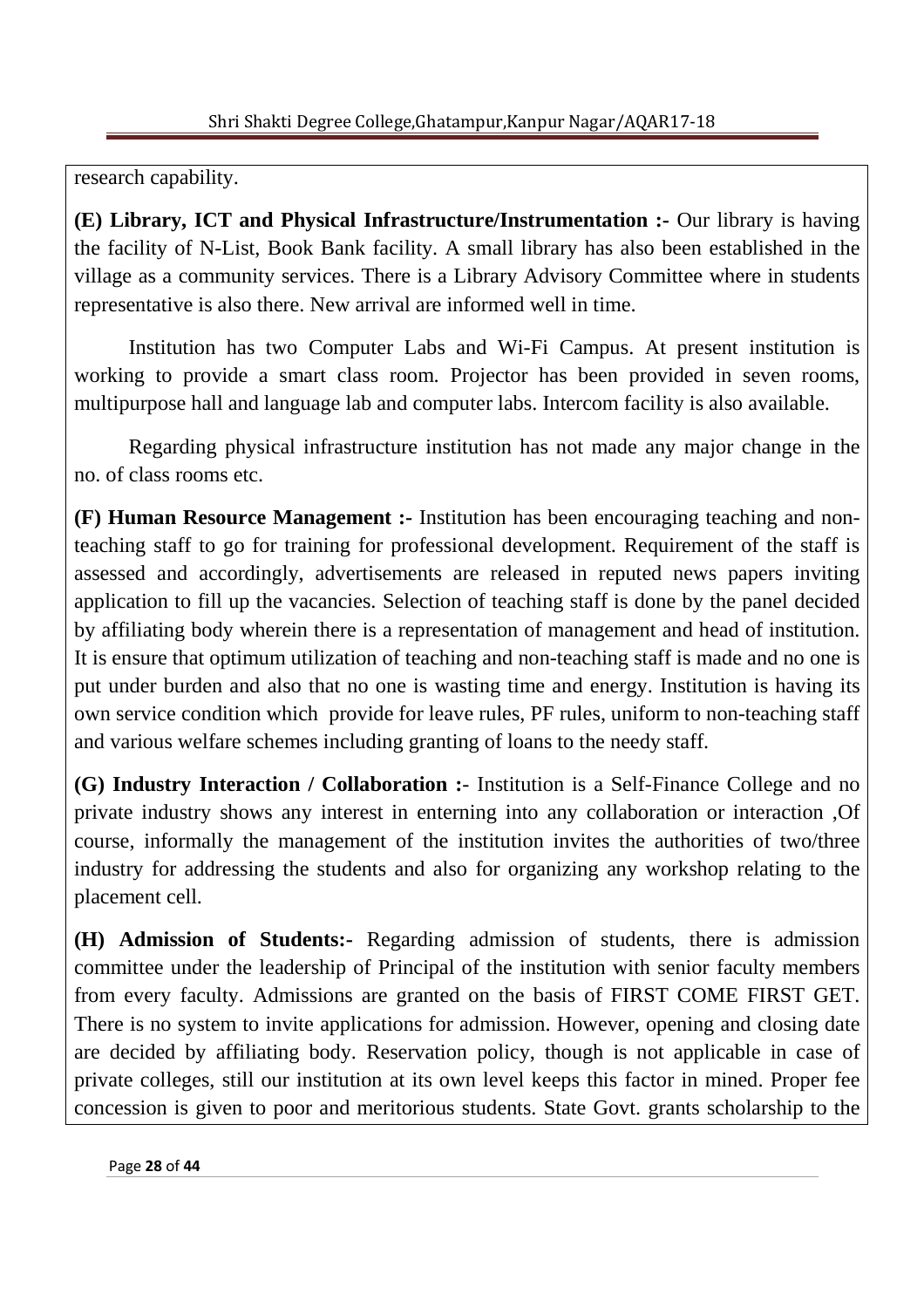students belonging to different categories on the basis of its own criteria. Students are having opportunities to pay the fee for whole session in two or more installment. This facility has been given by the college looking to the financial position of the village persons of remote area.

- Curriculum Development
- Teaching and Learning
- $\triangle$  Examination and Evaluation
- **❖** Research and Development
- Library, ICT and Physical Infrastructure / Instrumentation
- Human Resource Management
- $\triangleleft$  Industry Interaction / Collaboration
- Admission of Students
- 6.2.2 : Implementation of e-governance in areas of operations:
	- Planning and Development
	- $\triangleleft$  Administration
	- ❖ Finance and Accounts
	- Student Admission and Support
	- Examination

Campus is Wi-Fi.All the operations mentioned here are covered by e-governance may not be 100%.Institution is quite aware about the importance of use of e-governance in present situation.Therefore,Institution is marching ahead step by step towards 100% e-governance in all above

departments.

## **6.3 Faculty Empowerment Strategies**

6.3.1 Teachers provided with financial support to attend conferences / workshops and towards membership fee of professional bodies during the year

| <b>NIL</b> |                 |                                                              |                                         |           |
|------------|-----------------|--------------------------------------------------------------|-----------------------------------------|-----------|
| Ye         | Name of teacher | Name of conference/                                          | Name of the professional body           | Amount of |
| ar         |                 | workshop attended for<br>which financial support<br>provided | for which membership fee is<br>provided | support   |
|            |                 |                                                              |                                         |           |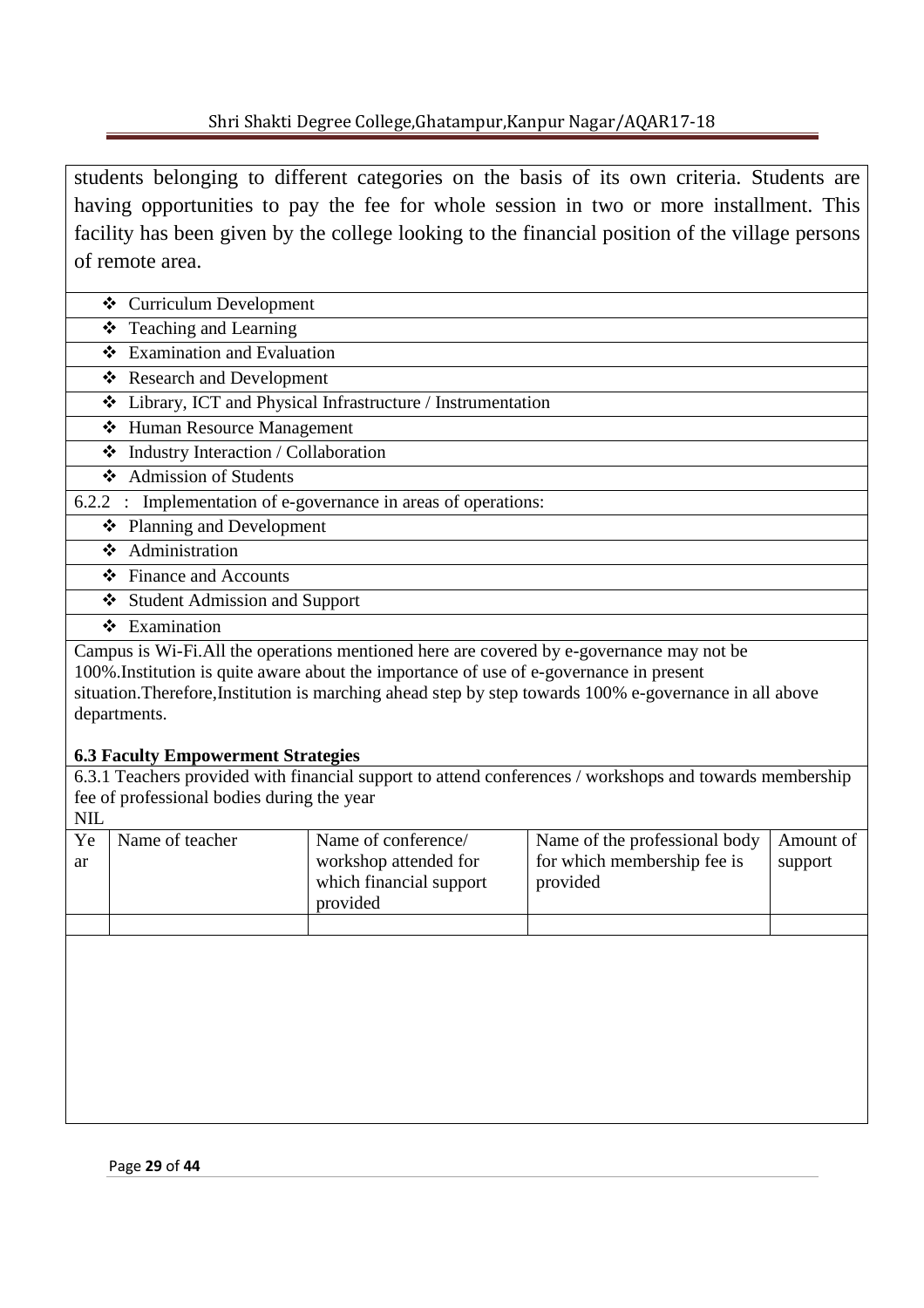| 6.3.2 Number of professional development / administrative training programmes organized by the College<br>for teaching and non teaching staff during the year                                                                |                                                                               |                                                                                                                                                                                          |                         |                                 |                                         |                                    |                    |
|------------------------------------------------------------------------------------------------------------------------------------------------------------------------------------------------------------------------------|-------------------------------------------------------------------------------|------------------------------------------------------------------------------------------------------------------------------------------------------------------------------------------|-------------------------|---------------------------------|-----------------------------------------|------------------------------------|--------------------|
| Year                                                                                                                                                                                                                         | Title of the                                                                  |                                                                                                                                                                                          |                         | Dates                           |                                         |                                    | No. of             |
|                                                                                                                                                                                                                              | professional                                                                  | Title of the<br>administrative training                                                                                                                                                  |                         | (from-to)                       | No. of participants<br>(Teaching staff) |                                    | participants       |
|                                                                                                                                                                                                                              | development                                                                   |                                                                                                                                                                                          | programme organised for |                                 |                                         |                                    | (Non-              |
|                                                                                                                                                                                                                              | programme                                                                     | non-teaching staff                                                                                                                                                                       |                         |                                 |                                         |                                    | teaching           |
|                                                                                                                                                                                                                              | organised for                                                                 |                                                                                                                                                                                          |                         |                                 |                                         |                                    | staff)             |
|                                                                                                                                                                                                                              | teaching staff                                                                |                                                                                                                                                                                          |                         |                                 |                                         |                                    |                    |
|                                                                                                                                                                                                                              |                                                                               | <b>Paperless Office in</b>                                                                                                                                                               |                         | 15.08.17 to                     | 08                                      |                                    | 05                 |
| <b>Work Culture in a</b>                                                                                                                                                                                                     |                                                                               |                                                                                                                                                                                          | <b>Administration</b>   |                                 |                                         |                                    |                    |
|                                                                                                                                                                                                                              | <b>Educational Institution.</b>                                               |                                                                                                                                                                                          |                         |                                 |                                         |                                    |                    |
|                                                                                                                                                                                                                              |                                                                               | 6.3.3 No. of teachers attending professional development programmes, viz., Orientation Programme,<br>Refresher Course, Short Term Course, Faculty Development Programmes during the year |                         | Number of teachers who attended |                                         |                                    |                    |
|                                                                                                                                                                                                                              | Title of the professional development<br>programme                            |                                                                                                                                                                                          |                         |                                 |                                         | Date and Duration<br>$(from - to)$ |                    |
| <b>Refresher</b>                                                                                                                                                                                                             |                                                                               |                                                                                                                                                                                          | 1                       |                                 |                                         | 09.11.17 to<br>24.11.17            |                    |
|                                                                                                                                                                                                                              |                                                                               |                                                                                                                                                                                          |                         |                                 |                                         | 29.03.17 to                        |                    |
| <b>Orientation</b>                                                                                                                                                                                                           |                                                                               |                                                                                                                                                                                          | $\mathbf{1}$            |                                 |                                         |                                    | 25.04.17           |
|                                                                                                                                                                                                                              |                                                                               |                                                                                                                                                                                          |                         |                                 |                                         |                                    |                    |
|                                                                                                                                                                                                                              | 6.3.4 Faculty and Staff recruitment (no. for permanent/fulltime recruitment): |                                                                                                                                                                                          |                         |                                 |                                         |                                    |                    |
|                                                                                                                                                                                                                              | Teaching                                                                      |                                                                                                                                                                                          |                         | Non-teaching                    |                                         |                                    |                    |
|                                                                                                                                                                                                                              | Permanent                                                                     | Fulltime                                                                                                                                                                                 |                         | Permanent                       |                                         |                                    | Fulltime/temporary |
| 6.3.5 Welfare schemes for                                                                                                                                                                                                    |                                                                               |                                                                                                                                                                                          |                         |                                 |                                         |                                    |                    |
| Teaching                                                                                                                                                                                                                     |                                                                               |                                                                                                                                                                                          |                         |                                 |                                         |                                    |                    |
| Non teaching                                                                                                                                                                                                                 |                                                                               |                                                                                                                                                                                          |                         |                                 |                                         |                                    |                    |
| <b>Students</b>                                                                                                                                                                                                              |                                                                               |                                                                                                                                                                                          |                         |                                 |                                         |                                    |                    |
|                                                                                                                                                                                                                              |                                                                               | 6.4 Financial Management and Resource Mobilization                                                                                                                                       |                         |                                 |                                         |                                    |                    |
|                                                                                                                                                                                                                              |                                                                               | 6.4.1 Institution conducts internal and external financial audits regularly                                                                                                              |                         |                                 |                                         |                                    |                    |
|                                                                                                                                                                                                                              |                                                                               |                                                                                                                                                                                          |                         |                                 |                                         |                                    |                    |
| (with in 100 words each)                                                                                                                                                                                                     |                                                                               |                                                                                                                                                                                          |                         |                                 |                                         |                                    |                    |
| Institution very regularly say every year , conducts internal as well as external audit. The person to conduct<br>Internal Audit are identified in Management Committee .Earlier, the audit clerks attached to the Chartered |                                                                               |                                                                                                                                                                                          |                         |                                 |                                         |                                    |                    |
| Accountant used to come but now, the office bearers of Managing Committee having long experience of                                                                                                                          |                                                                               |                                                                                                                                                                                          |                         |                                 |                                         |                                    |                    |
| work in Bank are coming. They conduct the audit of staff attendance, leavevrecord, lab materials                                                                                                                             |                                                                               |                                                                                                                                                                                          |                         |                                 |                                         |                                    |                    |
| purchased, consumed, cash management, daily vouchers filing and salary record in addition <> record,                                                                                                                         |                                                                               |                                                                                                                                                                                          |                         |                                 |                                         |                                    |                    |
| etc. They submit their audit report, Management submit rectification report. This audit is conducted half                                                                                                                    |                                                                               |                                                                                                                                                                                          |                         |                                 |                                         |                                    |                    |
| yearly.So far, external audit is concerned, same is conducted by Chartered Accountant only every year.                                                                                                                       |                                                                               |                                                                                                                                                                                          |                         |                                 |                                         |                                    |                    |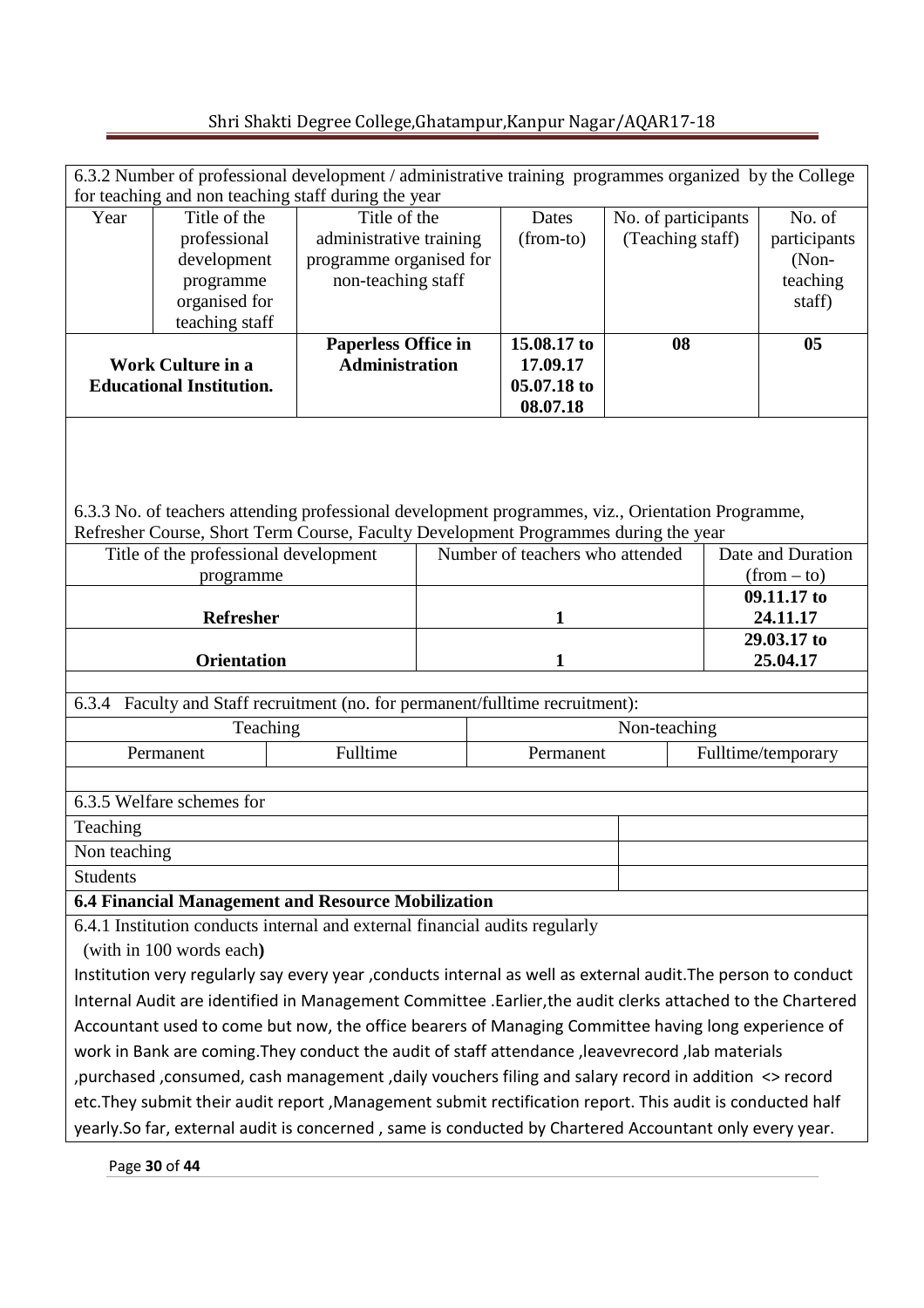Accountant points our deficiencies many time during audit period and same are rectified. But if major objections are put in Audit Report then they are rectified as per accounting procedures .Rectification Certificate is sent to Chartered Accountant within stipulated period.Balance Sheet reviewed is put up before Managing Committee and General Body also.

6.4.2 Funds / Grants received from management, non-government bodies, individuals, philanthropies during the year(not covered in Criterion III) :NIL

| Name of the non government funding | Funds/ Grants received in Rs. | Purpo |
|------------------------------------|-------------------------------|-------|
| agencies/individuals               |                               | se    |
|                                    |                               |       |
|                                    |                               |       |

# 6.4.2 Total corpus fund generated

## **6.5 Internal Quality Assurance System**

6.5.1 Whether Academic and Administrative Audit (AAA) has been done?

| Audit Type     | External | Internal         |        |          |
|----------------|----------|------------------|--------|----------|
|                |          |                  |        | Authorit |
|                | Yes/No   | Agency           | Yes/No |          |
| Academic       | Yes      | Two Academicians | Yes    | IQAC     |
| Administrative |          |                  |        |          |

6.5.2 Activities and support from the Parent – Teacher Association (at least three)

Parent –Teacher association had suggested for following activities :-

- 1. To establish NCC Unit.
- 2. To increase transportation facilities for girls students.
- 3. To have separate play ground for girls students.

6.5.3 Development programmes for support staff (at least three)

1.Shri Nand Kishore was sent for a week`s training for generator operation and maintenance.

2. Shri Bansh Lal received training about use and maintenance of solar unit.

3.Shri Ram Naresh has got training about minor repairing of broken furniture and building.

6.5.4 Post Accreditation initiative(s) (mention at least three) Following -3- post accreditation initiatives have been taken :-

- 1. To have a system for improvement of student in critical thinking and scientific temper.
- 2. To arrange tour of social,historical and scientific places.
- 3. To activate NSS unit more effectively.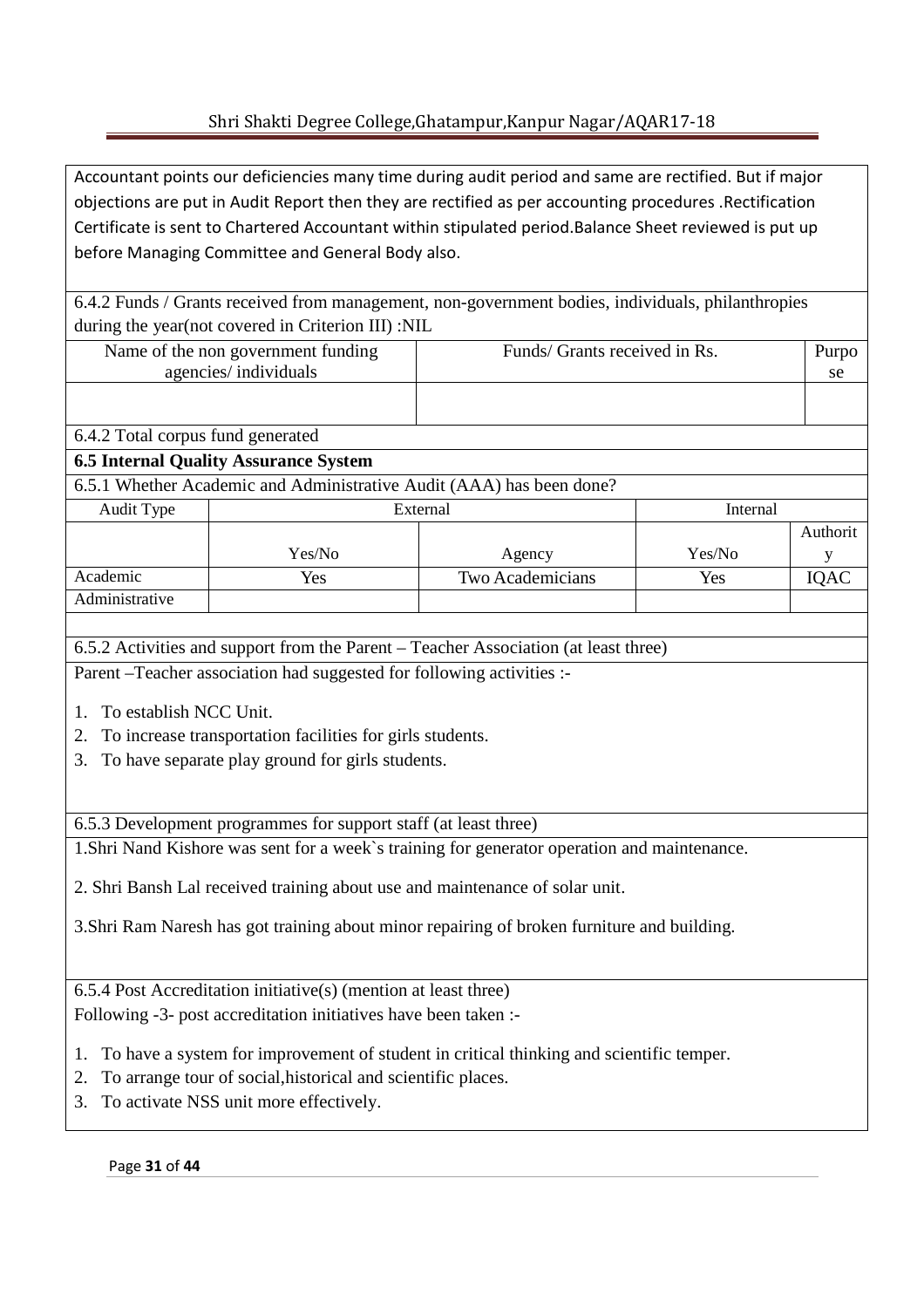### **6.5.5**

| 0.5.5 |                                                                 |                    |                          |              |  |  |  |  |
|-------|-----------------------------------------------------------------|--------------------|--------------------------|--------------|--|--|--|--|
|       | a. Submission of Data for AISHE portal<br>(Yes)                 |                    |                          |              |  |  |  |  |
|       | b. Participation in NIRF                                        | $\colon$ (No)      |                          |              |  |  |  |  |
|       | c. ISO Certification                                            | $\colon$ (No)      |                          |              |  |  |  |  |
|       | d. NBA or any other quality audit                               | :(No)              |                          |              |  |  |  |  |
|       | 6.5.6 Number of Quality Initiatives undertaken during the year: |                    |                          |              |  |  |  |  |
|       | Please refer to point 7.1 of Part A.                            |                    |                          |              |  |  |  |  |
|       | Name of quality initiative by                                   | Date of conducting | Duration (from------to-- | Number of    |  |  |  |  |
| Year  | IQAC                                                            | activity           | $---$                    | participants |  |  |  |  |
|       |                                                                 |                    |                          |              |  |  |  |  |
|       |                                                                 |                    |                          |              |  |  |  |  |
|       |                                                                 |                    |                          |              |  |  |  |  |
|       |                                                                 |                    |                          |              |  |  |  |  |

### **CRITERIONVII – INSTITUTIONAL VALUES AND BEST PRACTICES**

#### **7.1 - Institutional Values and Social Responsibilities**

7.1.1 Gender Equity (Number of gender equity promotion programmes organized by the institution during the year)

| Title of the programme               | Period (from-to)     | Participants |      |
|--------------------------------------|----------------------|--------------|------|
| Women Security and Awareness about   |                      |              |      |
| <b>Gender Parity</b>                 | 02.10.17 to 03.10.17 | Female       | Male |
|                                      |                      | 28           |      |
| Gender Based Conflict in Remote Area | 25.07.18 to 26.07.18 | 47           |      |

7.1.2 Environmental Consciousness and Sustainability/Alternate Energy initiatives such as: Percentage of power requirement of the College met by the renewable energy sources **40 %** 

## 7.1.3 Differently abled (Divyangjan) friendliness

| $1.1.5$ DIRECTRITY about $(DIV)$ anguing Hiermanness     |                |                      |
|----------------------------------------------------------|----------------|----------------------|
| Items Facilities                                         | Yes/No         | No. of Beneficiaries |
| Physical facilities                                      | Yes            |                      |
| Provision for lift                                       | N <sub>o</sub> |                      |
| Ramp/Rails                                               | Yes            |                      |
| <b>Braille Software/facilities</b>                       | N <sub>o</sub> |                      |
| <b>Rest Rooms</b>                                        | Yes            |                      |
| Scribes for examination                                  |                |                      |
| Special skill development for differently abled students |                |                      |
| Any other similar facility                               |                |                      |
|                                                          |                |                      |
|                                                          |                |                      |
|                                                          |                |                      |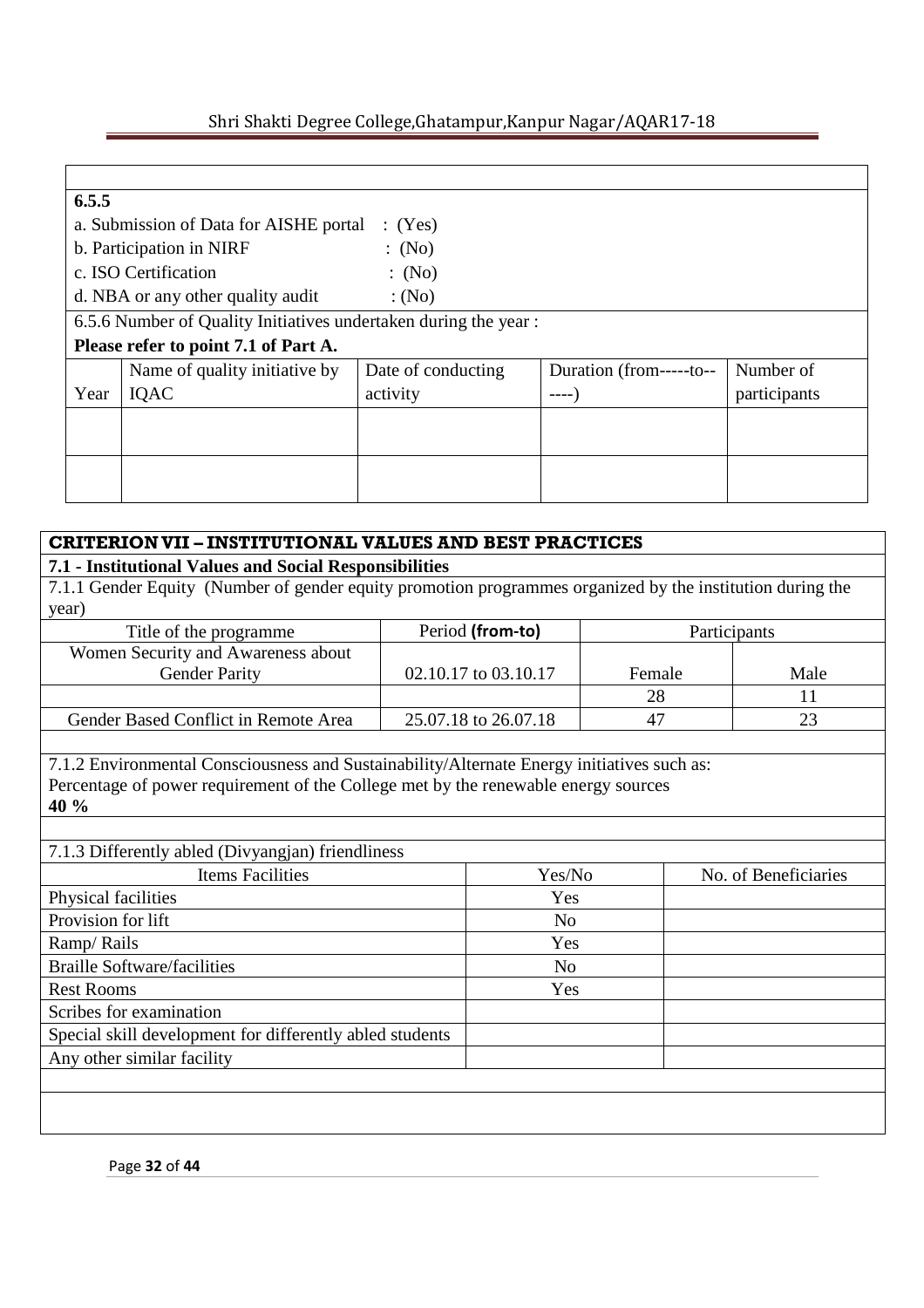|                                                                                                            | 7.1.4 Inclusion and Situatedness                                                        |                                                                                                         |                                           |                           |                                  |                     |                                                     |  |
|------------------------------------------------------------------------------------------------------------|-----------------------------------------------------------------------------------------|---------------------------------------------------------------------------------------------------------|-------------------------------------------|---------------------------|----------------------------------|---------------------|-----------------------------------------------------|--|
| Enlist most important initiatives taken to address locational advantages and disadvantages during the year |                                                                                         |                                                                                                         |                                           |                           |                                  |                     |                                                     |  |
| Year                                                                                                       | Number of<br>initiatives to<br>address<br>locational<br>advantages and<br>disadvantages | Number of<br>initiatives taken<br>to engage with<br>and contribute<br>to local<br>community             | Date and<br>duration of the<br>initiative | Name of the<br>initiative |                                  | Issues<br>addressed | Number of<br>participating<br>students and<br>staff |  |
| 2017                                                                                                       | 3                                                                                       | 3                                                                                                       | 22.11.17 (For 3<br>Days)                  | Children of               | Counselling of<br>Primary School |                     | 50 Children<br>3 Staff                              |  |
|                                                                                                            |                                                                                         |                                                                                                         | 10.12.17 (For 2)                          | Sweaters                  |                                  |                     | 70 Children                                         |  |
|                                                                                                            |                                                                                         |                                                                                                         | Days)<br>09.01.18 (For 4                  | Distribution              | Motivation for                   |                     | 3 Staff<br>75 Children                              |  |
|                                                                                                            |                                                                                         |                                                                                                         | Days)                                     |                           | Art & Painting                   |                     | 3 Staff                                             |  |
|                                                                                                            |                                                                                         |                                                                                                         |                                           |                           |                                  |                     |                                                     |  |
|                                                                                                            | 7.1.5 Human Values and Professional Ethics                                              |                                                                                                         |                                           |                           |                                  |                     |                                                     |  |
|                                                                                                            |                                                                                         | Code of conduct (handbooks) for various stakeholders : Handbooks are ready but awaiting for approval of |                                           |                           |                                  |                     |                                                     |  |
| governing body.                                                                                            |                                                                                         |                                                                                                         |                                           |                           |                                  |                     |                                                     |  |
| Title                                                                                                      |                                                                                         |                                                                                                         | Date of Publication                       |                           |                                  |                     | Follow up (maximum 100 words each)                  |  |
|                                                                                                            |                                                                                         |                                                                                                         |                                           |                           |                                  |                     |                                                     |  |
|                                                                                                            |                                                                                         |                                                                                                         |                                           |                           |                                  |                     |                                                     |  |
|                                                                                                            |                                                                                         | 7.1.6 Activities conducted for promotion of universal Values and Ethics                                 |                                           |                           |                                  |                     |                                                     |  |
|                                                                                                            | Activity                                                                                |                                                                                                         | Duration (from-------to-------)           |                           |                                  |                     | Number of participants                              |  |
|                                                                                                            |                                                                                         |                                                                                                         |                                           |                           |                                  |                     |                                                     |  |
|                                                                                                            |                                                                                         |                                                                                                         |                                           |                           |                                  |                     |                                                     |  |
|                                                                                                            |                                                                                         | 7.1.7 Initiatives taken by the institution to make the campus eco-friendly (at least five)              |                                           |                           |                                  |                     |                                                     |  |
| 1.                                                                                                         |                                                                                         | <b>Removal of Parthenium grass from Campus.</b>                                                         |                                           |                           |                                  |                     |                                                     |  |
| 2.                                                                                                         |                                                                                         | Seminar on "Demon destroying Earth Where are duties to prevent Earth and Life: Pollution                |                                           |                           |                                  |                     |                                                     |  |
| 3.                                                                                                         | <b>Destroying Polythene in Campus</b>                                                   |                                                                                                         |                                           |                           |                                  |                     |                                                     |  |
| 4.                                                                                                         |                                                                                         | -113- hrs target of Swachh Bharat Abhiyan.                                                              |                                           |                           |                                  |                     |                                                     |  |
| 5.                                                                                                         | To develop campus garden.                                                               |                                                                                                         |                                           |                           |                                  |                     |                                                     |  |
|                                                                                                            |                                                                                         |                                                                                                         |                                           |                           |                                  |                     |                                                     |  |
|                                                                                                            |                                                                                         |                                                                                                         |                                           |                           |                                  |                     |                                                     |  |
|                                                                                                            |                                                                                         |                                                                                                         |                                           |                           |                                  |                     |                                                     |  |
|                                                                                                            |                                                                                         |                                                                                                         |                                           |                           |                                  |                     |                                                     |  |
|                                                                                                            |                                                                                         |                                                                                                         |                                           |                           |                                  |                     |                                                     |  |
|                                                                                                            |                                                                                         |                                                                                                         |                                           |                           |                                  |                     |                                                     |  |
|                                                                                                            |                                                                                         |                                                                                                         |                                           |                           |                                  |                     |                                                     |  |
|                                                                                                            |                                                                                         |                                                                                                         |                                           |                           |                                  |                     |                                                     |  |
|                                                                                                            |                                                                                         |                                                                                                         |                                           |                           |                                  |                     |                                                     |  |
|                                                                                                            |                                                                                         |                                                                                                         |                                           |                           |                                  |                     |                                                     |  |
|                                                                                                            |                                                                                         |                                                                                                         |                                           |                           |                                  |                     |                                                     |  |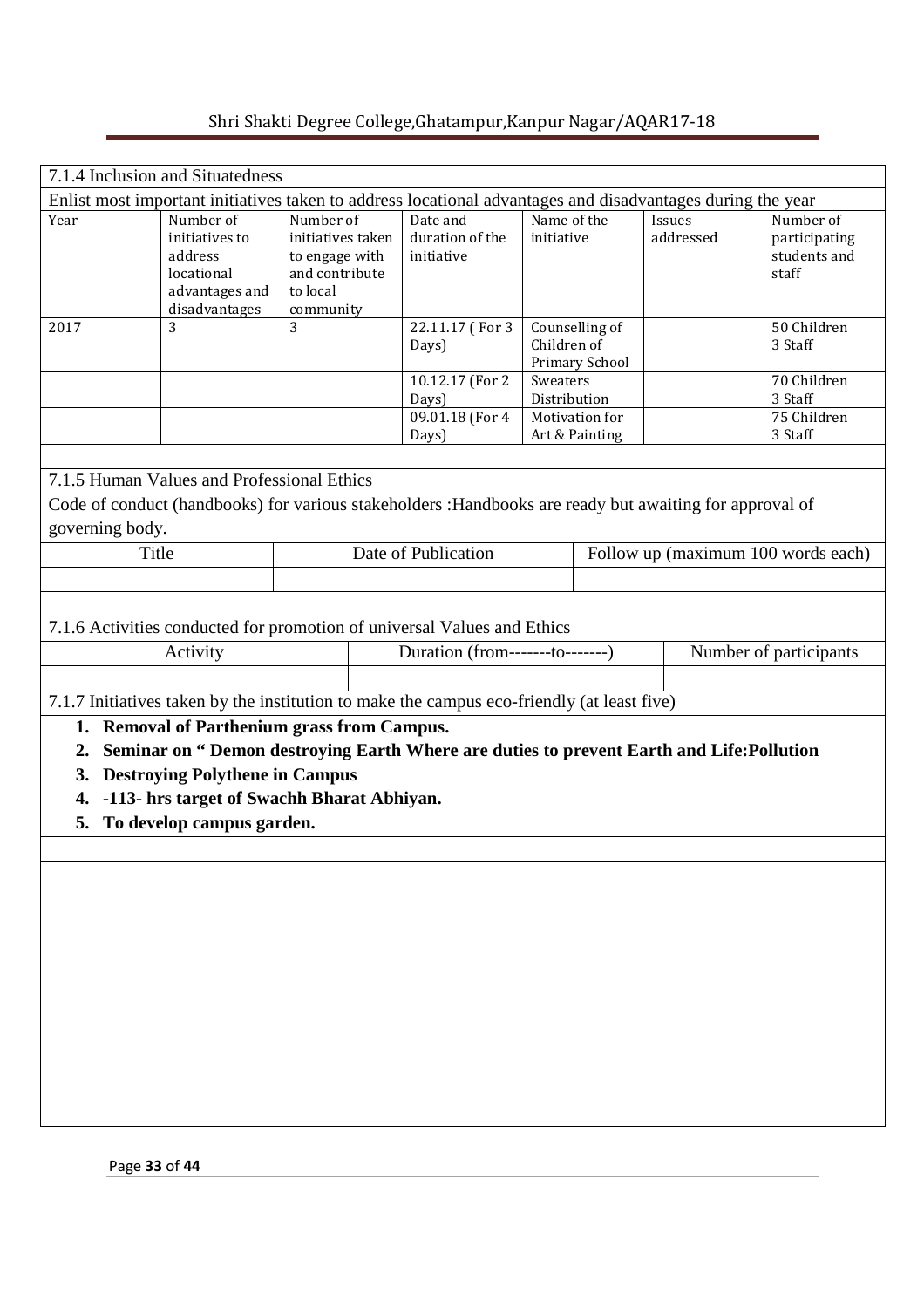## **7.2 Best Practices**

Describe at least two institutional best practices Upload details of two best practices successfully implemented by the institution as per NAAC format in your institution website, provide the link

# **Best Practices in Value-Added Education**

# **(PARENTS` PRAYER)**

## **1.)Goal:-**

Institution felt its moral duty to create and develop the awareness amongst all students about their sacred duty to serve their parents at every time but particularly during old age.Institution, therefore, started "Parents` Prayer" in morning assembly as a part of value- added education mainly with following objectives:-

- 1) To charge the students to understand the status of parents who are next to Almighty.
- 2) To educate students about their moral duties towards their parents.
- 3) To encourage the students to develop awareness in society also to respect and serve their parents and not to humiliate them.

## **2.)Context:-**

Sufferings of aged parents in many families, may be rich or poor, prompted the institution to charge its students emotionally for commitment to the service of their parents particularly in their old age as they are next to Almighty."Old Age" is the most delicate and fearful period when many parents are treated as neglected and burden whereas this is the time when parents want someone near to them who may care ,who may offer one glass of water and who may talk to them atleast for half-an hour in a whole day.These old parents in many families are so tortured that are forced to pass the days of their remaining life in Ashrams leaving their homes.

## **3.)Practice:-**

Institution provides prospectus to every student and "Parents` Prayer" is printed on first page with the instruction to every student to participate in morning assembly.This prayer has also been placed on Notice Board near the prayer ground. Immediately after Parents` Prayer,prayer to Almighty and then National Anthem follows.After that, 2-3 students are required to address the gathering by a thought provoking quotation relating to lifemanagement which develops creative thinking in every student.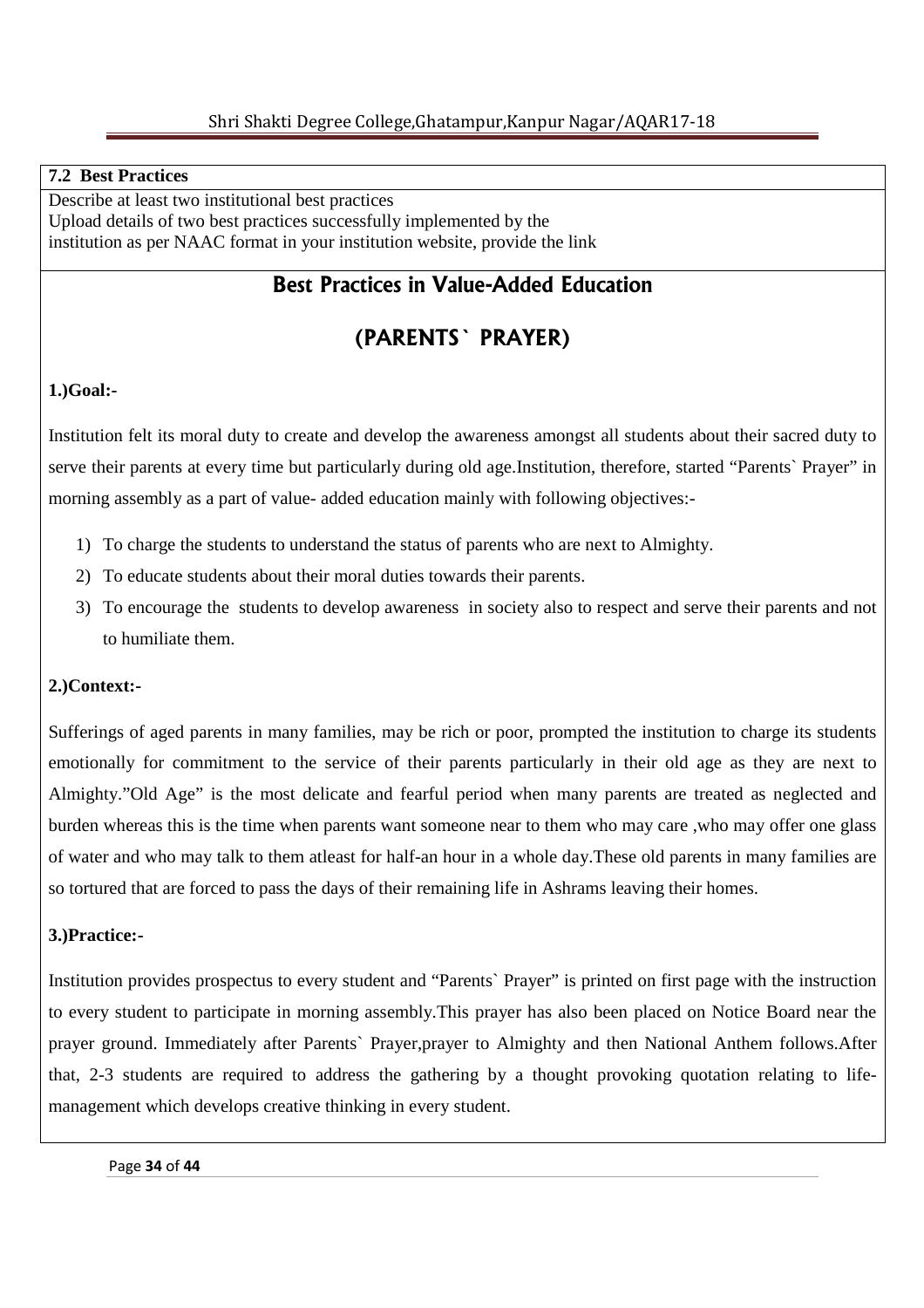In class-rooms ,whenever any opportunity comes,teachers talk to students about this prayer and encourage students to popularize it amongst community members.Institution has sent the text of Parents` Prayer to all nearby schools either on demand or at its own.

Students may be a boy or girl ,may be belonging to any religion or caste are free to pay respect to their parents as they want i.e. by touching the feet or the way they want before they depart from home to college.Institution wants to inculcate the feelings of moral duty towards parents .Institution encourages the students to commit to their parents respecting them as next to Almighty .Through this prayer, students are taught that every son and daughter remain whole life indebted to the parents and, therefore,they pray to Almighty to provide moral and physical strength enabling them to serve parents even at any cost

## **4.) Evidence of Success :-**

This prayer is being hailed every where.Village citizens appreciate this prayer recognizing as moral ethicalvalue- oriented(SANSKARIK) education related with ground reality of life.The result is that nearby schools have taken the text of the prayer from institution and they may start this prayer in their schools subject to the consent of their management.This shows the acceptability of spirit of prayer. Moreover,many students are now coming to college after taking blessings from their parents as has been communicated by many guardians.

It was the practical experience of the institution that students were not coming after taking blessings of their parents but now , students have realized the value of respect to their parents and they come with blessings of their parents. Earlier, students were treating their parents only as elders ,their supporters and caretakers but now they are respecting as next to Almighty.

## **5.) Problems Encountered and Resources Required:-**

Whenever our students try to convince the community, some of even educated boys and girls take it as interference in their family affairs and such so-called young,treat our students as 'extra-smart' and 'showy' .In certain families,wives do not permit their husbands to touch the feet of parents even in festivals.These wives treat this prayer as outdated saying that days of Ram and Shravan Kumar have gone long back.

Institution is not discouraged .To encourage the community to serve their parents, frequent contacts directly by institution representatives or through our some talented students specially girls, are made

The biggest problem which institution is facing –is hesitation and shyness amongst some students due to which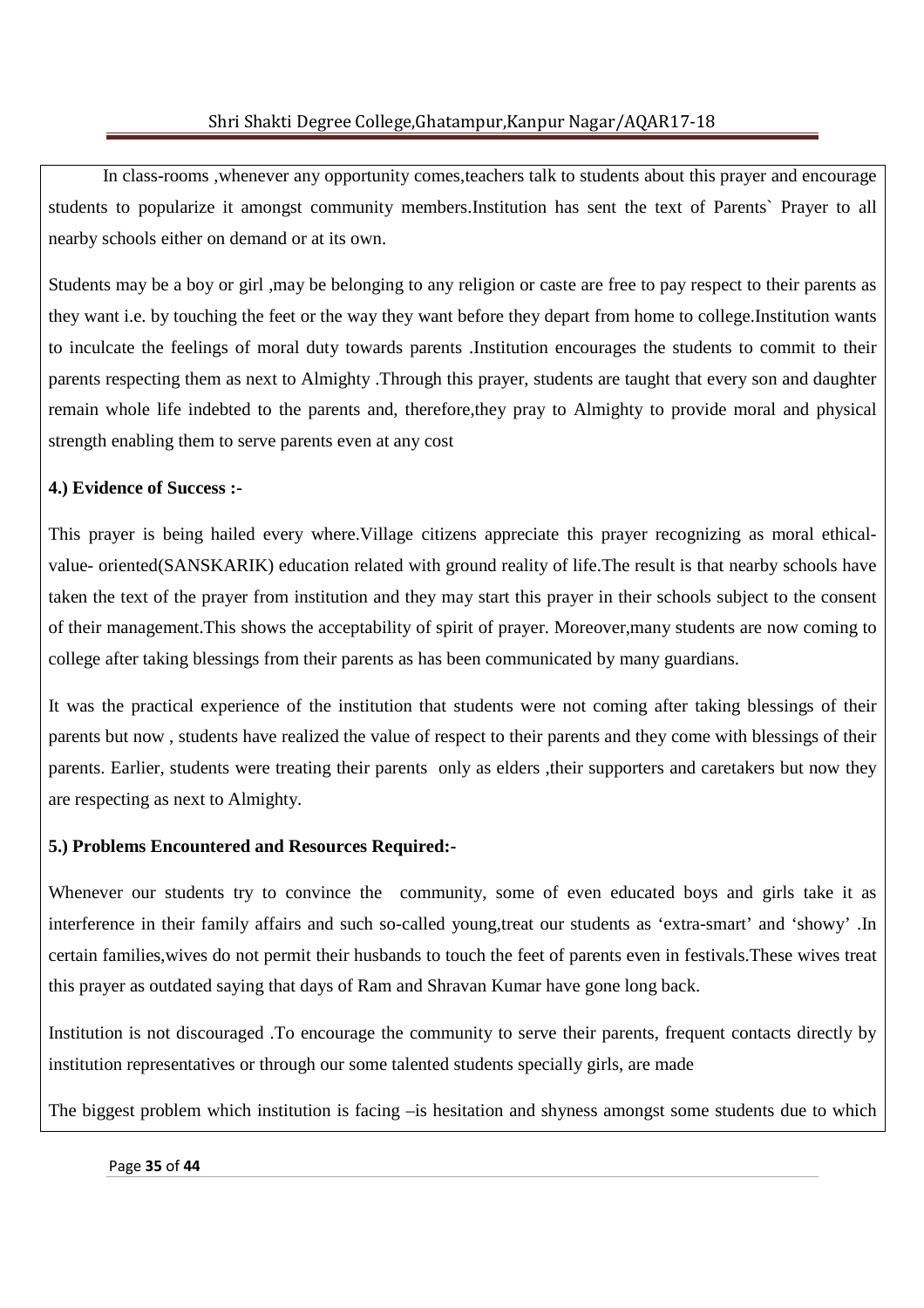they avoid to depart from their homes for schools after touching the feet of parents and after taking their blessings.

Whenever ,institution talks to students to serve their parents ,some of them give a circasting smile to change the thinking towards parents .Many village citizens have also been helpful in this value-added task.

Prayer ground, students ,teachers/community and harmonium are only required resources.

Contact Person:-

1.) Dr Sandeep Tripathi

Asstt. Professor

Mob:-+91-8604630559

**Annexure No: VIII (B)** 

# **Our Best Practice in Teaching Learning**

# **(INTER-FACE SESSION)**

# **1. Initiation :-**

The technique was initiated as a self-evaluating teaching-learning process through complementary participative activity. The institution had planned to introduce its own entertaining system which may be used as a multi-skill developmental activity for a STUDENT AND ALSO which may develop self-knowledge managerial talent.

# **What is Inter-Face Session ?**

 Inter-Face session is a innovative teaching-learning technique brought in practice on experimental basis which is yet to be properly structured and recognized as intellectual exercise like a physical exercise required for keeping a body healthy, pleasing and fully active. Our Institute is encouraging this exercise also to assess and evaluate the teaching learning impact level. The technique is a integrated multi-skill development exercise in a complementary participative system.

# **Objectives:**

The technique has been brought in use to following objectives: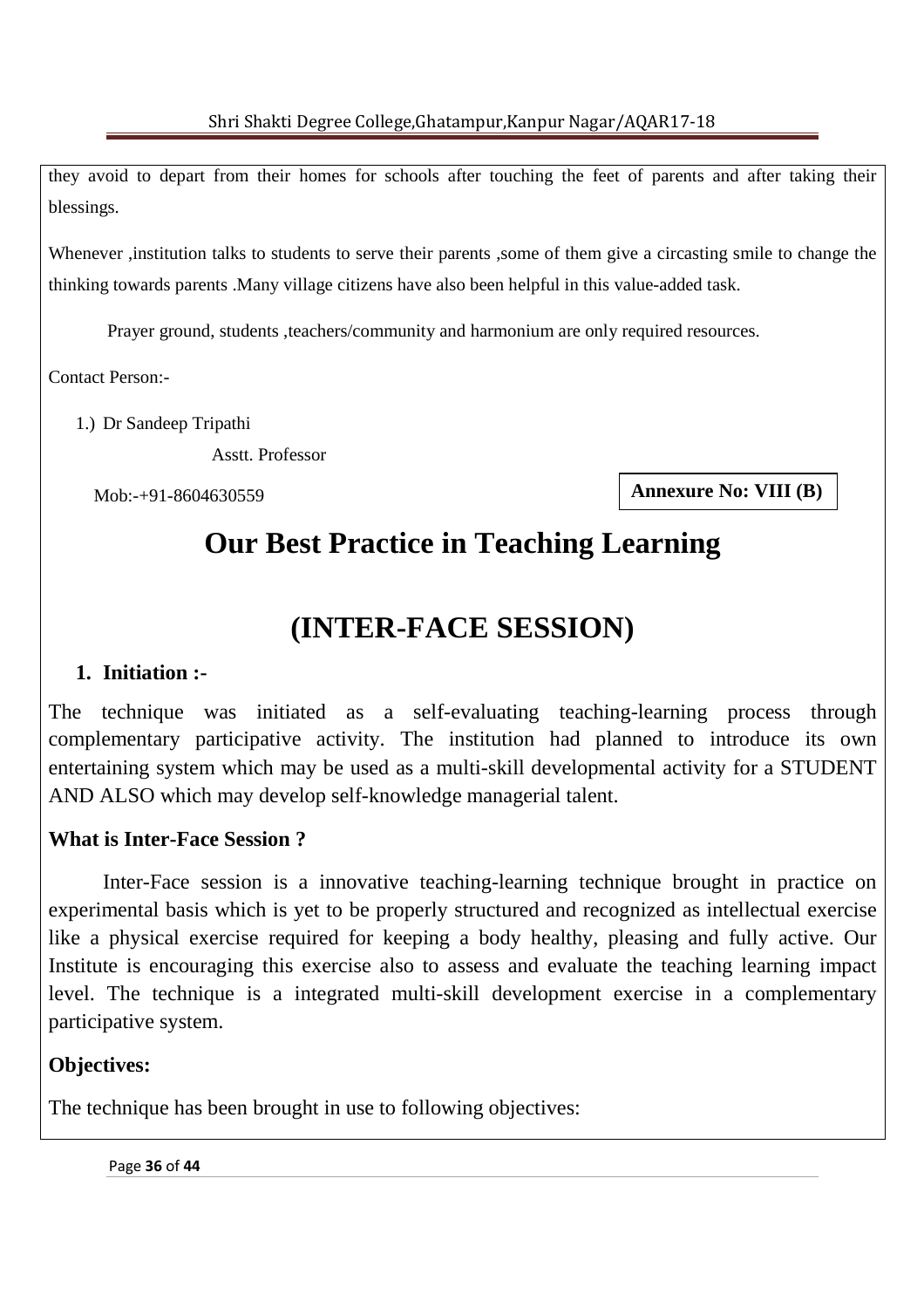- 1. To keep a student alert and attentive in classroom during transactional processes.
- 2. To encourage self-knowledge managerial talent of a student through participatory exercise.
- 3. To develop the skill and technique of asking questions, replying questions, listening questions and answering the question with patience.
- 4. To replace cramming (memorizing) through activity based teaching-learning process.
- 5. To develop concentration level and self-evaluation level.
- 6. To develop communication skill.
- 7. To encourage and to share the views complementing each other.

In short, Inter-face session is an exercise to bring out hidden talent, to development the capacity to think, to analyze, to interpret, to conclude and to express.

# **Practice:**

 Whole section is divided in two parts: leaving sufficient space as gallery to enable the teachereducate to move as guide/referee/controller. Students are communicated the subject/unit that has hardly been enter acted because inter-face session exercise is restricted that day only to that subject/unit-One or more than one teacher-educator may remain present on front dais, Subject teacher permits to toss wining side to start to ask the question and other side responds. If responding side fail then again second question comes from initiating side and if positive response comes from other side, then this side asks the question. This system continues till the end. There is assessment and evaluation system.

in the exercise, every student is encouraged not only to participate sleepingly but to ask to respond question may be right or wrong. This ensures active participation of students. Obstacle and Measures:

## **Following obstacles are noteworthy:-**

- 1. Weak education system at base level.
- 2. Poor attendance.
- 3. Lack of inclination to become a good academician.
- 4. To obtain degree anyhow preferably through unfair means in examinations.
- 5. To seek admission by some students as time gap arrangement.
- 6. Quoting the example of local area training colleges.
- 7. Education scenarios that does not even believe what to say to conduct any activity except class lecture.

## **Impact:**

 Inter-face session is an "Antyakshari'tournament with 'Win-Loose' psychology. The participants are supposed to come well prepared as exercise gives an opportunity to them to so their grasping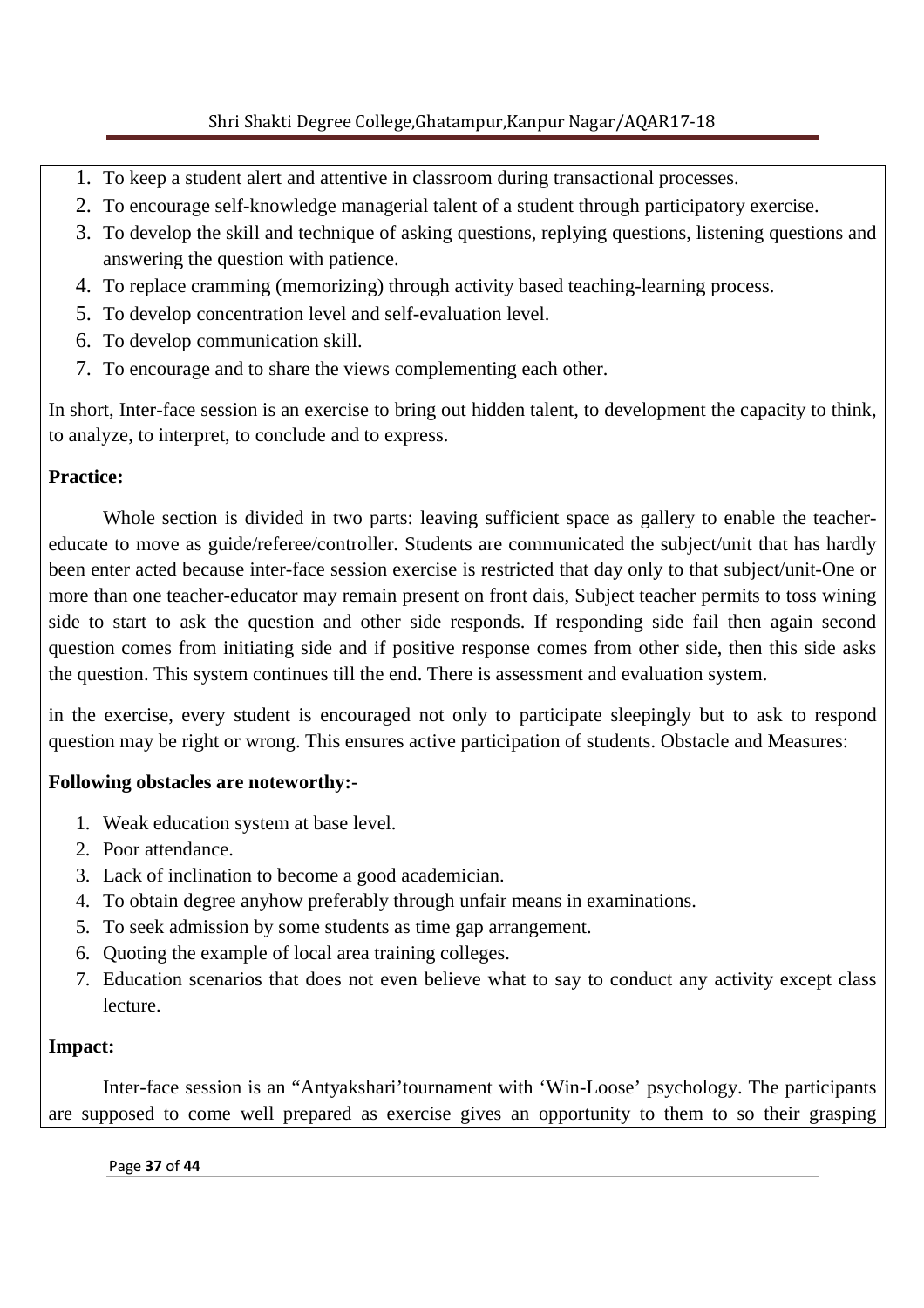capacity, quick responding capacity, clear expressing capacity and ultimately to place as champion in class. But there are some students who remain as sleeping participants. Our teacher-educators go to their seats, teacher-educator gets success but some students we may say, of rough and tough nature, start to avoid attending class even. There are students who come as a time-gap arrangement or to obtain their degree anyhow.

 Tough, this experience is mental exercise for which we should not expect all students to participate who lehrortedly particularly in present educational scenario but still our many students wait for the date very eagerly and they come well prepared may be because of 'win-loose' psychology.

 Now, we are submitting below our experience also why we are calling this exercise to be our "Best-practice in Teaching-Learning".

- 1. Teacher gets the opportunity for continuous and unbiased assessment of all students without using pen and paper but in a complementary and participative manner. Students himself remain present to object if monitoring teacher gives wrong comment and other students feel free to cross the assessment and evaluation. One way, student himself gets the choice to assess his own performance.
- 2. The quality and quantity of output of exercise speaks much about the quality of input and also resources of transferring the input.
- 3. Teacher gets the scope to think about his inter-active and methodology.
- 4. Students grasping capacity, his pre-knowledge, level of concentration in class-room interest is easily determined.
- 5. It connects with more teaching-learning style developing high order of thinking skill. Exercise also helps in reflection and retention capacity.
- 6. Exercise is a kind of 'simulation' which is used by students for learning by listening and doing both.
- 7. Students get an academic forum not only to utilize the other student's strength and expertise but also to acknowledge and appreciate them.
- 8. Within limited time frame, there we get opportunity for collective assessment of both teaching and learning.

# **Conclusion:**

As already stated earlier, this mental exercise has been introduced on experimental basis that requires how encouragement from some expert at this stage. But on one point we are convinced that this exercise has proved to be useful to teachers and students both and presently, is adopted only by our institution. Proved to be useful to teachers and students both presently, is adopted only by our institution.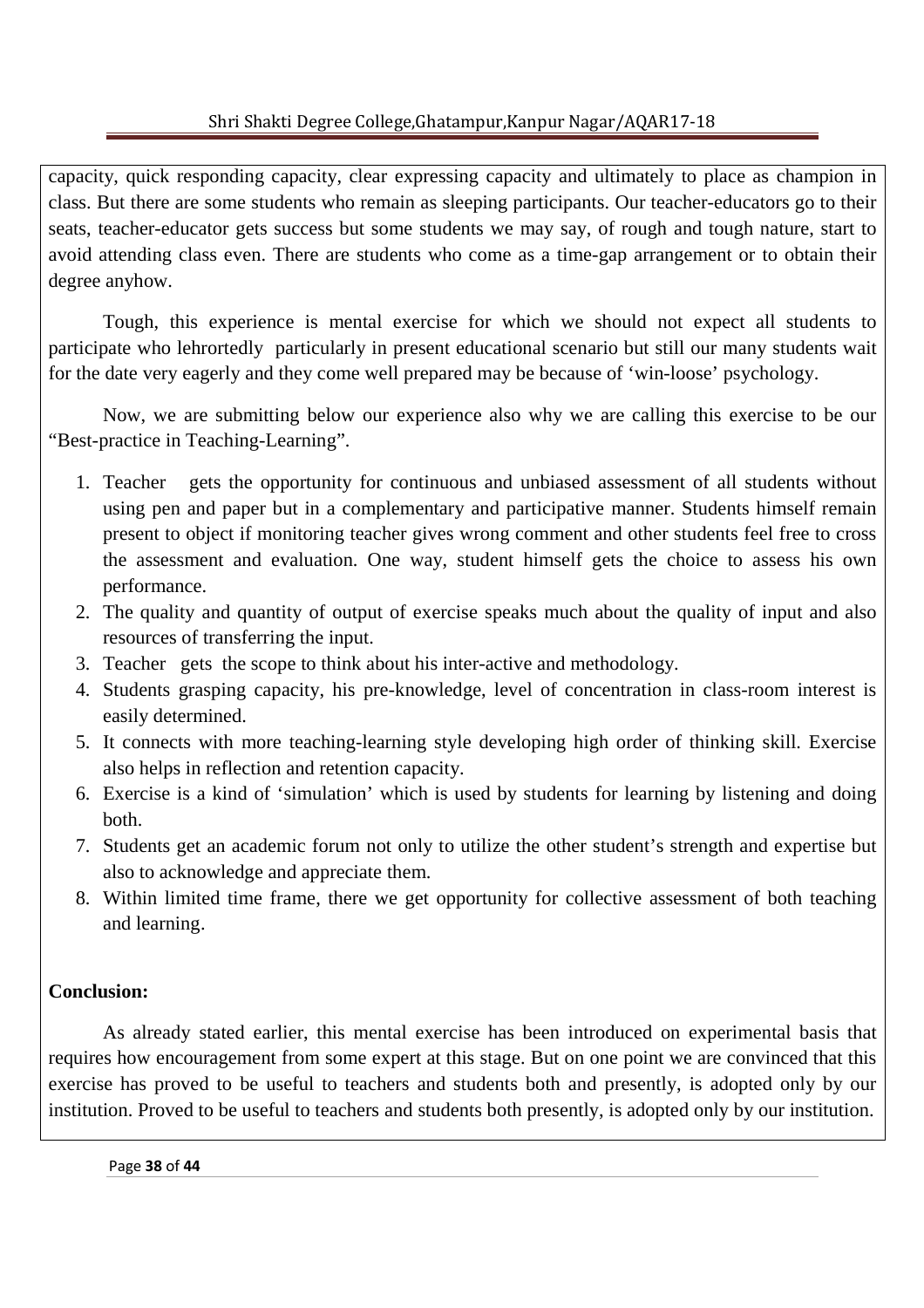With all above submission, our institution has treated to be "The Best practice in Teaching-Learning".

# **Resources Required:-**

- 1. Guest Teacher
- 2. Teacher
- 3. Students
- 4. Class-Room
- 5. Dias
- 6. Referee

# **Contact for Details:-**

- 1. Dr. Satyendra Agnihotri Mobile No.: 9621737804
- 2. Shri Shiv Sharan Verma

Mobile No.: 9838700828

3. Student

## **7.3 Institutional Distinctiveness**

Provide the details of the performance of the institution in one area distinctive to its vision, priority and thrust Provide the weblink of the institution in not more than 500 words

## **PRACTICE IN EXTENSION AS OUR DISTINCTIVENESS**

## **TECHNICAL SUPPORT SERVICES FOR AGRICULTURE THROUGH FARMERS` CLUB**

**Purpose:-** The purpose of the practice is on the one hand ,to provide technical support services for farming and allied services and on the other hand ,to encourage creativity,critical thinking and scientific temper amongst students through such support services .Its objective is also to prepare the students to face the challenges of emerging job markets and to build entrepreneurship spirit both in farming and allied field.Practice is effective kind of experimental learning and is also covered under the activities of Extension and Institutional Social Responsbilities(ISRs).

Continuous two way interaction through Farmers ` Club between farmers and experts in a structured manner is

Page **39** of **44**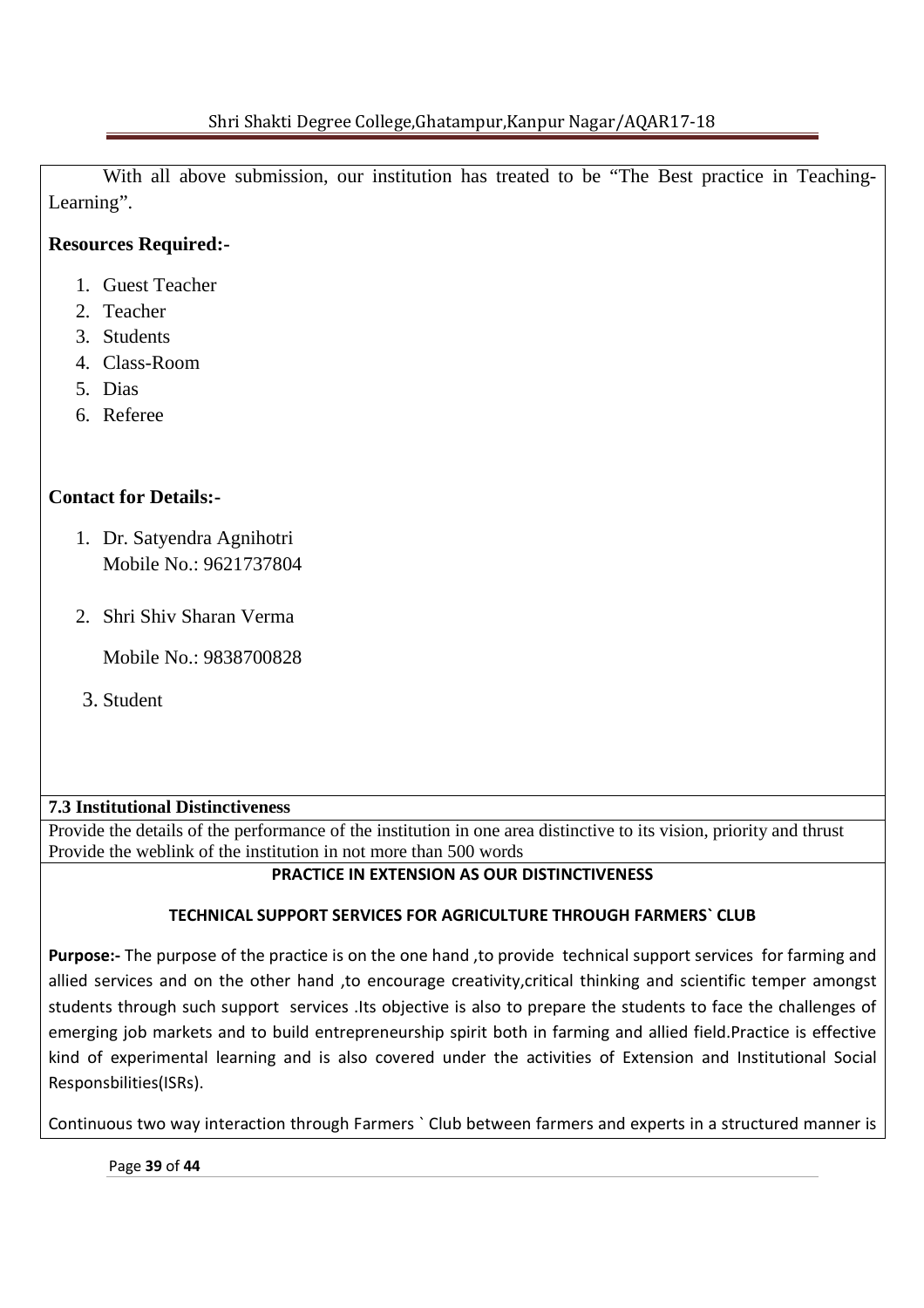the most critical component of the Institutional Distinctiveness. Agriculture sector needs to grow at a faster rate than in the past to allow for higher per capita income and consumption.With this back drop institution has set up a Farmers` Club which provides all technical support system (soil ,Water testing ,pesticides, insecticides ,pathological guidance,)fertilizers,verterinary services ,consultancy and knowledge.It has been proposed to start these services not all at a time but within a span of 3/4 years. Most interestingly, all proposed activities would inculcate and encourage critical thinking,creativity and Scientific temper amongst students and that would also provide community orientation and true contribution for social responsibilities.

# **Practice:-**

Farmers Club is a forum which provides technical support services like soil and water testing , preparation of wormy composed khaad ,seed distribution ,veterinary related consultancy and bee-keeping .It also provides knowledge and skill about agriculture production and banking facilities relevant to the field. Transfer of knowledge about latest technology ,seed fertilizers and irrigation facilities receive top priority as these factors help in the increase of production and services directly. Periodically veterinary camps are organized where treatment of sick animals is done,medicines are prescribed as precautionary measures and detailed consultancy is provided for upkeep of live stock.

 Scientists of agriculture field and dairy field visit the campus to interact with farmers directly and to convince them in their simple local language.Villagers do not agree to any change easily .They also do not like to hear any critism of their traditional methods and customs .Sometimes instution has to offer its own land and other belonging to be used for experiment.

 Pamphlets,posters and pocket books are supplied to the Farmers Club from CSA University,Kanpur which are distributed amongst farmers for knowledge and information dissemination.Agriculture exihibition is organized wherein innovative technology is presented for the selection and purchase .

 Bank officers are invited to apprise the citizens about various loan and deposit schemes including the use of credit cards.Every year seed of selected variety is distributed in college campus.All these activities are organized by our Farmers Club which has been established in the name of Shri Shakti Farmers Club under the guidance of CSA University,Kanpur.Members of the club have been enrolled by University Farmers Club which is a central office of our farmers club.Our representative goes on 6<sup>th</sup> of every month to attend this meeting.Only faremers are the office bearers of this club.Our representative goes to attend the monthly meeting after collecting problems of various farmers and he brings the solution and communicates to concerned farmers.This situation comes only if problem can not be settled locally to the satisfaction of any person.

**Impact:-**The practice has following impact:-

**A:-Impact on community:-**A forum is now available locally for continuous inter-action between farmers and experts directly and indirectly .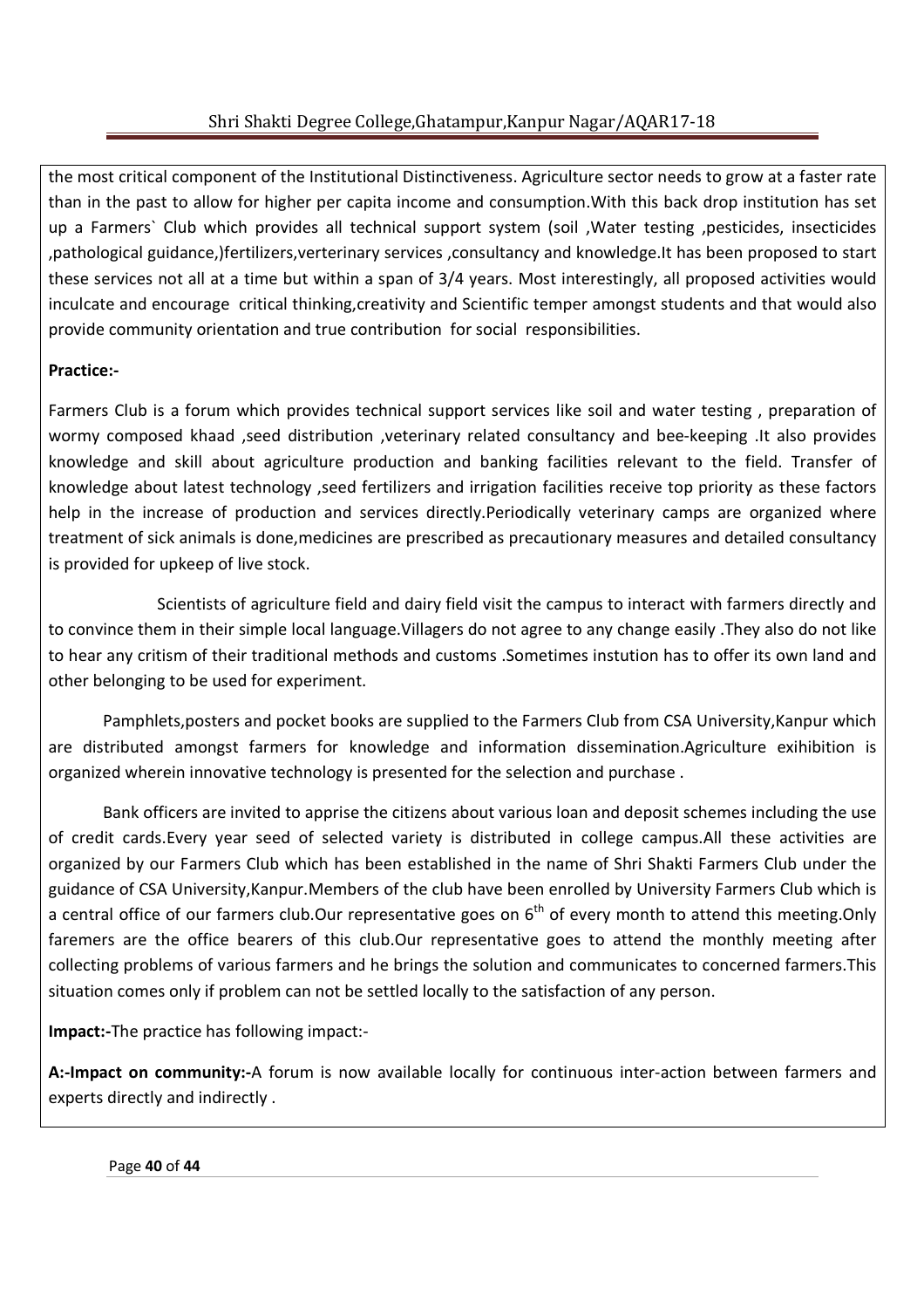Now transfer of technology model is not any challenge with the free access of telephone and internet.Farming and allied services may be improved through the on- spot technology support services.

Community members are using this forum as and when they need without wastage of time ,money and energy.

**B.Impact on teaching-learning:-**Practice inculcates creativity,critical thinking and scientific temper amongst students as students and experts offer technical support services individually or in group.Students develop confidence ,competence and entrpreneural skill to set up any unit in the field of agriculture services and consultancy.

**C.Impact on Institution:-** Institution –community network is enlarged tthrough this forum of consultancy.It discharges social responsibilities by contributing in rural development leading to national growth because agricultural prosperity is the foundation for economic growth of the country.

Rigidity for traditional practices and customs is the main hurdle.Some farmers desire that club should remain operative round the clock so that they may utilize the services any time day or night.Electrical /power availability is another problem for internet availability .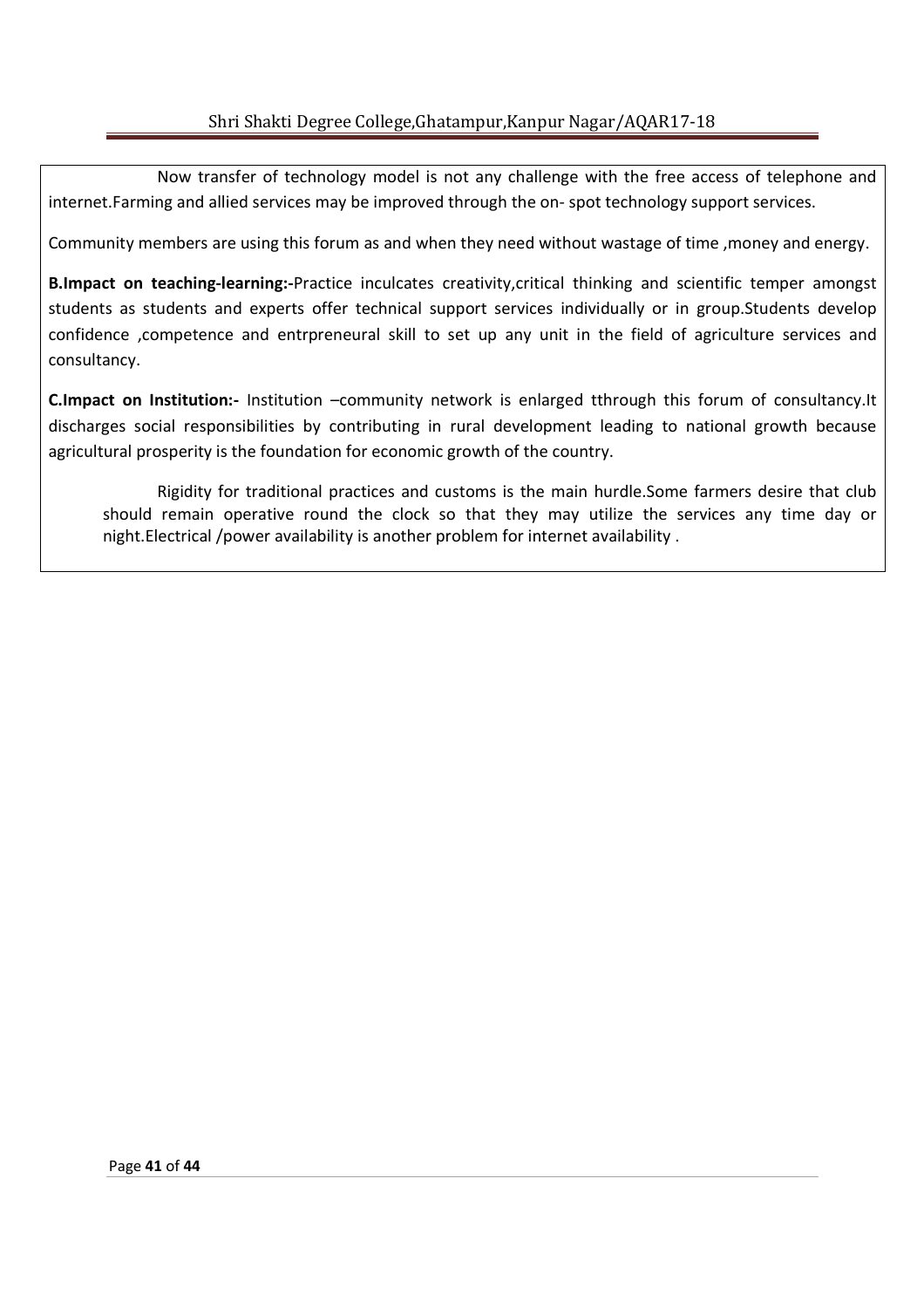## **7. Future Plans of action for next academic year (500 words)**

# **PLAN FOR NEXT ACADEMIC YEAR**

As per Internal Quality Assurance Cell, following plan has been decided to be implemented during next academic year :-

### **(A) Curriculum Aspect-**

The institution has been persuing the affiliating body to consider following points :-

- i. To give additional weightage to the students in the final assessment for Co/extracurricular activities and also for social activities as this would encourage to take part in beyond class room activities.
- ii. To permit the institution to introduce one or two add-on courses to supplement the curriculum prescribed by affiliating university.
- iii. To permit the institution to implement Assessment and Evaluation system as has been decided by IQAC by way of Continuous and Comprehensive Assessment and Evaluation System internally.

#### (B) **Teaching-Learning Process**-

- i. To implement all the suggestions/recommendations of NAAC Peer Team given in last report.
- ii. To encourage the faculty members to use e-technology for class room transaction.
- iii. To strengthen feedback system to the extent to make it reliable.
- iv. To review and to strengthen the "Best Practices" already in existence in the institution.
- v. To generate and enhance the capabilities of the students to select the job of their choice in respectable field.

#### **(C) Research, Extension and Collaboration-**

i. To encourage the faculty members for professional development including to attend Orientation Programme conduct by UGC.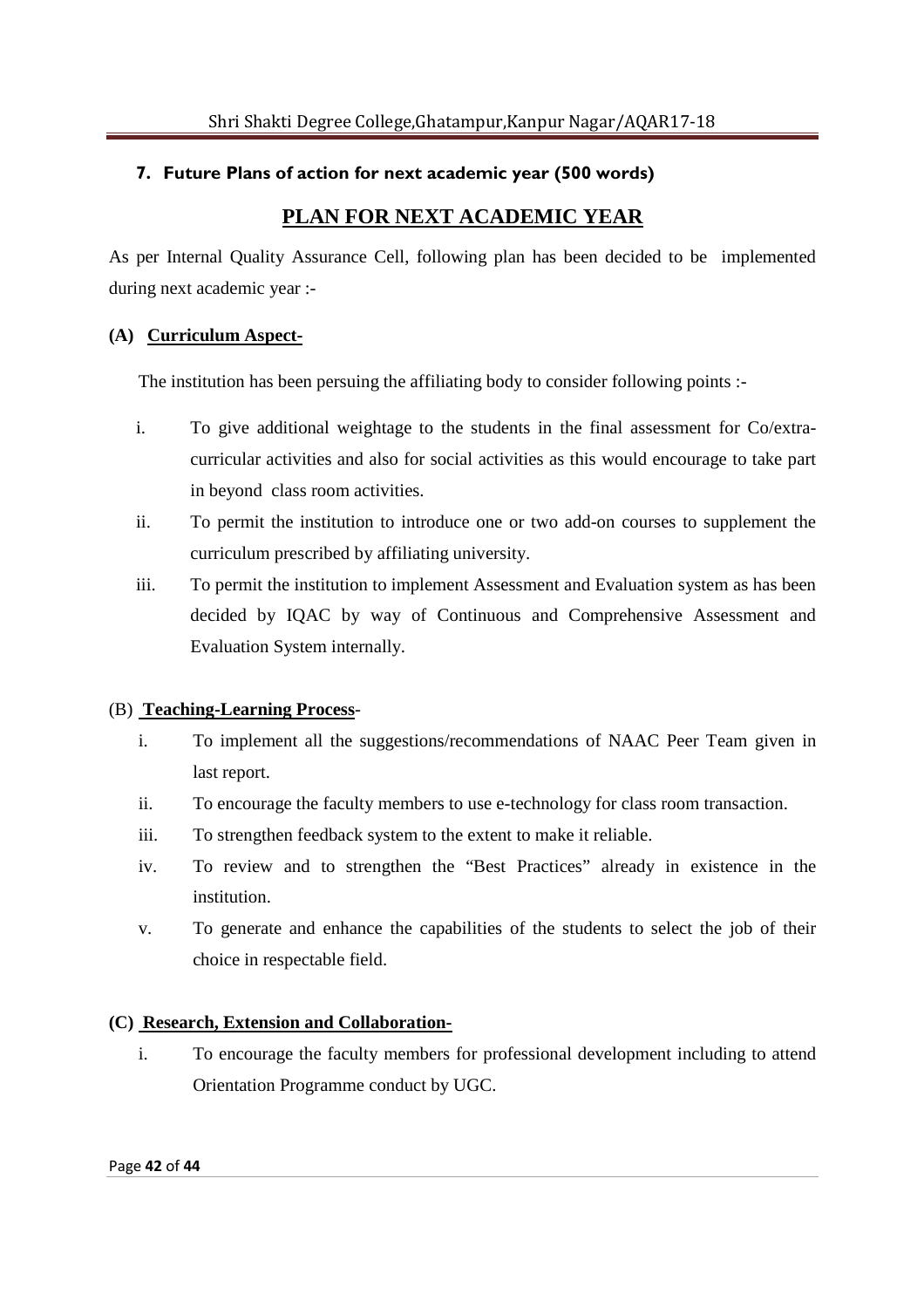- ii. To utilise the encouragement schemes of the institution by publishing their own articles in the journals recognized by UGC and also to published the book.
- iii. To participate in recognized seminar/workshop not only for attending purpose but for presentation of paper using e-technology.
- iv. To encourage the students for research activities through class room seminar, poster presentation and Action Research.
- v. To work to meet the national objective of Swachchh Bharat Abhiyan, general parity and also to introduce and encourage the students for social values and social research to strengthen NSS and to organized blood donation camp for the interest of humanity .

## **(D) Infrastructure –**

- i. To ensure optimum utilization of INFLIBNET ,book bank, CDs and standard reference books.
- ii. To increase the membership of alumni and to optimize the use of library for them through easy terms.
- iii. Classroom equipped with LCD.
- iv. To increase Ph.D/NET holders.

#### **(E) Student Support-**

- i. To Strengthen Alumni Association.
- ii. Financial aid to needy students and to work for students empowerment.
- iii. Outside training for exposure of advance knowledge.
- iv. To encourage NCC/NSS, to prepare students for sports and game competition and to develop quality sports infrastructure.
- v. To strengthen placement cell, MIS and coaching classes for competitive examinations.

## **(F) Environment and Management-**

#### Page **43** of **44**